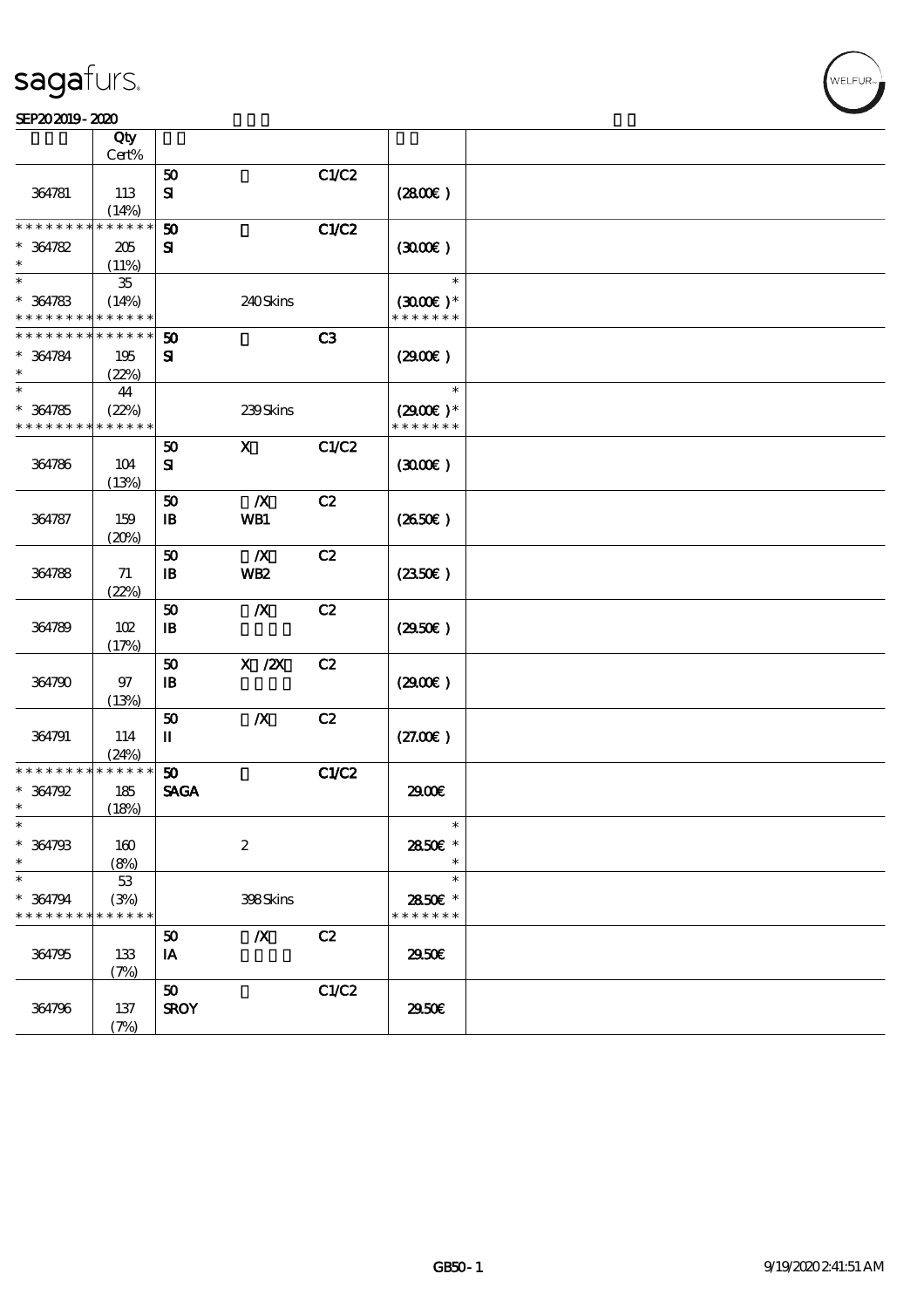#### $S$ EP202019 - 2020  $S$  $\frac{\text{SPP202019-2020}}{\text{Otv}}$

|                                                     | Qty<br>Cert%                |                                                     |                                    |                |                                               |  |
|-----------------------------------------------------|-----------------------------|-----------------------------------------------------|------------------------------------|----------------|-----------------------------------------------|--|
|                                                     |                             | $\boldsymbol{\omega}$                               | 3X / 2X                            | C2             |                                               |  |
| 364841                                              | 67<br>(35%)                 | SSI                                                 |                                    |                | (2050)                                        |  |
| 364842                                              | 112                         | 40<br>$S\mathcal{S}$                                | $\mathbf X$                        | C2             | (21.50)                                       |  |
| 364843                                              | (35%)<br>173                | 5040<br>${\bf s}$                                   |                                    | C1/C2          | (2350)                                        |  |
| * * * * * * * *<br>$* 364844$                       | (42%)<br>* * * * * *<br>205 | 5040<br>SR/S                                        | $\mathbf{x}$                       | <b>C1/C2</b>   | (2650E)                                       |  |
| $\ast$<br>$\ast$<br>$* 364845$                      | (34%)<br>83<br>(25%)        |                                                     | 288Skins                           |                | $\ast$<br>$(2650E)*$                          |  |
| * * * * * * * *                                     | * * * * * *                 |                                                     |                                    |                | * * * * * * *                                 |  |
| 364846                                              | 86<br>(27%)                 | 5040<br><b>SR/S</b>                                 | $\mathbf{x}$                       | C <sub>3</sub> | (2400)                                        |  |
| 364847                                              | 107<br>(18%)                | 5040<br><b>SROY</b>                                 |                                    | C1/C2          | $(2500\varepsilon)$                           |  |
| * * * * * * * *<br>$* 364848$<br>$\ast$             | * * * * * *<br>205<br>(30%) | $\boldsymbol{\omega}$<br>${\bf s}$                  |                                    | C1/C2          | $(2450\epsilon)$                              |  |
| $\ast$<br>$* 364849$<br>* * * * * * * *             | 46<br>(23%)<br>* * * * * *  |                                                     | 251 Skins                          |                | $\ast$<br>$(2450\epsilon)^*$<br>* * * * * * * |  |
| 364850                                              | 99<br>(41%)                 | 40<br>${\bf s}$                                     |                                    | C3             | $(2350\epsilon)$                              |  |
| * * * * * * * *<br>$* 364851$<br>$\ast$             | * * * * * *<br>225<br>(28%) | $\boldsymbol{\omega}$<br>${\bf s}$                  |                                    | C1/C2          | (27.00)                                       |  |
| $\ast$<br>$* 364852$<br>* * * * * * * * * * * * * * | 190<br>(24%)                |                                                     | 415Skins                           |                | $\ast$<br>$(27.00)$ *<br>* * * * * * *        |  |
| 364853                                              | 158<br>(12%)                | $\boldsymbol{40}$<br>${\bf s}$                      |                                    | C3             | $(2450\epsilon)$                              |  |
| 364854                                              | 131<br>(25%)                | $\boldsymbol{\omega}$<br>${\bf s}$                  | $\boldsymbol{X}$                   | C1/C2          | (2800)                                        |  |
| 364855                                              | 140<br>(13%)                | $\boldsymbol{\omega}$<br>${\bf s}$                  | $\mathbf X$                        | C3             | (2600)                                        |  |
| 364856                                              | 80<br>(11%)                 | 5040<br>${\bf s}$                                   | $\boldsymbol{\mathsf{z}}$          | C1/C2          | (27.00)                                       |  |
| 364857                                              | 77<br>(27%)                 | 5040<br>${\bf s}$                                   | $\pmb{\mathsf{Z}}\pmb{\mathsf{X}}$ | C3             | $(2450\epsilon)$                              |  |
| 364858                                              | 83<br>(18%)                 | $\boldsymbol{\omega}$<br>$\, {\bf I} \! {\bf B} \,$ |                                    | C2             | (2350)                                        |  |
| * * * * * *<br>$* 364859$<br>$\ast$                 | * * * * * *<br>225<br>(40%) | 5040<br>$\mathbf{B}$                                | WB1                                | C2             | (2350)                                        |  |
| $\ast$<br>$* 364800$<br>* * * * * * * *             | 175<br>(40%)<br>* * * * * * |                                                     | 400Skins                           |                | $\ast$<br>$(2350)$ *<br>* * * * * * *         |  |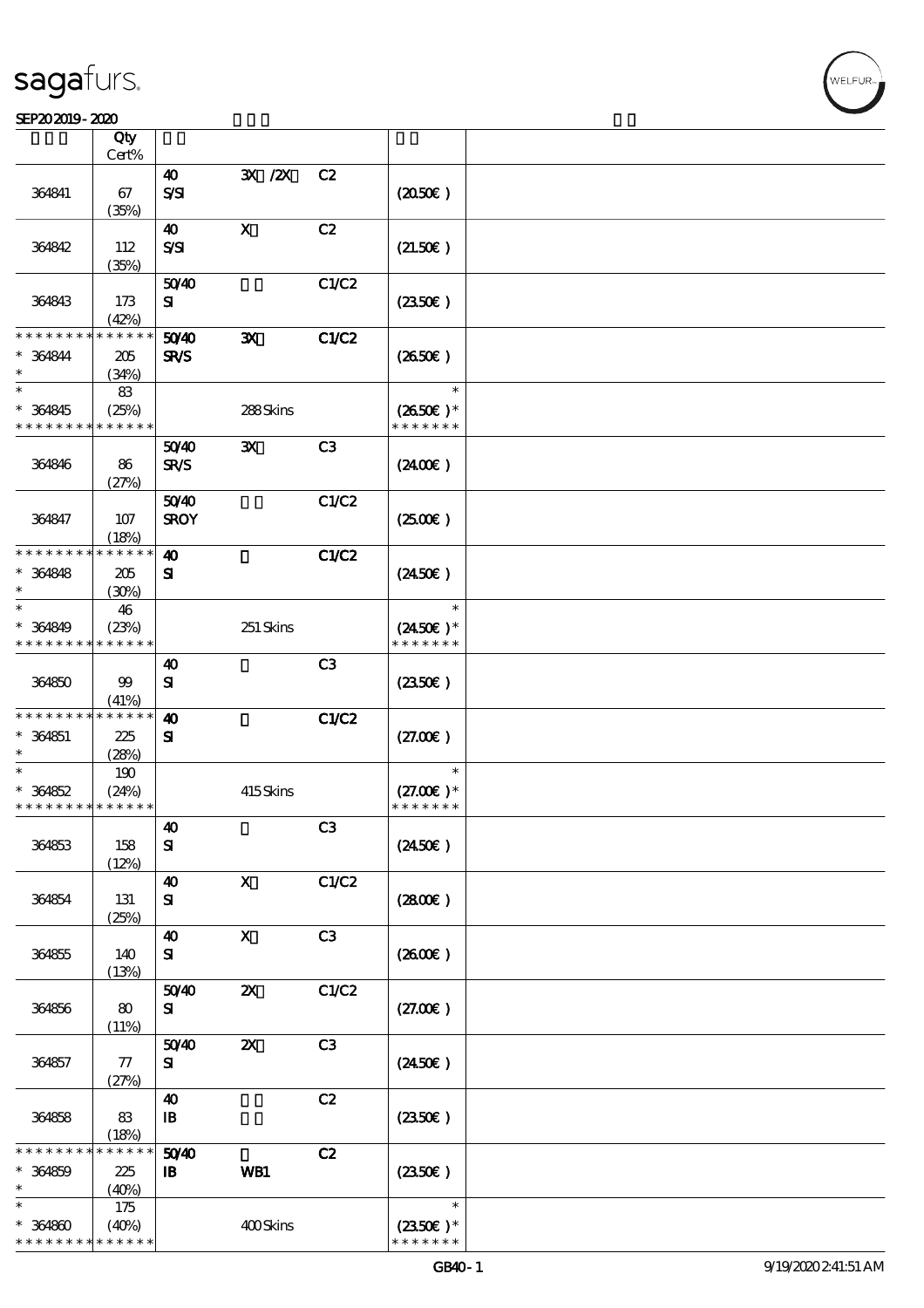$\top$ 

|                               | Qty<br>Cert%         |                            |                           |    |                                    |  |
|-------------------------------|----------------------|----------------------------|---------------------------|----|------------------------------------|--|
| * * * * * * * *               | * * * * * *          | $\boldsymbol{\omega}$      |                           | C2 |                                    |  |
| * 364861                      | 225<br>(41%)         | $\mathbf{B}$               | WB1                       |    | $(2450\epsilon)$                   |  |
| $\ast$                        | 121                  |                            |                           |    | $\ast$                             |  |
| $* 364862$<br>* * * * * * * * | (28%)<br>* * * * * * |                            | 346Skins                  |    | $(2450\text{E})*$<br>* * * * * * * |  |
|                               |                      | 40                         | $\boldsymbol{\mathsf{X}}$ | C2 |                                    |  |
| 364863                        | 207<br>(38%)         | $\mathbf{B}$               | WB1                       |    | $(2550\epsilon)$                   |  |
|                               |                      | 40                         | $\mathcal{L}$             | C2 |                                    |  |
| 364864                        | 117<br>(38%)         | $\, {\bf I} \! {\bf B} \,$ | WB <sub>2</sub>           |    | (21.50)                            |  |
|                               |                      | 5040                       |                           | C2 |                                    |  |
| 364865                        | 105<br>(37%)         | $\mathbf{B}$               | FIG1                      |    | (2350)                             |  |
|                               |                      | 40                         |                           | C2 |                                    |  |
| 364866                        | 154<br>(39%)         | $\mathbf{I}$               | FIG1                      |    | $(2450\epsilon)$                   |  |
|                               |                      | $\boldsymbol{\omega}$      | $\mathbf x$               | C2 |                                    |  |
| 364867                        | 178<br>(43%)         | $\mathbf{B}$               | FIG1                      |    | $(2550\varepsilon)$                |  |
|                               |                      | 5040                       | 2X / 3X                   | C2 |                                    |  |
| 364868                        | 95<br>(30%)          | $\, {\bf I} \! {\bf B} \,$ | FIG1                      |    | $(2350\epsilon)$                   |  |
|                               |                      | 50 <sup>/40</sup>          |                           | C2 |                                    |  |
| 364869                        | 131<br>(32%)         | $\mathbf{B}$               |                           |    | $(2450\epsilon)$                   |  |
| * * * * * * * *               | * * * * * *          | $\boldsymbol{\Lambda}$     | $\mathcal{L}$             | C2 |                                    |  |
| $* 364870$<br>$\ast$          | 225<br>(23%)         | $\mathbf{B}$               |                           |    | $(2550\varepsilon)$                |  |
| $\ast$                        | 163                  |                            |                           |    | $\ast$                             |  |
| $* 364871$<br>* * * * * * * * | (20%)<br>* * * * * * |                            | 388Skins                  |    | $(2550)$ *<br>* * * * * * *        |  |
|                               |                      | $\boldsymbol{\omega}$      | $\boldsymbol{X}$          | C2 |                                    |  |
| 364872                        | 208<br>(36%)         | $\mathbf{B}$               |                           |    | (2650E)                            |  |
| *************** 10            |                      |                            | $X$ / $ZX$                | C2 |                                    |  |
| $* 364873$                    | 205                  | $\mathbf I\mathbf B$       |                           |    | (2650E)                            |  |
| $\ast$                        | (21%)                |                            |                           |    |                                    |  |
| $\ast$                        | 48                   |                            |                           |    | $\ast$                             |  |
| $* 364874$<br>* * * * * * * * | (20%)<br>* * * * * * |                            | 253Skins                  |    | $(2650\epsilon)*$<br>* * * * * * * |  |
|                               |                      | 40                         | $\sqrt{2}$                | C2 |                                    |  |
| 364875                        | 115<br>(12%)         | П                          |                           |    | (21.50)                            |  |
| * * * * * * *                 | * * * * * *          | 50 <sup>/40</sup>          |                           | C2 |                                    |  |
| $* 364876$                    | 225                  | П                          |                           |    | (2350)                             |  |
| $\ast$                        | (10%)                |                            |                           |    |                                    |  |
| $\ast$                        | 98                   |                            |                           |    | $\ast$                             |  |
| $* 364877$<br>* * * * * * * * | (21%)<br>* * * * * * |                            | 323Skins                  |    | $(2350\epsilon)*$<br>* * * * * * * |  |
| * * * * * * * *               | * * * * * *          | $\boldsymbol{\omega}$      |                           | C2 |                                    |  |
| $* 364878$<br>$^{\ast}$       | 225<br>(12%)         | П                          |                           |    | $(2400\varepsilon)$                |  |
| $\ast$                        | 106                  |                            |                           |    | $\ast$                             |  |
| $* 364879$                    | (24%)                |                            | 331 Skins                 |    | $(2400E)^*$                        |  |
| * * * * * * * *               | * * * * * *          |                            |                           |    | * * * * * * *                      |  |
|                               |                      | $\boldsymbol{\omega}$      | $\boldsymbol{\mathrm{X}}$ | C2 |                                    |  |
| 364880                        | 196                  | П                          |                           |    | (250)                              |  |
|                               | (14%)                |                            |                           |    |                                    |  |

 $\overline{\mathbf{r}}$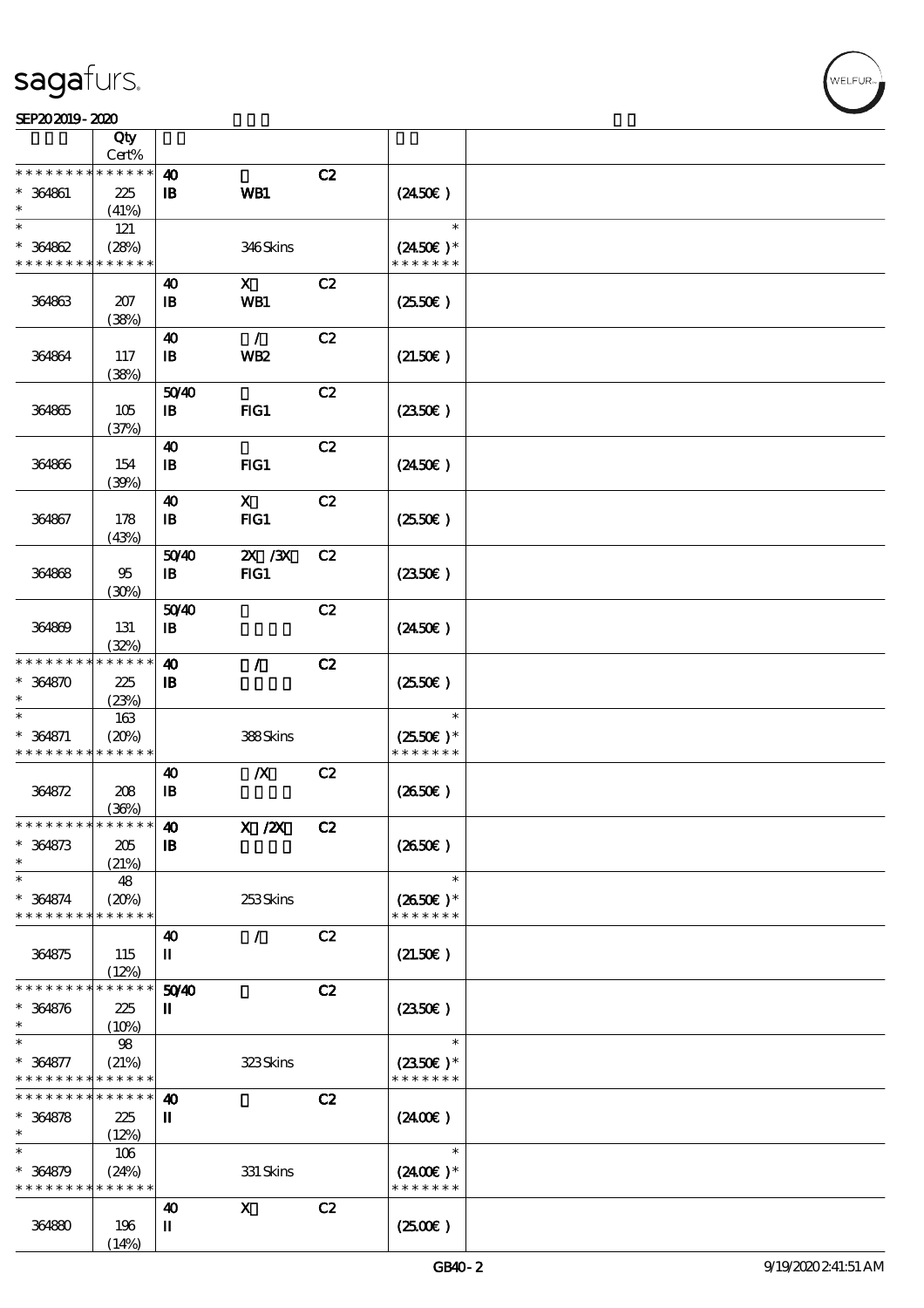#### SEP202019-2020

|                                          | Qty<br>Cert%               |                       |                  |                |                    |  |
|------------------------------------------|----------------------------|-----------------------|------------------|----------------|--------------------|--|
|                                          |                            |                       |                  |                |                    |  |
|                                          |                            | 5040                  |                  | C1/C2          |                    |  |
| 364881                                   | 180                        | <b>SAGA</b>           |                  |                | (2400)             |  |
|                                          | (29%)                      |                       |                  |                |                    |  |
|                                          |                            | 5040                  |                  | C3             |                    |  |
| 364882                                   | 155                        | <b>SAGA</b>           |                  |                | (2350)             |  |
|                                          | (20%)                      |                       |                  |                |                    |  |
|                                          |                            | 40                    |                  | C <sub>3</sub> |                    |  |
| 364883                                   | 110                        | <b>SR/S</b>           |                  |                | (2250)             |  |
|                                          | (54%)                      |                       |                  |                |                    |  |
| * * * * * * * *                          | * * * * * *                | $\boldsymbol{\omega}$ |                  | C2             |                    |  |
| $* 364884$                               | 205                        | <b>SAGA</b>           |                  |                | 2600E              |  |
| $\ast$                                   | (29%)                      |                       |                  |                |                    |  |
| $\ast$                                   |                            |                       |                  |                | $\ast$             |  |
| $* 364885$                               | 180                        |                       | 2                |                | 2550€ *            |  |
| $\ast$                                   | (31%)                      |                       |                  |                | $\ast$             |  |
| $\ast$                                   | $93$                       |                       |                  |                | $\ast$             |  |
| $* 364886$                               | (19%)                      |                       | 478Skins         |                | 2550€ *            |  |
| * * * * * * * *                          | * * * * * *                |                       |                  |                | * * * * * * *      |  |
|                                          |                            | 40                    |                  | C <sub>3</sub> |                    |  |
| 364887                                   | 220                        | <b>SR/S</b>           |                  |                | 2450E              |  |
|                                          | (21%)                      |                       |                  |                |                    |  |
| * * * * * * * *                          | * * * * * *                | $\boldsymbol{\omega}$ |                  | C2             |                    |  |
| $* 364888$                               | 205                        | <b>SAGA</b>           |                  |                | 2800€              |  |
| $\ast$                                   | (11%)                      |                       |                  |                |                    |  |
| $\ast$                                   |                            |                       |                  |                | $\ast$             |  |
| $* 364889$                               | 180                        |                       | $\boldsymbol{2}$ |                | 27.50€ *           |  |
| $\ast$                                   |                            |                       |                  |                | $\ast$             |  |
| $\ast$                                   | (24%)                      |                       |                  |                | $\ast$             |  |
|                                          | 201                        |                       |                  |                |                    |  |
| $* 364800$                               | (13%)                      |                       | 586Skins         |                | 27.50€ *           |  |
| * * * * * * * *                          | * * * * * *                |                       |                  |                | * * * * * * *      |  |
| * * * * * * * *                          | $\ast\ast\ast\ast\ast\ast$ | 40                    | X                | C1             |                    |  |
| $* 364891$                               | 205                        | <b>SAGA</b>           |                  |                | 3000               |  |
| $\ast$                                   | (7%)                       |                       |                  |                |                    |  |
| $\ast$                                   | 85                         |                       |                  |                | $\ast$             |  |
| $* 364892$                               | (15%)                      |                       | 290Skins         |                | 2950€ *            |  |
| * * * * * * * * <mark>* * * * * *</mark> |                            |                       |                  |                | * * * * * * *      |  |
|                                          |                            | 5040                  | $\mathbf{x}$     | C1/C2          |                    |  |
| 364893                                   | 173                        | <b>SAGA</b>           |                  |                | (2650)             |  |
|                                          | (12%)                      |                       |                  |                |                    |  |
|                                          |                            | 5040                  | $\mathbf{x}$     | C <sub>3</sub> |                    |  |
| 364894                                   | 125                        | <b>SAGA</b>           |                  |                | (250)              |  |
|                                          | (8%)                       |                       |                  |                |                    |  |
| * * * * * * * *                          | * * * * * *                | 5040                  |                  | C2             |                    |  |
| $* 364895$                               | 205                        | IA                    |                  |                | 2350E              |  |
| $\ast$                                   | (8%)                       |                       |                  |                |                    |  |
| $\ast$                                   | 52                         |                       |                  |                | $\ast$             |  |
| $* 364896$                               | (15%)                      |                       | 257Skins         |                | 2300€ *            |  |
| * * * * * * * *                          | * * * * * *                |                       |                  |                | * * * * * * *      |  |
|                                          |                            | 5040                  |                  | C2             |                    |  |
| 364897                                   | 155                        | IA                    | SIL1             |                | $(2350\epsilon)$   |  |
|                                          | (25%)                      |                       |                  |                |                    |  |
| * * * * * * * *                          | * * * * * *                | 5040                  |                  | C2             |                    |  |
| $* 364898$                               | 205                        | IA                    | WB1              |                | $(2450\epsilon)$   |  |
| $\ast$                                   | (27%)                      |                       |                  |                |                    |  |
| $\ast$                                   | 89                         |                       |                  |                | $\ast$             |  |
| $* 364809$                               | (11%)                      |                       | 294Skins         |                | $(2450\epsilon)$ * |  |
| * * * * * * * *                          | * * * * * *                |                       |                  |                | * * * * * * *      |  |
| * * * * * * * *                          | $\ast\ast\ast\ast\ast\ast$ | 40                    |                  | C2             |                    |  |
|                                          |                            |                       |                  |                |                    |  |
| $* 364900$                               | 205<br>(45%)               | IA                    | WB1              |                | 2500€              |  |
| $\ast$                                   |                            |                       |                  |                |                    |  |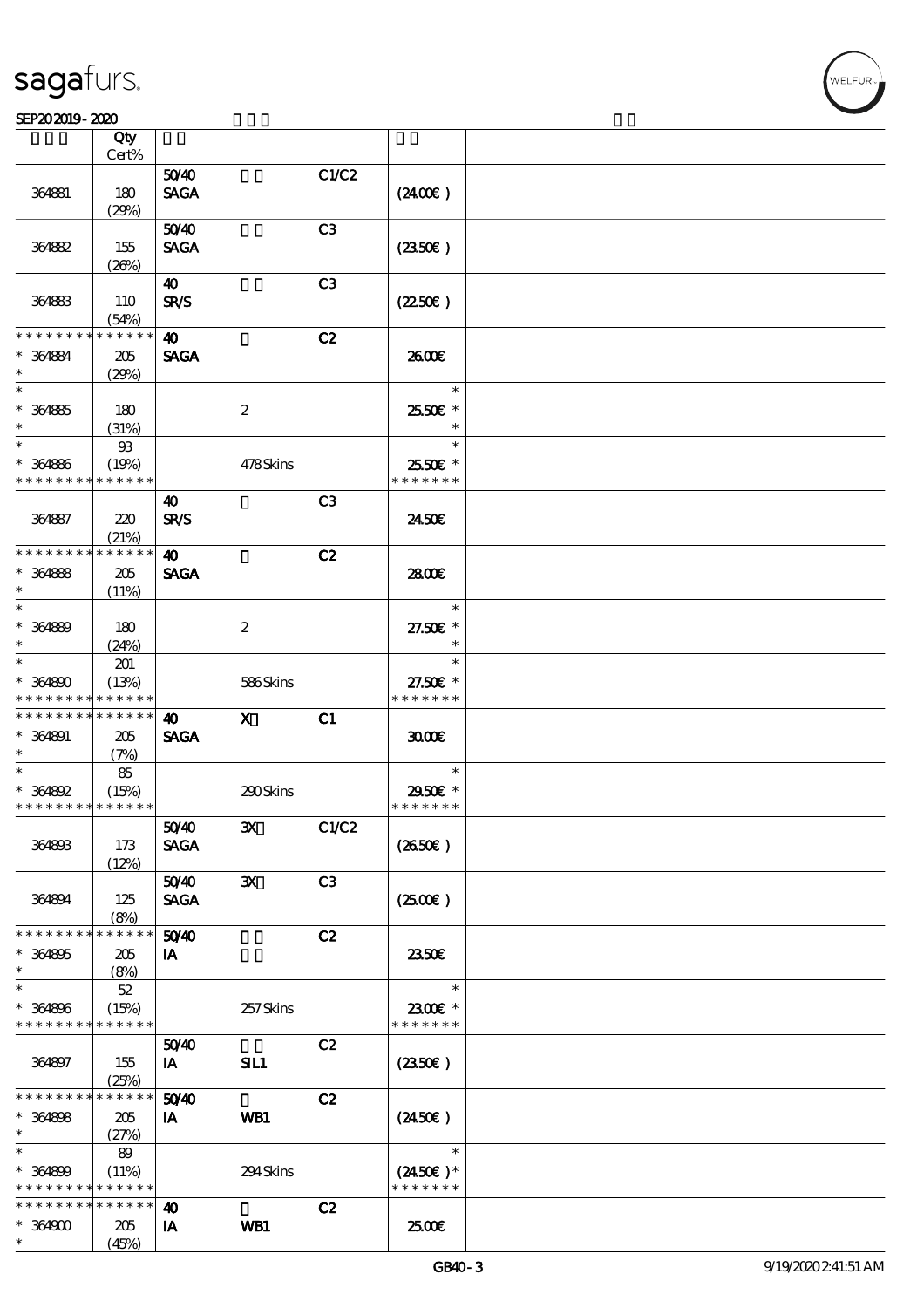#### SEP202019-2020

|                                          | Qty         |                       |                           |                |                    |  |
|------------------------------------------|-------------|-----------------------|---------------------------|----------------|--------------------|--|
|                                          | Cert%       |                       |                           |                |                    |  |
| $\ast$                                   | 160         | $\boldsymbol{\omega}$ |                           | C2             | $\ast$             |  |
| $* 364901$                               | (21%)       | IA                    | WB1                       |                | $(2450\epsilon)^*$ |  |
| * * * * * * * * <mark>* * * * * *</mark> |             |                       |                           |                | * * * * * * *      |  |
|                                          |             | 5040                  |                           | C1/C2          |                    |  |
| 364902                                   | 216         | IA                    | FG1                       |                | (2500)             |  |
|                                          | (28%)       |                       |                           |                |                    |  |
|                                          |             | $\boldsymbol{\omega}$ |                           | C2             |                    |  |
| 364903                                   | 128         | IA                    |                           |                | (250E)             |  |
|                                          | (21%)       |                       |                           |                |                    |  |
| * * * * * * * *                          | * * * * * * | $\boldsymbol{\omega}$ | $\boldsymbol{X}$          | C2             |                    |  |
| $* 364904$                               | 205         | IA                    |                           |                | 27.00E             |  |
| $\ast$                                   | (33%)       |                       |                           |                |                    |  |
| $\ast$                                   | 51          |                       |                           |                | $\ast$             |  |
| $* 364905$                               | (17%)       |                       | 256Skins                  |                | 2650€ *            |  |
| * * * * * * * * * * * * * *              |             |                       |                           |                | * * * * * * *      |  |
|                                          |             | 40                    |                           | C1/C2          |                    |  |
| 364906                                   | 214         | <b>SROY</b>           |                           |                | (27.50)            |  |
|                                          | (12%)       |                       |                           |                |                    |  |
| * * * * * * * * * * * * * *              |             | $\boldsymbol{\omega}$ |                           | C1/C2          |                    |  |
| $* 364907$                               | 205         | <b>SROY</b>           |                           |                | 2950E              |  |
| $\ast$                                   | (5%)        |                       |                           |                |                    |  |
| $\ast$                                   |             |                       |                           |                | $\ast$             |  |
| $* 364908$                               | 180         |                       | $\boldsymbol{2}$          |                | 2950E *            |  |
| $\ast$                                   | (11%)       |                       |                           |                |                    |  |
| $\ast$                                   | $93\,$      |                       |                           |                | $\ast$             |  |
| $* 364909$                               | (13%)       |                       | 478Skins                  |                | 2950€ *            |  |
| * * * * * * * * <mark>* * * * * *</mark> |             |                       |                           |                | * * * * * * *      |  |
|                                          |             | 40                    |                           | C <sub>3</sub> |                    |  |
| 364910                                   | 122         | <b>SROY</b>           |                           |                | 27.00E             |  |
|                                          | $(\Theta)$  |                       |                           |                |                    |  |
| * * * * * * * * * * * * * *              |             | $\boldsymbol{\omega}$ | $\boldsymbol{\mathsf{X}}$ | C1/C2          |                    |  |
| * 364911                                 | 205         | <b>SROY</b>           |                           |                | 3200E              |  |
| $\ast$                                   | $(\Theta)$  |                       |                           |                |                    |  |
| $\ast$                                   | 168         |                       |                           |                | $\ast$             |  |
| $* 364912$                               | $(\Theta)$  |                       | 373Skins                  |                | 3300€ *            |  |
| * * * * * * * * * * * * * *              |             |                       |                           |                | * * * * * * *      |  |
|                                          |             |                       |                           |                |                    |  |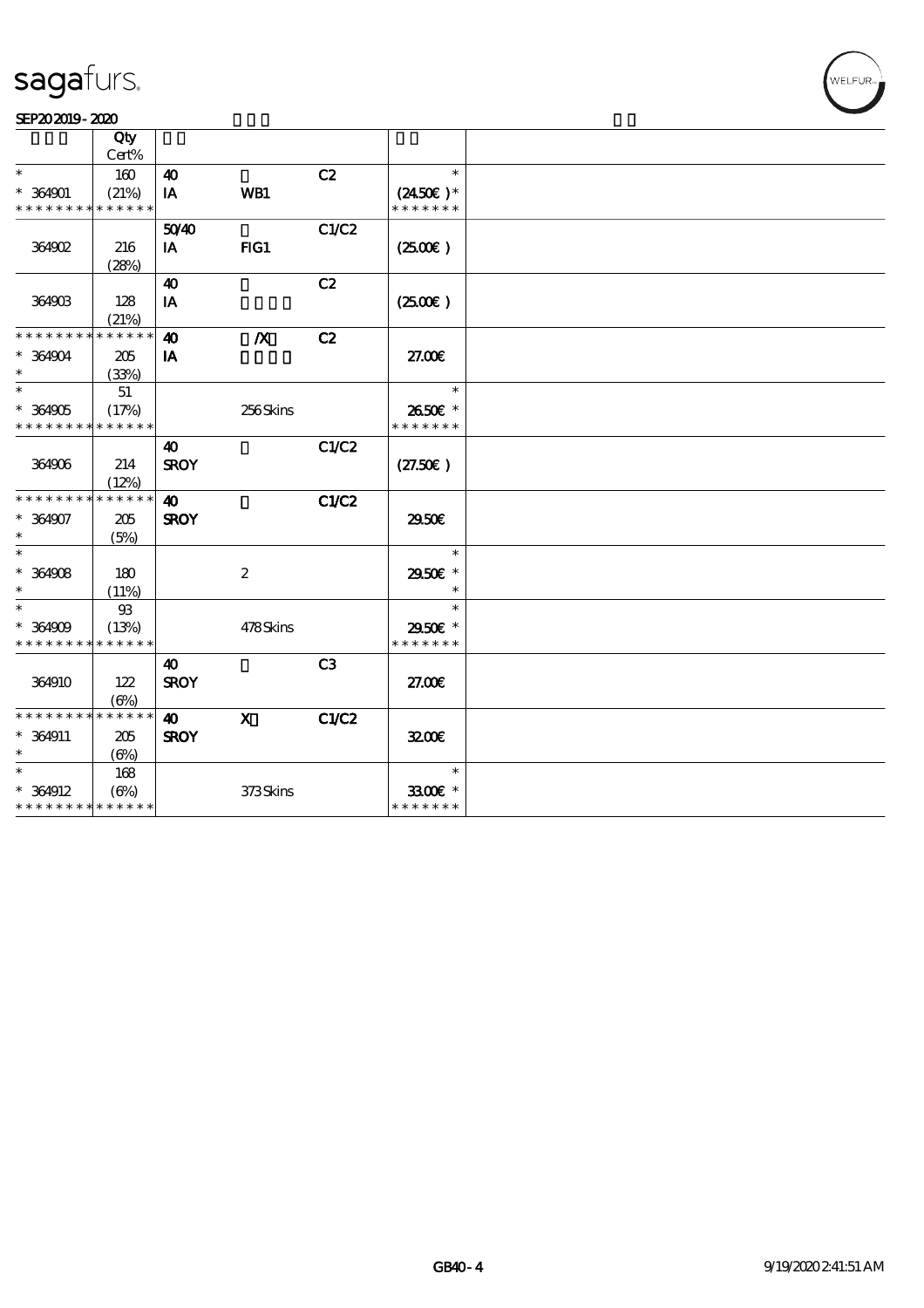#### $S$ EP202019 - 2020  $S$

| SEP202019-2020                                      |                                     |                                               |                           |                |                                       |  |
|-----------------------------------------------------|-------------------------------------|-----------------------------------------------|---------------------------|----------------|---------------------------------------|--|
|                                                     | Qty                                 |                                               |                           |                |                                       |  |
|                                                     | Cert%                               |                                               |                           |                |                                       |  |
| 364941                                              | $\boldsymbol{\mathcal{Z}}$<br>(27%) | 40'30<br>$S\mathcal{S}$                       | 5X                        | C2             | (1550E)                               |  |
| 364942                                              | 62<br>(25%)                         | $\boldsymbol{\mathfrak{D}}$<br>$S\mathcal{S}$ | ${\bf X}$                 | C2             | (1600)                                |  |
| 364943                                              | 77<br>(40%)                         | $\boldsymbol{\mathfrak{D}}$<br>$S\mathcal{S}$ | $\boldsymbol{\mathsf{z}}$ | C2             | (17.00)                               |  |
| 364944                                              | 205<br>(58%)                        | $\boldsymbol{\mathfrak{D}}$<br>${\bf s}$      | X /                       | C1/C2          | (1850)                                |  |
| 364945                                              | 109<br>(44%)                        | $\boldsymbol{\mathfrak{D}}$<br>${\bf s}$      | X /                       | C <sub>3</sub> | (1600)                                |  |
| * * * * * * * *<br>$* 364946$<br>$\ast$             | * * * * * *<br>245<br>(37%)         | 30<br>${\bf s}$                               |                           | <b>C1/C2</b>   | (1950)                                |  |
| $\ast$<br>$* 364947$<br>* * * * * * * *             | 59<br>(50%)<br>* * * * * *          |                                               | 304Skins                  |                | $\ast$<br>$(1950)$ *<br>* * * * * * * |  |
| * * * * * * * *<br>* 364948<br>$\ast$               | * * * * * *<br>245<br>(36%)         | $\boldsymbol{\mathfrak{D}}$<br>${\bf s}$      |                           | C1             | (2050)                                |  |
| $\ast$<br>$* 364949$<br>* * * * * * * *             | 125<br>(30%)<br>* * * * * *         |                                               | 370Skins                  |                | $\ast$<br>$(2050)$ *<br>* * * * * * * |  |
| 364950                                              | 45<br>(20%)                         | $\boldsymbol{\mathfrak{D}}$<br>${\bf s}$      |                           | C1/C2          | (200)                                 |  |
| * * * * * * * *<br>* 364951<br>$\ast$               | * * * * * *<br>245<br>(29%)         | $\boldsymbol{\mathfrak{D}}$<br>${\bf s}$      |                           | C2             | $(1950\epsilon)$                      |  |
| $\ast$<br>$* 364952$<br>* * * * * * * * * * * * * * | 185<br>(24%)                        |                                               | 430Skins                  |                | $\ast$<br>$(1950E)*$<br>* * * * * * * |  |
| * * * * * * * *<br>$* 364953$<br>$*$                | $* * * * * * *$<br>225<br>(20%)     | $\boldsymbol{\mathfrak{D}}$<br>${\bf s}$      |                           | C1/C2          | <b>22006</b>                          |  |
| $\ast$<br>$* 364954$<br>$\ast$                      | 200<br>(22%)                        |                                               | $\boldsymbol{2}$          |                | $\ast$<br>$21.50E$ *<br>$\ast$        |  |
| $\ast$<br>$* 364955$<br>$\ast$                      | 200<br>(10%)                        |                                               | 3                         |                | $\ast$<br>$21.50E$ *<br>$\ast$        |  |
| $\overline{\ast}$<br>$* 364956$<br>* * * * * * * *  | 200<br>(3%)<br>* * * * * *          |                                               | 825Skins                  |                | $\ast$<br>$21.50E$ *<br>* * * * * * * |  |
| 364957                                              | 253<br>(20%)                        | $\boldsymbol{\mathfrak{D}}$<br>${\bf s}$      |                           | C2             | 21.00                                 |  |
| 364958                                              | 115<br>(50%)                        | $\boldsymbol{\mathfrak{D}}$<br>${\bf s}$      | $\mathbf{X}$              | C1/C2          | (230)                                 |  |
| 364959                                              | 251<br>(30%)                        | $\boldsymbol{\mathfrak{D}}$<br>${\bf s}$      | $\boldsymbol{X}$          | C3             | 2000                                  |  |
| 364960                                              | 146<br>(41%)                        | 40'30<br>${\bf s}$                            | $\boldsymbol{\mathsf{Z}}$ | C1/C2          | (230E)                                |  |

.<br>WELFUR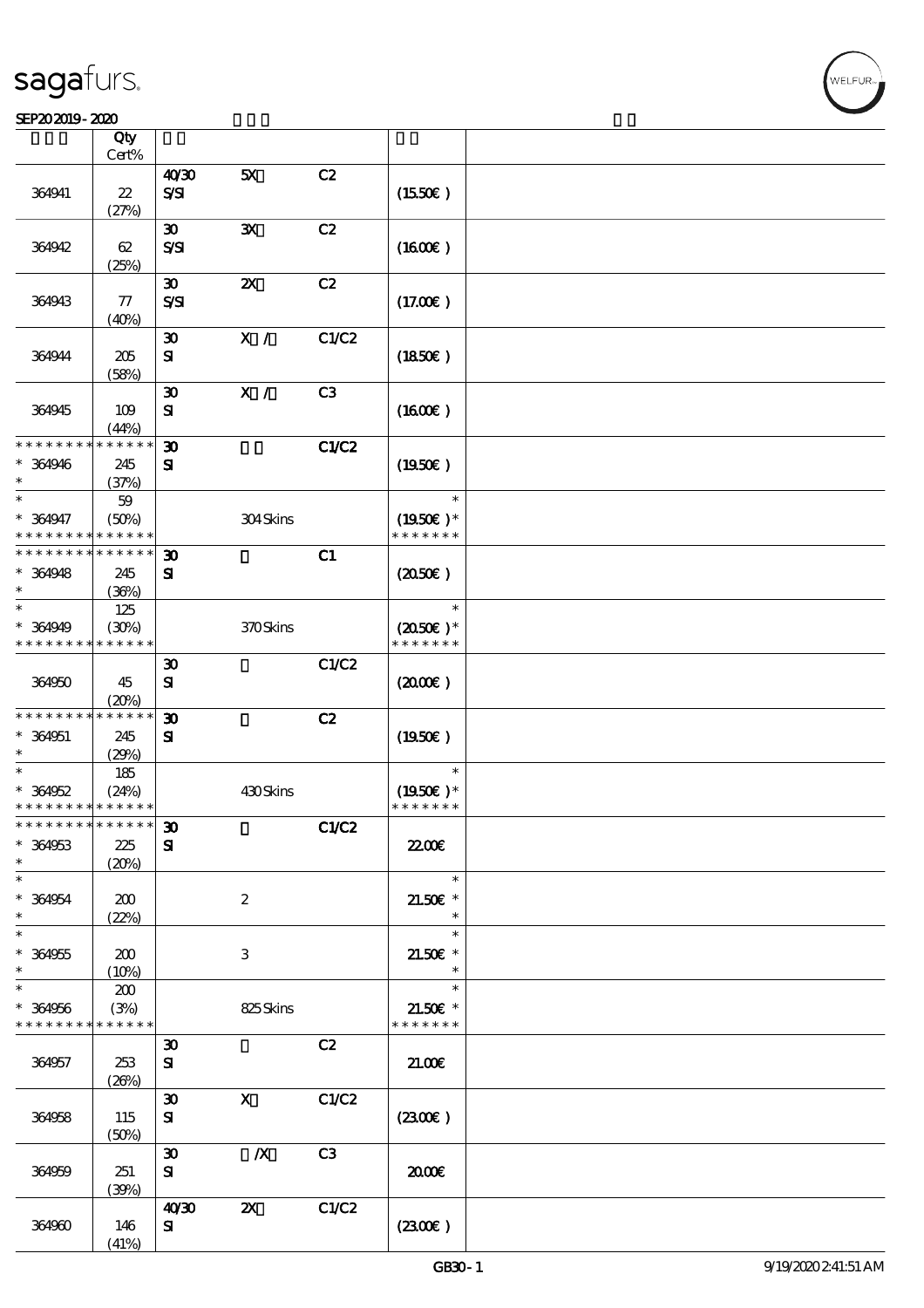#### SEP202019-2020

|                               | Qty<br>Cert%         |                                          |                           |       |                             |  |
|-------------------------------|----------------------|------------------------------------------|---------------------------|-------|-----------------------------|--|
|                               |                      |                                          |                           |       |                             |  |
| 364961                        | 162                  | $\boldsymbol{\mathfrak{D}}$<br>${\bf s}$ | $\boldsymbol{\mathsf{Z}}$ | C1/C2 | (21.50)                     |  |
|                               | (28%)                |                                          |                           |       |                             |  |
|                               |                      | 40'30                                    | $\boldsymbol{\mathsf{z}}$ | C3    |                             |  |
| 364962                        | 129                  | ${\bf s}$                                |                           |       | 21.006                      |  |
|                               | (24%)                |                                          |                           |       |                             |  |
|                               |                      | $\boldsymbol{\mathfrak{D}}$              | $\boldsymbol{\mathsf{z}}$ | C3    |                             |  |
| 364963                        | 85                   | $S\mathcal{S}$                           |                           |       | (1950)                      |  |
|                               | (22%)                |                                          |                           |       |                             |  |
|                               |                      | $\boldsymbol{\mathfrak{D}}$              | $X \, X$                  | C1/C2 |                             |  |
| 364964                        | $92\,$               | ${\bf s}$                                |                           |       | (200E)                      |  |
|                               | (18%)                |                                          |                           |       |                             |  |
|                               |                      | 40'30                                    | $\mathbf{x}$              | C1/C2 |                             |  |
| 364965                        | 216                  | ${\bf s}$                                |                           |       | (200E)                      |  |
|                               | (41%)                |                                          |                           |       |                             |  |
|                               |                      | $\boldsymbol{\mathfrak{D}}$              | $\mathbf{x}$              | C1/C2 |                             |  |
| 364966                        | 161                  | ${\bf s}$                                |                           |       | $(1850\epsilon)$            |  |
|                               | (39%)                |                                          |                           |       |                             |  |
|                               |                      | 40'30                                    | ${\bf x}$                 | C3    |                             |  |
| 364967                        | 117                  | ${\bf s}$                                |                           |       | (1800)                      |  |
|                               | (35%)                |                                          |                           |       |                             |  |
|                               |                      | $\boldsymbol{\mathfrak{D}}$              |                           | C2    |                             |  |
| 364968                        | 143                  | $\mathbf{B}$                             |                           |       | 17.50€                      |  |
|                               | (20%)                |                                          |                           |       |                             |  |
|                               |                      | 4030                                     |                           | C2    |                             |  |
| 364969                        | 142                  | $\, {\bf I} \! {\bf B} \,$               | SL1                       |       | $(1950\epsilon)$            |  |
|                               | (31%)                |                                          |                           |       |                             |  |
| * * * * * * * *               | * * * * * *          | 40'30                                    | X /                       | C2    |                             |  |
| $* 364970$                    | 245                  | $\mathbf{B}$                             | WB1                       |       | (17.50)                     |  |
| *                             | (43%)                |                                          |                           |       |                             |  |
| $\ast$                        | 137                  |                                          |                           |       | $\ast$                      |  |
| $* 364971$                    | (30%)                |                                          | 382Skins                  |       | $(17.50)$ *                 |  |
| * * * * * * * *               | * * * * * *          |                                          |                           |       | * * * * * * *               |  |
| * * * * * * * *               | * * * * * *          | $\boldsymbol{\mathfrak{D}}$              |                           | C2    |                             |  |
| $* 364972$                    | 245                  | $\mathbf{B}$                             | WB1                       |       | (1800)                      |  |
| $\ast$                        | (30%)                |                                          |                           |       |                             |  |
| ∗                             |                      |                                          |                           |       |                             |  |
| $* 364973$                    | 220                  |                                          | $\boldsymbol{z}$          |       | $(1800E)^*$                 |  |
| $\ast$<br>$\ast$              | (39%)                |                                          |                           |       | $\ast$                      |  |
|                               | 51                   |                                          |                           |       |                             |  |
| $* 364974$<br>* * * * * * * * | (60%)<br>* * * * * * |                                          | 516Skins                  |       | $(1800E)*$<br>* * * * * * * |  |
| * * * * * * * *               | * * * * * *          |                                          |                           |       |                             |  |
| $* 364975$                    |                      | $\boldsymbol{\mathfrak{D}}$              | WB1                       | C2    | 1900E                       |  |
| $\ast$                        | 245<br>(32%)         | $\mathbf{B}$                             |                           |       |                             |  |
| $\ast$                        |                      |                                          |                           |       | $\ast$                      |  |
| $* 364976$                    | 220                  |                                          | $\boldsymbol{2}$          |       | 1850€ *                     |  |
| $\ast$                        | (40%)                |                                          |                           |       | $\ast$                      |  |
| $\ast$                        | 10B                  |                                          |                           |       | $\ast$                      |  |
| * 364977                      | (33%)                |                                          | 568Skins                  |       | 1850E *                     |  |
| * * * * * * * *               | * * * * * *          |                                          |                           |       | * * * * * * *               |  |
|                               |                      | $\boldsymbol{\mathfrak{D}}$              | $\boldsymbol{X}$          | C2    |                             |  |
| 364978                        | 194                  | $\mathbf{B}$                             | WB1                       |       | $(1950\epsilon)$            |  |
|                               | (20%)                |                                          |                           |       |                             |  |
|                               |                      | $\boldsymbol{\mathfrak{D}}$              | $\mathbf{X}$              | C2    |                             |  |
| 364979                        | 306                  | $\mathbf{B}$                             | WB1                       |       | (200E)                      |  |
|                               | (35%)                |                                          |                           |       |                             |  |
|                               |                      | 40'30                                    | $\boldsymbol{\mathsf{X}}$ | C2    |                             |  |
| 364980                        | 120                  | $\, {\bf I} \! {\bf B} \,$               | WB1                       |       | (2050)                      |  |
|                               | (29%)                |                                          |                           |       |                             |  |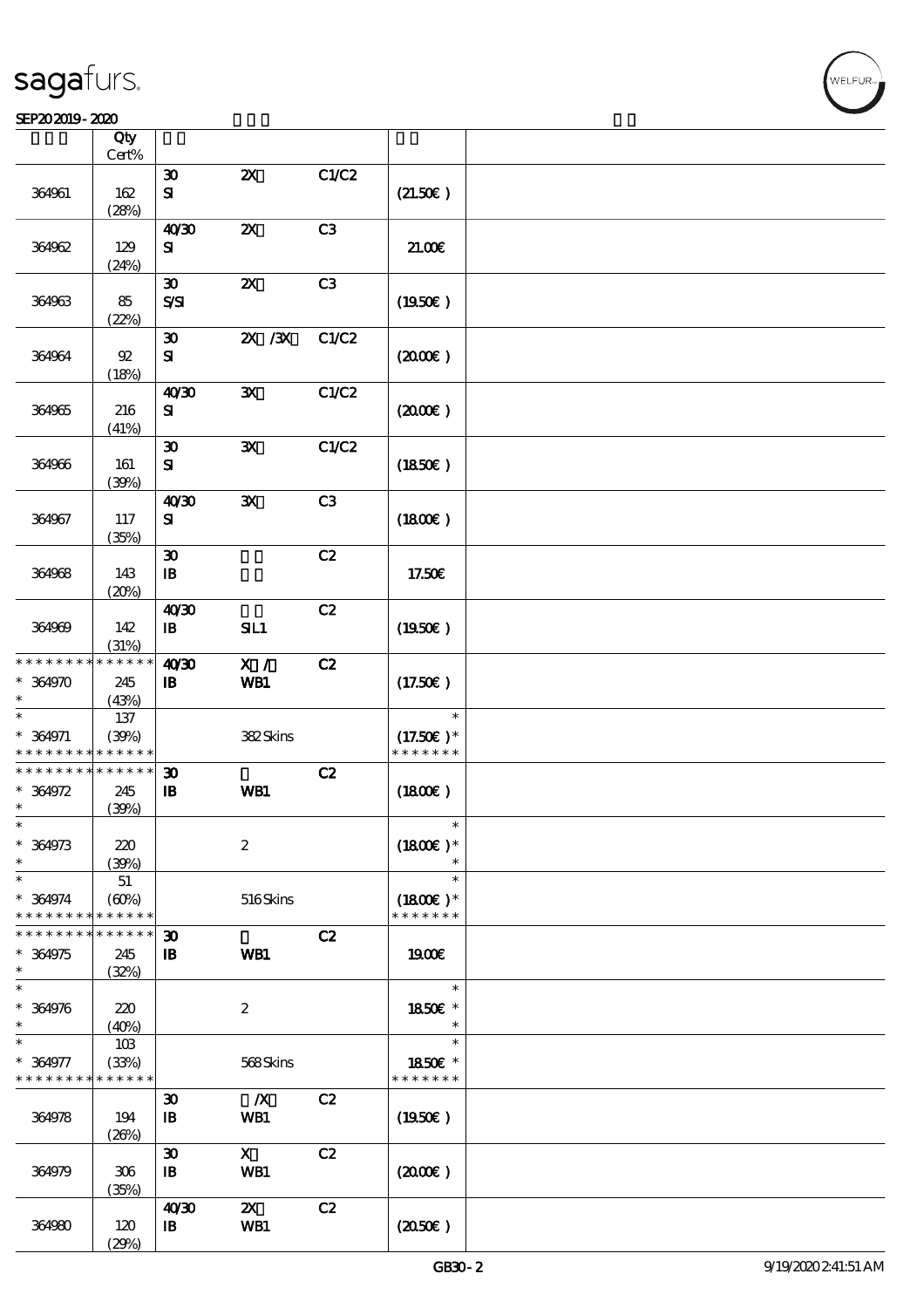#### $S$ EP202019 - 2020  $S$

|                             | Qty                   |                             |                  |    |                              |  |
|-----------------------------|-----------------------|-----------------------------|------------------|----|------------------------------|--|
|                             | Cert%                 |                             |                  |    |                              |  |
|                             |                       | 40 <sup>30</sup>            | $\mathbf{x}$     | C2 |                              |  |
| 364981                      | 98<br>(45%)           | $\mathbf{B}$                | WB1              |    | (1850)                       |  |
|                             |                       | 40'30                       | X /              | C2 |                              |  |
| 364982                      | 68                    | $\mathbf{B}$                | <b>WB2</b>       |    | (1550E)                      |  |
|                             | (44%)                 |                             |                  |    |                              |  |
|                             |                       | $\boldsymbol{\mathfrak{D}}$ |                  | C2 |                              |  |
| 364983                      | 138                   | $\mathbf{B}$                | <b>WB2</b>       |    | $(1600\varepsilon)$          |  |
|                             | (30%)                 |                             |                  |    |                              |  |
|                             |                       | 40'30                       | $ZX$ / $ZX$      | C2 |                              |  |
| 364984                      | 67                    | $\mathbf{B}$                | <b>WB2</b>       |    | (17.50)                      |  |
|                             | (50%)                 |                             |                  |    |                              |  |
|                             |                       | 40'30                       | $\mathbf{X}$ /   | C2 |                              |  |
| 364985                      | 104                   | $\mathbf{B}$                | $HG1$            |    | (17.50)                      |  |
|                             | (44%)                 |                             |                  |    |                              |  |
|                             |                       | $\boldsymbol{\mathfrak{D}}$ |                  | C2 |                              |  |
| 364986                      | 202                   | $\mathbf{B}$                | FG1              |    | $(1950\epsilon)$             |  |
|                             | (50%)                 |                             |                  |    |                              |  |
| * * * * * * * *             | * * * * * *           | $\boldsymbol{\mathfrak{D}}$ | 2X / 3X          | C2 |                              |  |
| $* 364987$                  | 205                   | $\, {\bf I} \! {\bf B} \,$  | $HG1$            |    | (17.50)                      |  |
| $\ast$                      | (45%)                 |                             |                  |    |                              |  |
| $\ast$                      | $\boldsymbol{\omega}$ |                             |                  |    | $\ast$                       |  |
| $* 364988$                  | (38%)                 |                             | 265Skins         |    | $(17.50)$ *<br>* * * * * * * |  |
| * * * * * * * *             | * * * * * *           |                             |                  |    |                              |  |
|                             |                       | 40'30                       | X /              | C2 |                              |  |
| 364989                      | 130                   | $\mathbf{I}$                |                  |    | $(1900\varepsilon)$          |  |
|                             | (51%)                 | $\boldsymbol{\mathfrak{D}}$ |                  | C2 |                              |  |
| 364990                      | 204                   | $\, {\bf I} \! {\bf B} \,$  |                  |    | $(2000\varepsilon)$          |  |
|                             | (34%)                 |                             |                  |    |                              |  |
| * * * * * * * *             | * * * * * *           | $\boldsymbol{\mathfrak{D}}$ | $\boldsymbol{X}$ | C2 |                              |  |
| $* 364991$                  | 245                   | $\mathbf{B}$                |                  |    | 21.50E                       |  |
| $\ast$                      | (41%)                 |                             |                  |    |                              |  |
| $\ast$                      | $\boldsymbol{\pi}$    |                             |                  |    | $\ast$                       |  |
| $* 364992$                  | (38%)                 |                             | 315Skins         |    | $21.00E$ *                   |  |
| * * * * * * * * * * * * * * |                       |                             |                  |    | * * * * * * *                |  |
|                             |                       | $\pmb{\mathfrak{D}}$        | X / ZX C2        |    |                              |  |
| 364993                      | 119                   | $\mathbf{B}$                |                  |    | (21.00)                      |  |
|                             | (17%)                 |                             |                  |    |                              |  |
|                             |                       | 40'30                       | $X \, X$         | C2 |                              |  |
| 364994                      | 83                    | $\mathbf{B}$                |                  |    | (21.00)                      |  |
|                             | (44%)                 |                             |                  |    |                              |  |
|                             |                       | 40 <sup>30</sup>            | X /              | C2 |                              |  |
| 364995                      | 213                   | П                           |                  |    | (1550)                       |  |
| * * * * * * * *             | (15%)<br>* * * * * *  | $\boldsymbol{\mathfrak{D}}$ |                  | C2 |                              |  |
| $* 364996$                  | 245                   | П                           |                  |    | (17.50)                      |  |
| $\ast$                      | (10%)                 |                             |                  |    |                              |  |
| $\ast$                      | 65                    |                             |                  |    | $\ast$                       |  |
| $* 364997$                  | (3%)                  |                             | 310Skins         |    | $(17.50)$ *                  |  |
| * * * * * * * *             | * * * * * *           |                             |                  |    | * * * * * * *                |  |
| * * * * * * * *             | $* * * * * * *$       | $\boldsymbol{\mathfrak{D}}$ | $\boldsymbol{X}$ | C2 |                              |  |
| $* 364998$                  | 245                   | П                           |                  |    | 1950E                        |  |
| $\ast$                      | (12%)                 |                             |                  |    |                              |  |
| $\ast$                      | 217                   |                             |                  |    | $\ast$                       |  |
| $* 364999$                  | (11%)                 |                             | 462Skins         |    | 1900E *                      |  |
| * * * * * * * *             | * * * * * *           |                             |                  |    | * * * * * * *                |  |
|                             |                       | 40'30                       | $X \, X$         | C2 |                              |  |
| 365000                      | 160                   | П                           |                  |    | (1950)                       |  |
|                             | (12%)                 |                             |                  |    |                              |  |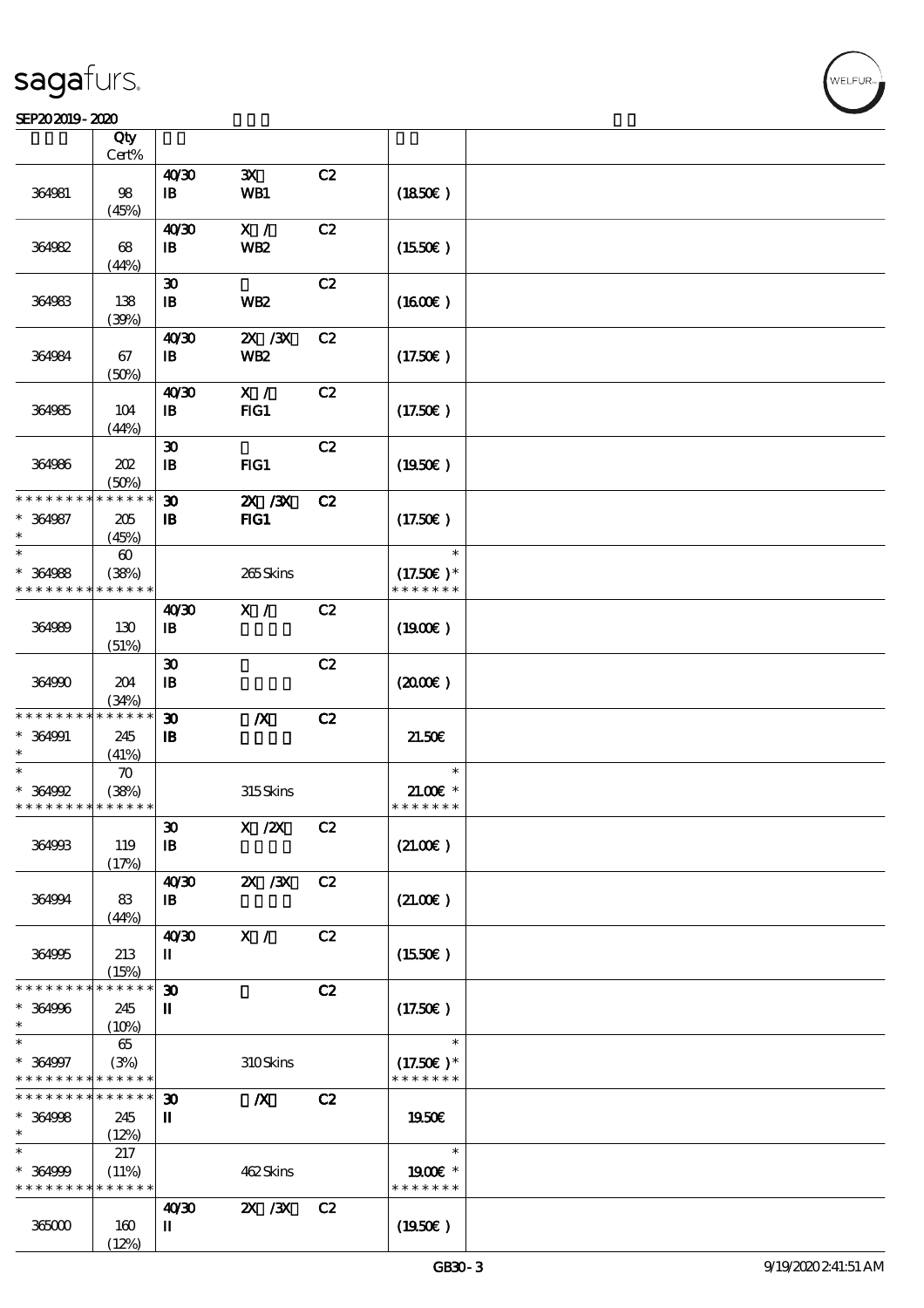$\overline{\mathsf{T}}$ 

#### $S$ EP202019 - 2020  $S$

|                               | Qty<br>Cert%         |                                            |                  |                |                             |  |
|-------------------------------|----------------------|--------------------------------------------|------------------|----------------|-----------------------------|--|
|                               |                      |                                            |                  |                |                             |  |
| 365001                        | 131                  | $\boldsymbol{\mathfrak{D}}$<br><b>SAGA</b> | $\mathbf X$      | C1/C2          | (1950)                      |  |
| * * * * * * * *               | (38%)<br>* * * * * * |                                            |                  |                |                             |  |
|                               |                      | $\boldsymbol{\mathfrak{D}}$                |                  | C1/C2          |                             |  |
| $*$ 365002<br>$\ast$          | 225<br>(52%)         | <b>SAGA</b>                                |                  |                | (2050)                      |  |
| $\overline{\ast}$             | 157                  |                                            |                  |                | $\ast$                      |  |
| $*$ 365003<br>* * * * * * * * | (54%)<br>* * * * * * |                                            | 382Skins         |                | $(2050)$ *<br>* * * * * * * |  |
| * * * * * * * *               |                      |                                            |                  |                |                             |  |
|                               | * * * * * *          | $\boldsymbol{\mathfrak{D}}$                | X /              | C3             |                             |  |
| $*365004$                     | 225                  | <b>SAGA</b>                                |                  |                | (1800)                      |  |
| $\ast$                        | (41%)                |                                            |                  |                |                             |  |
| $\overline{\ast}$             | 59                   |                                            |                  |                | $\ast$                      |  |
| $*$ 365005                    | (38%)                |                                            | 284Skins         |                | $(1800E)*$                  |  |
| * * * * * * * *               | * * * * * *          |                                            |                  |                | * * * * * * *               |  |
| * * * * * * * *               | * * * * * *          | 30 <sub>o</sub>                            |                  | C1             |                             |  |
| $* 36006$                     | 225                  | <b>SAGA</b>                                |                  |                | 22.00 <del>€</del>          |  |
| $\ast$                        |                      |                                            |                  |                |                             |  |
| $\ast$                        | (48%)                |                                            |                  |                |                             |  |
|                               | 91                   |                                            |                  |                | $\ast$                      |  |
| $* 365007$                    | (58%)                |                                            | 316Skins         |                | $21.50E$ *                  |  |
| * * * * * * * *               | * * * * * *          |                                            |                  |                | * * * * * * *               |  |
| * * * * * * * *               | * * * * * *          | $\boldsymbol{\mathfrak{D}}$                |                  | C2             |                             |  |
| $* 36008$                     | 200                  | <b>SAGA</b>                                |                  |                | 21.00E                      |  |
| $\ast$                        | (14%)                |                                            |                  |                |                             |  |
| $\ast$                        |                      |                                            |                  |                | $\ast$                      |  |
| $* 365009$                    |                      |                                            |                  |                |                             |  |
| $\ast$                        | 200                  |                                            | $\boldsymbol{2}$ |                | 2050E *<br>$\ast$           |  |
|                               | (20%)                |                                            |                  |                |                             |  |
| $\ast$                        |                      |                                            |                  |                | $\ast$                      |  |
| $*36000$                      | 200                  |                                            | 3                |                | 2050E *                     |  |
| $\ast$                        | (5%)                 |                                            |                  |                | $\ast$                      |  |
| $\ast$                        | 76                   |                                            |                  |                | $\ast$                      |  |
| $* 360011$                    | (13%)                |                                            | 676Skins         |                | 2050E *                     |  |
| * * * * * * * *               | * * * * * *          |                                            |                  |                | * * * * * * *               |  |
| * * * * * * * *               | * * * * * *          | $\boldsymbol{\mathfrak{D}}$                |                  | C1             |                             |  |
| $*365012$                     | 225                  | <b>SAGA</b>                                |                  |                | 2500€                       |  |
| $\ast$                        |                      |                                            |                  |                |                             |  |
|                               | (40%)                |                                            |                  |                |                             |  |
| $\ast$                        |                      |                                            |                  |                | $\ast$                      |  |
| $*36013$                      | 200                  |                                            | $\boldsymbol{2}$ |                | 2500€ *                     |  |
| $\ast$                        | (43%)                |                                            |                  |                | $\ast$                      |  |
| $\ast$                        | 51                   |                                            |                  |                | $\ast$                      |  |
| $* 365014$                    | (43%)                |                                            | 476Skins         |                | 2500€ *                     |  |
| * * * * * * * *               | * * * * * *          |                                            |                  |                | * * * * * * *               |  |
|                               |                      | $\boldsymbol{\mathfrak{D}}$                | $\mathbf{x}$     | C1/C2          |                             |  |
| 365015                        | 217                  | <b>SR/S</b>                                |                  |                | 2000€                       |  |
|                               |                      |                                            |                  |                |                             |  |
|                               | (41%)                |                                            |                  |                |                             |  |
|                               |                      | $\boldsymbol{\mathfrak{D}}$                | $\mathbf{x}$     | C <sub>3</sub> |                             |  |
| 365016                        | 119                  | <b>SR/S</b>                                |                  |                | (1800)                      |  |
|                               | (42%)                |                                            |                  |                |                             |  |
| * * * * * *                   | * * * * *            | $\boldsymbol{\mathfrak{D}}$                |                  | C2             |                             |  |
| $* 36017$                     | 205                  | IA                                         |                  |                | 1950E                       |  |
| $*$                           | (18%)                |                                            |                  |                |                             |  |
| $\overline{\ast}$             | $66\,$               |                                            |                  |                | $\ast$                      |  |
| $* 360018$                    | (16%)                |                                            |                  |                | 1900E *                     |  |
| * * * * * * * *               | * * * * * *          |                                            | 271 Skins        |                | * * * * * * *               |  |
|                               |                      |                                            |                  |                |                             |  |
|                               |                      | $\boldsymbol{\mathfrak{D}}$                | X /              | C2             |                             |  |
| 365019                        | 245                  | IA                                         | WB1              |                | (1800)                      |  |
|                               | (28%)                |                                            |                  |                |                             |  |
| * * * * * * *                 | * * * * *            | $\boldsymbol{\mathfrak{D}}$                |                  | C2             |                             |  |
| $* 36500$                     | 243                  | IA                                         | WB1              |                | 2000                        |  |
| $\ast$                        | (38%)                |                                            |                  |                |                             |  |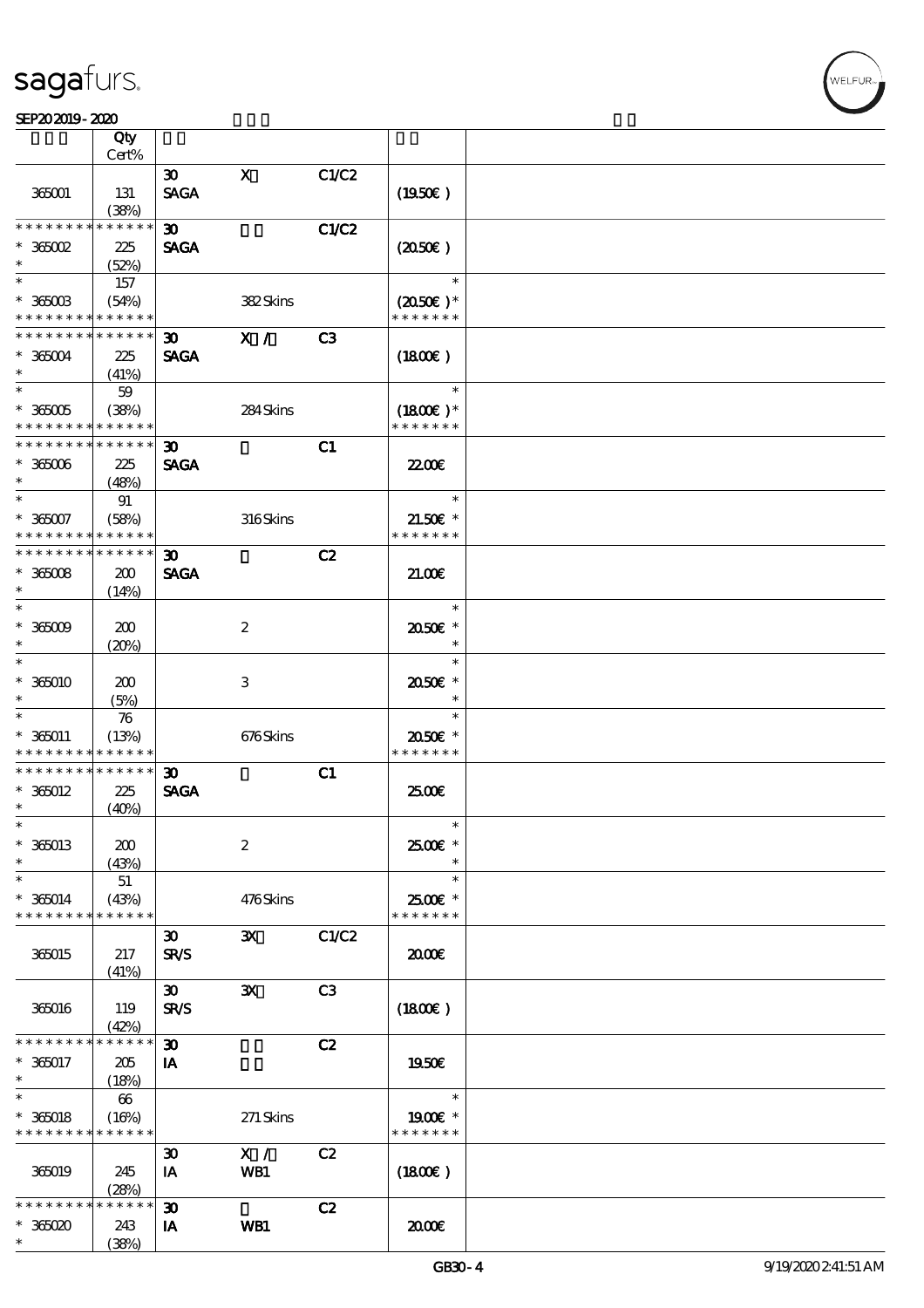#### $S$ EP202019 - 2020  $S$

|                                          | Qty<br>Cert%         |                             |                           |              |                          |  |
|------------------------------------------|----------------------|-----------------------------|---------------------------|--------------|--------------------------|--|
| $\ast$                                   |                      |                             |                           |              | $\ast$                   |  |
|                                          | 220                  | $\boldsymbol{\mathfrak{D}}$ |                           | C2           |                          |  |
| $*$ 365021<br>* * * * * * * *            | (45%)<br>* * * * * * | IA                          | WB1                       |              | 1950E *<br>* * * * * * * |  |
| * * * * * * * *                          | * * * * * *          | $\boldsymbol{\mathfrak{D}}$ |                           | C2           |                          |  |
| $*366022$                                | 225                  | IA                          | WB1                       |              | 2200                     |  |
| $\ast$                                   | (46%)                |                             |                           |              |                          |  |
| $\overline{\ast}$                        |                      |                             |                           |              | $\ast$                   |  |
|                                          |                      |                             |                           |              |                          |  |
| $*36023$                                 | 200                  |                             | $\boldsymbol{2}$          |              | $21.50E$ *               |  |
| $\ast$                                   | (45%)                |                             |                           |              | $\ast$                   |  |
|                                          | 126                  |                             |                           |              | $\ast$                   |  |
| $*365024$                                | (28%)                |                             | 551 Skins                 |              | $21.50E$ *               |  |
| * * * * * * * *                          | * * * * * *          |                             |                           |              | * * * * * * *            |  |
| * * * * * * * *                          | * * * * * *          | $\boldsymbol{\mathfrak{D}}$ | $\mathbf{x}$              | C2           |                          |  |
| $*365025$                                | 225                  | IA                          | WB1                       |              | <b>2200E</b>             |  |
| $\ast$                                   | (47%)                |                             |                           |              |                          |  |
| $\ast$                                   | 127                  |                             |                           |              | $\ast$                   |  |
| $*365026$                                | (33%)                |                             | 352Skins                  |              | 22.00€ *                 |  |
| * * * * * * * *                          | * * * * * *          |                             |                           |              | * * * * * * *            |  |
|                                          |                      |                             |                           |              |                          |  |
|                                          |                      | 40'30                       | $\boldsymbol{\mathsf{Z}}$ | C2           |                          |  |
| 365027                                   | 135                  | IA                          | <b>WB1</b>                |              | (21.50)                  |  |
|                                          | (31%)                |                             |                           |              |                          |  |
|                                          |                      | 40'30                       | $\mathbf{x}$              | C2           |                          |  |
| 365028                                   | 206                  | IA                          | WB1                       |              | (200E)                   |  |
|                                          | (36%)                |                             |                           |              |                          |  |
|                                          |                      | 40'30                       | X /                       | C1/C2        |                          |  |
| 365029                                   | 119                  | IA                          | FG1                       |              | 1850E                    |  |
|                                          | (53%)                |                             |                           |              |                          |  |
|                                          |                      | $\boldsymbol{\mathfrak{D}}$ | 2X / 3X                   | C1/C2        |                          |  |
| 365030                                   | 212                  | IA                          | FIG1                      |              | (1900E)                  |  |
|                                          |                      |                             |                           |              |                          |  |
|                                          | (47%)                |                             |                           |              |                          |  |
|                                          |                      | 40'30                       | X /                       | C2           |                          |  |
| 365031                                   | 147                  | IA                          |                           |              | (2050)                   |  |
|                                          | (45%)                |                             |                           |              |                          |  |
|                                          |                      | $\boldsymbol{\mathfrak{D}}$ |                           | C2           |                          |  |
| 365032                                   | 191                  | IA                          |                           |              | 21.00E                   |  |
|                                          | (39%)                |                             |                           |              |                          |  |
| * * * * * * * * <mark>* * * * * *</mark> |                      | $\boldsymbol{\mathfrak{D}}$ | $\boldsymbol{X}$          | C2           |                          |  |
| $* 365033$                               | 225                  | IA                          |                           |              | 2400€                    |  |
| $\ast$                                   | (49%)                |                             |                           |              |                          |  |
| $\ast$                                   | 104                  |                             |                           |              | $\ast$                   |  |
| $* 365034$                               | (24%)                |                             | 329Skins                  |              | 2350€ *                  |  |
| * * * * * * * *                          | * * * * * *          |                             |                           |              | * * * * * * *            |  |
|                                          |                      | 40 <sup>30</sup>            | $\boldsymbol{\mathsf{Z}}$ | C2           |                          |  |
| 365035                                   | 110                  | IA                          |                           |              | (2300)                   |  |
|                                          | (20%)                |                             |                           |              |                          |  |
|                                          |                      |                             |                           | C2           |                          |  |
|                                          |                      | 40'30                       | $\mathbf{x}$              |              |                          |  |
| 365036                                   | 76                   | IA                          |                           |              | (220E)                   |  |
|                                          | (48%)                |                             |                           |              |                          |  |
|                                          |                      | $\boldsymbol{\mathfrak{D}}$ | X /                       | C1/C2        |                          |  |
| 365037                                   | 134                  | <b>SROY</b>                 |                           |              | (2050)                   |  |
|                                          | (39%)                |                             |                           |              |                          |  |
|                                          |                      | $\boldsymbol{\mathfrak{D}}$ |                           | C1/C2        |                          |  |
| 36038                                    | 180                  | <b>SROY</b>                 |                           |              | (21.00)                  |  |
|                                          | (53%)                |                             |                           |              |                          |  |
| * * * * * * *                            | * * * * * *          | $\boldsymbol{\mathfrak{D}}$ |                           | <b>C1/C2</b> |                          |  |
| $* 36009$                                | 205                  | <b>SROY</b>                 |                           |              | 2300E                    |  |
| $^{\ast}$                                | (24%)                |                             |                           |              |                          |  |
| $\ast$                                   | 79                   |                             |                           |              | $\ast$                   |  |
| $* 365040$                               | (48%)                |                             | 284Skins                  |              | 22.50€ *                 |  |
| * * * * * * * *                          | * * * * * *          |                             |                           |              | * * * * * * *            |  |
|                                          |                      |                             |                           |              |                          |  |

T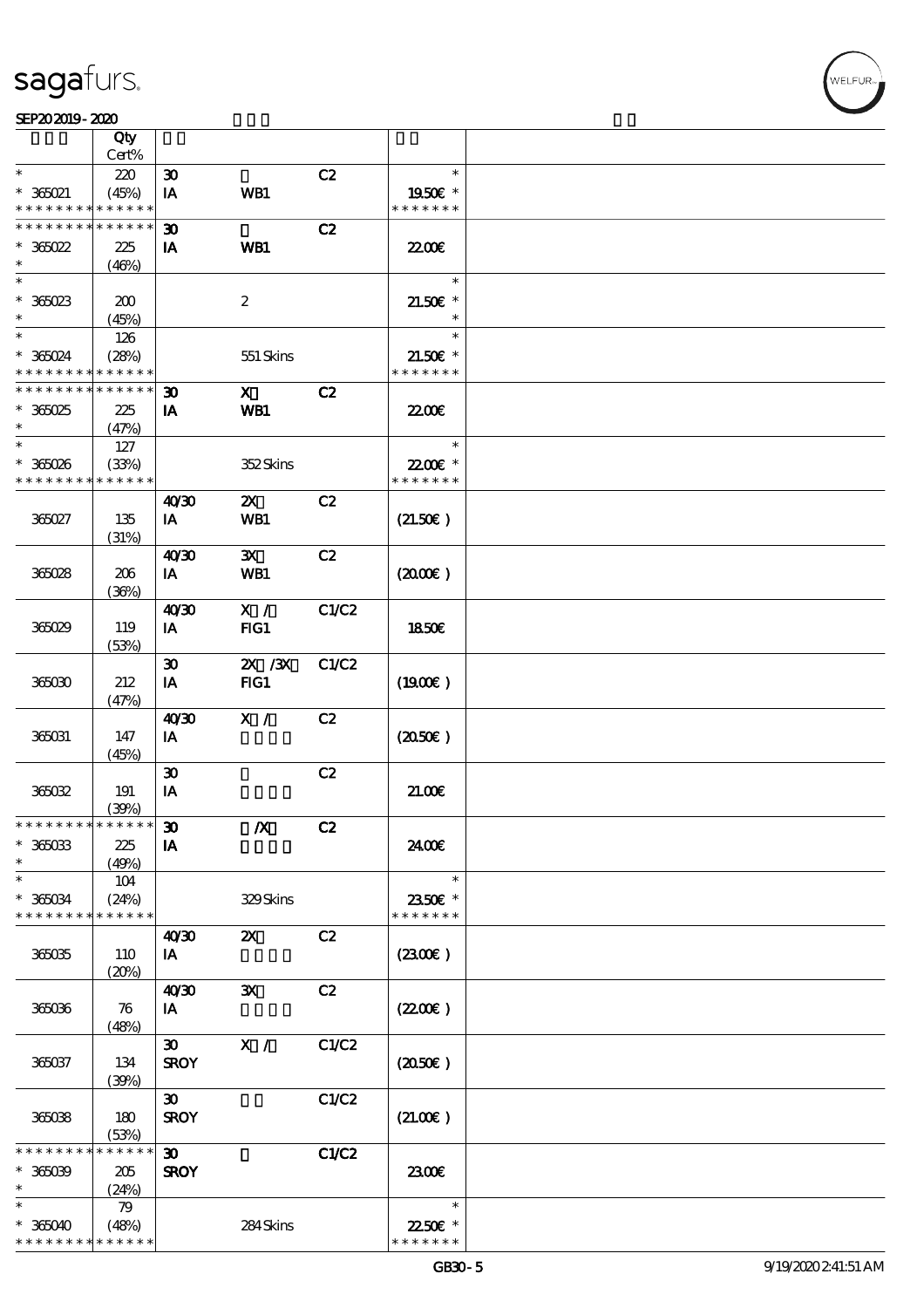

#### SEP202019-2020

|        | Qty<br>Cert% |                   |    |       |        |
|--------|--------------|-------------------|----|-------|--------|
| 365041 | 76<br>(23%)  | 30<br><b>SROY</b> | ZX | C1/C2 | 25.50E |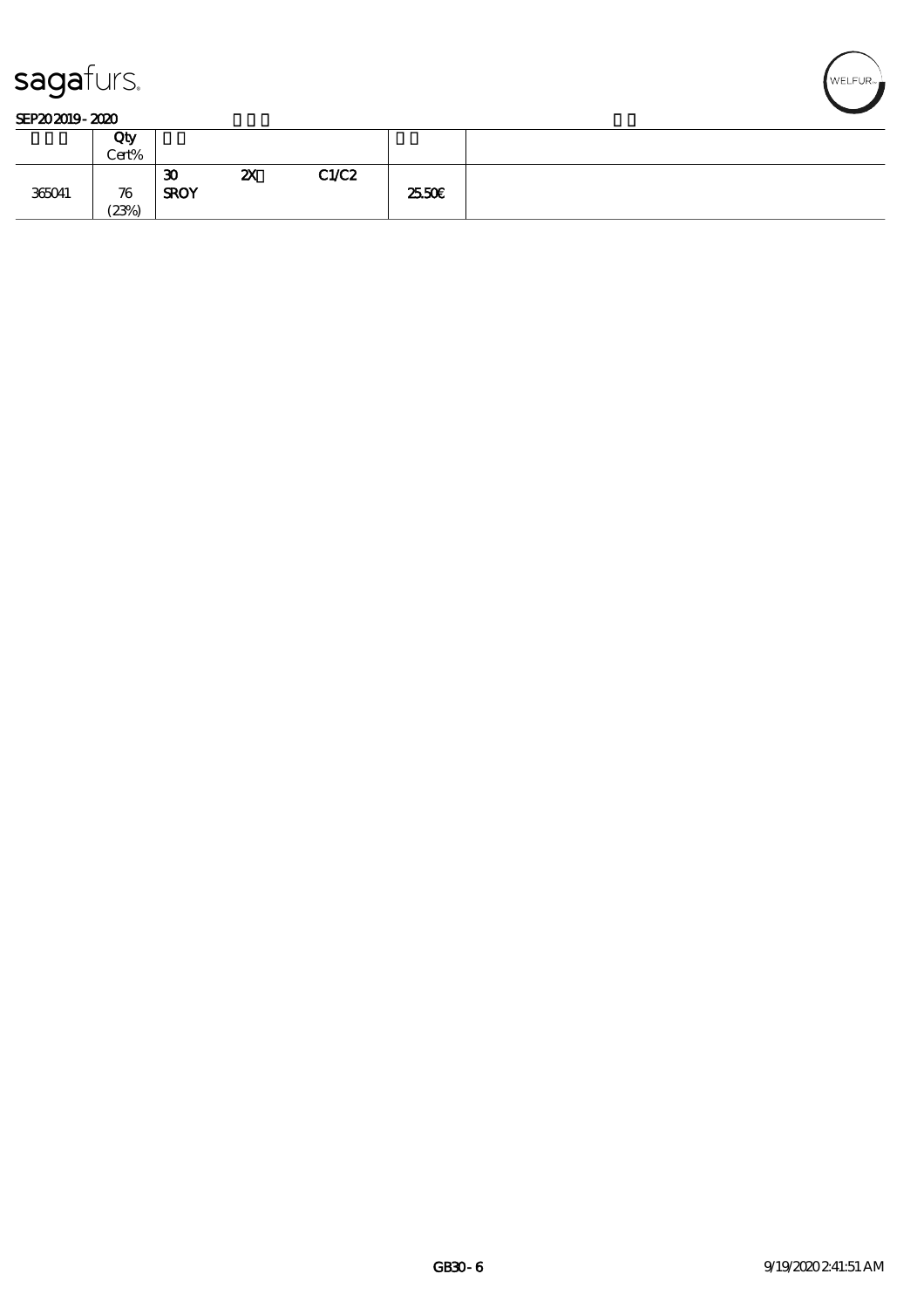$\overline{\mathsf{T}}$ 

#### $S$ EP202019 - 2020  $S$

|                              | Qty<br>Cert%         |                                         |                           |       |                          |  |
|------------------------------|----------------------|-----------------------------------------|---------------------------|-------|--------------------------|--|
|                              |                      | $\boldsymbol{\mathsf{20}}$              | 5X                        | C2    |                          |  |
| 365081                       | 19<br>(36%)          | $S\mathcal{S}$                          |                           |       | 11.50E                   |  |
|                              |                      | $\boldsymbol{\mathfrak{D}}$             | $\mathbf{x}$              | C1/C2 |                          |  |
| 36082                        | 43<br>(27%)          | $S\mathcal{S}$                          |                           |       | (1250)                   |  |
|                              |                      | $\boldsymbol{\mathbf{z}}$               | $\boldsymbol{\mathsf{z}}$ | C1/C2 |                          |  |
| 365083                       | 61                   | $S\mathcal{S}$                          |                           |       | $(1300\varepsilon)$      |  |
|                              | (20%)                |                                         |                           |       |                          |  |
| 365084                       | 188<br>(54%)         | $\boldsymbol{\mathsf{20}}$<br>${\bf s}$ |                           | C1/C2 | $(1500\varepsilon)$      |  |
| * * * * * * * *              | * * * * * *          | $\boldsymbol{\mathbf{z}}$               |                           | C1    |                          |  |
| $* 36085$                    | 285                  | ${\bf s}$                               |                           |       | <b>1600€</b>             |  |
| $\ast$                       | (51%)                |                                         |                           |       |                          |  |
| $\ast$                       |                      |                                         |                           |       | $\ast$                   |  |
|                              | 75                   |                                         |                           |       |                          |  |
| $* 36086$<br>* * * * * * * * | (50%)                |                                         | 360Skins                  |       | 1550E *<br>* * * * * * * |  |
|                              | * * * * * *          |                                         |                           |       |                          |  |
| * * * * * * * *              | * * * * * *          | $\boldsymbol{\mathbf{z}}$               |                           | C1/C2 |                          |  |
| $* 365087$                   | 285                  | ${\bf s}$                               |                           |       | <b>1600€</b>             |  |
| $\ast$                       | (55%)                |                                         |                           |       |                          |  |
| $\ast$                       | $\boldsymbol{\pi}$   |                                         |                           |       | $\ast$                   |  |
| $* 36088$                    | (71%)                |                                         | 355Skins                  |       | 1550€ *                  |  |
| * * * * * * * *              | * * * * * *          |                                         |                           |       | * * * * * * *            |  |
| * * * * * * * *              | ******               | $\boldsymbol{\mathsf{20}}$              |                           | C1/C2 |                          |  |
| $* 36089$                    | 285                  | ${\bf s}$                               |                           |       | 1600E                    |  |
| $\ast$                       | (23%)                |                                         |                           |       |                          |  |
| $\ast$                       |                      |                                         |                           |       | $\ast$                   |  |
| $* 365000$                   | 260                  |                                         | $\boldsymbol{2}$          |       | 1550€ *                  |  |
| *                            | (7%)                 |                                         |                           |       | $\ast$                   |  |
| $\ast$                       | 169                  |                                         |                           |       | $\ast$                   |  |
|                              |                      |                                         |                           |       | 1550€ *                  |  |
| $* 36001$<br>* * * * * * * * | (10%)<br>* * * * * * |                                         | 714Skins                  |       | * * * * * * *            |  |
| * * * * * * * *              | * * * * * *          |                                         |                           |       |                          |  |
|                              |                      | $\boldsymbol{\mathsf{20}}$              |                           | C1/C2 |                          |  |
| $*$ 365092                   | 260                  | $\mathbf{S}$                            |                           |       | 1550€                    |  |
| $\ast$                       | (13%)                |                                         |                           |       |                          |  |
| $\ast$                       | $105$                |                                         |                           |       | $\ast$                   |  |
| $* 365003$                   | (4%)                 |                                         | 365Skins                  |       | 1550€ *                  |  |
| * * * * * * * *              | * * * * * *          |                                         |                           |       | * * * * * * *            |  |
| * * * * * * * *              | * * * * * *          | $\boldsymbol{\mathbf{z}}$               |                           | C1/C2 |                          |  |
| $* 36004$                    | 285                  | ${\bf s}$                               |                           |       | 17.50€                   |  |
| $\ast$                       | (23%)                |                                         |                           |       |                          |  |
| $\overline{\ast}$            |                      |                                         |                           |       | $\ast$                   |  |
| $* 36005$                    | 240                  |                                         | $\boldsymbol{2}$          |       | 17.50€ *                 |  |
| $\ast$                       | (29%)                |                                         |                           |       | $\ast$                   |  |
| $\ast$                       | $\boldsymbol{\pi}$   |                                         |                           |       | $\ast$                   |  |
| $* 365096$                   | (21%)                |                                         | 595Skins                  |       | 17.00€ *                 |  |
| * * * * * * * *              | * * * * * *          |                                         |                           |       | * * * * * * *            |  |
| * * * * * * * *              | * * * * * *          | $\boldsymbol{\mathsf{20}}$              |                           | C2    |                          |  |
| $* 365097$                   | 285                  | ${\bf s}$                               |                           |       | 17.00E                   |  |
| $\ast$                       | (40%)                |                                         |                           |       |                          |  |
| $\overline{\ast}$            | 63                   |                                         |                           |       | $\ast$                   |  |
| $* 36008$                    | (65%)                |                                         | 348Skins                  |       | 1650€ *                  |  |
| * * * * * * * *              | * * * * * *          |                                         |                           |       | * * * * * * *            |  |
|                              |                      | $\boldsymbol{\mathfrak{D}}$             | $\mathbf{x}$              | C1/C2 |                          |  |
|                              |                      |                                         |                           |       |                          |  |
| 365099                       | 189                  | ${\bf s}$                               |                           |       | 1900E                    |  |
|                              | (55%)                |                                         |                           |       |                          |  |
|                              |                      | $\boldsymbol{\mathbf{z}}$               | $\boldsymbol{\mathrm{X}}$ | C3    |                          |  |
| 365100                       | 130                  | ${\bf s}$                               |                           |       | 1650€                    |  |
|                              | (30%)                |                                         |                           |       |                          |  |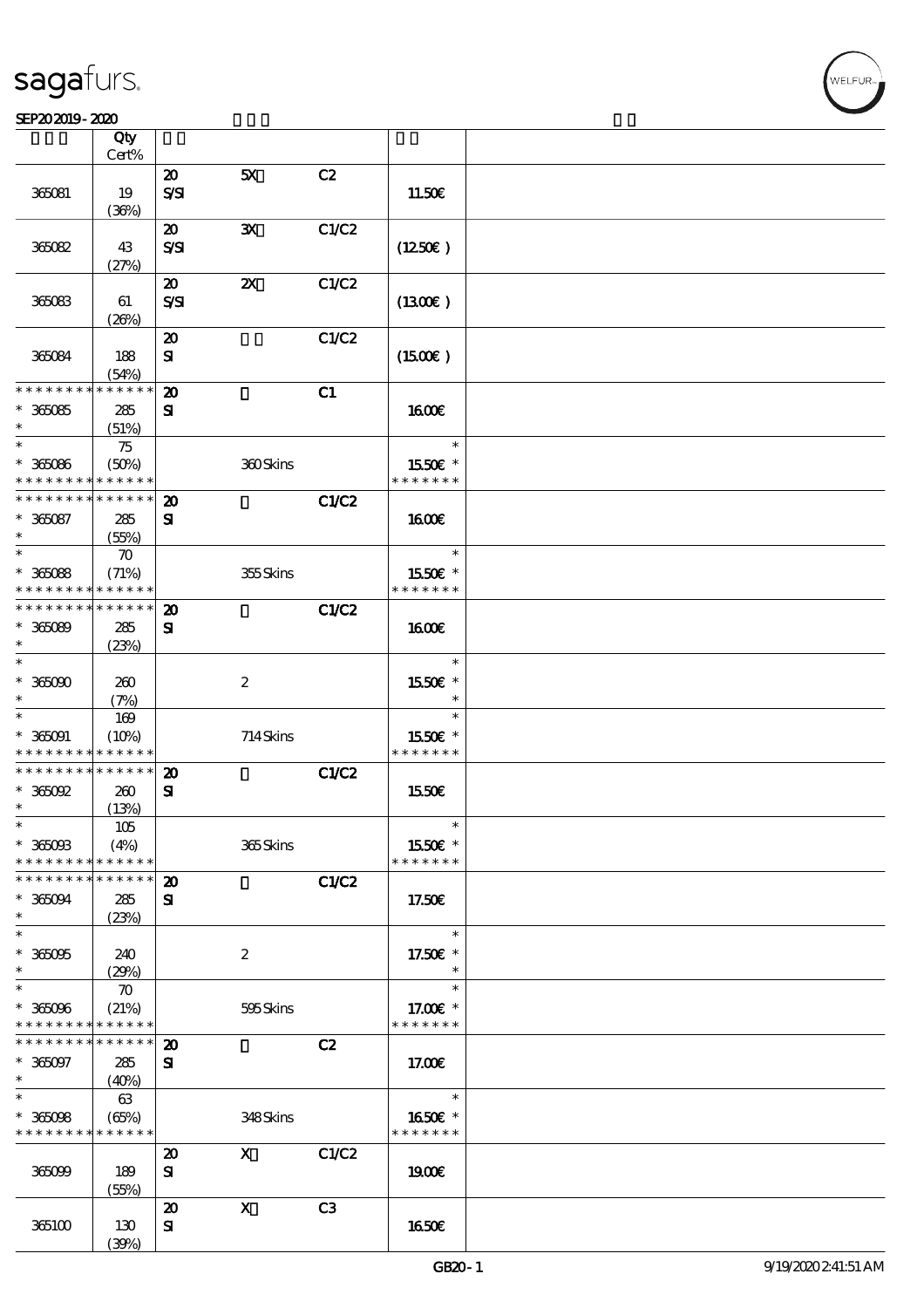#### SEP202019-2020

|                                                                  | Qty                                        |                                                         |                                     |       |                                       |  |
|------------------------------------------------------------------|--------------------------------------------|---------------------------------------------------------|-------------------------------------|-------|---------------------------------------|--|
|                                                                  | Cert%                                      |                                                         |                                     |       |                                       |  |
| 365101                                                           | 189<br>(44%)                               | $\boldsymbol{\mathbf{z}}$<br>${\bf s}$                  | $\boldsymbol{\mathsf{Z}}$           | C1/C2 | (17.00)                               |  |
| 365102                                                           | 286<br>(17%)                               | $\boldsymbol{\boldsymbol{\lambda}}$<br>${\bf s}$        | $\boldsymbol{\mathsf{z}}$           | C2    | (1600)                                |  |
| 365103                                                           | 82<br>(48%)                                | $\boldsymbol{\mathbf{z}}$<br>${\bf s}$                  | $X \, X$                            | C1/C2 | $(1550\varepsilon)$                   |  |
| 365104                                                           | 128<br>(38%)                               | $\boldsymbol{\mathbf{z}}$<br>${\bf s}$                  | 2X / 3X                             | C3    | $(1400\varepsilon)$                   |  |
| 365105                                                           | 133<br>(33%)                               | $\boldsymbol{\mathfrak{D}}$<br>$\mathbf{B}$             | SL1                                 | C2    | $(1400\varepsilon)$                   |  |
| 365106                                                           | 203<br>(34%)                               | $\boldsymbol{\mathbf{z}}$<br>$\, {\bf B}$               | $\mathcal{L}$<br>WB1                | C2    | $(1400\varepsilon)$                   |  |
| * * * * * * * *<br>$* 365107$<br>$\ast$                          | * * * * * *<br>285<br>(46%)                | $\boldsymbol{\mathbf{z}}$<br>$\, {\bf B}$               | WB1                                 | C2    | 1450€                                 |  |
| $\ast$<br>$* 365108$<br>* * * * * * * *                          | 80<br>(40%)<br>* * * * * *                 |                                                         | 365Skins                            |       | $\ast$<br>1400€ *<br>* * * * * * *    |  |
| 365109                                                           | 283<br>(41%)                               | $\boldsymbol{\mathbf{z}}$<br>$\, {\bf I} \! {\bf B} \,$ | WB1                                 | C2    | 1550€                                 |  |
| 365110                                                           | 158<br>(50%)                               | $\boldsymbol{\mathfrak{D}}$<br>$\, {\bf B}$             | $\mathbf{x}$<br>WB1                 | C2    | <b>1650€</b>                          |  |
| 365111                                                           | 158<br>(43%)                               | $\boldsymbol{\mathbf{z}}$<br>$\mathbf{B}$               | 2X / 3X<br>WB1                      | C2    | $(1400\varepsilon)$                   |  |
| 365112                                                           | 179<br>(45%)                               | $\boldsymbol{\mathbf{z}}$<br>$\, {\bf I} \! {\bf B} \,$ | $\mathcal{L}$<br><b>WB2</b>         | C2    | (1300)                                |  |
| 365113                                                           | 114<br>(50%)                               | $\pmb{\mathcal{Z}}$<br>$\mathbf{B}$                     | $\boldsymbol{X}$<br>WB <sub>2</sub> | C2    | $(1450\epsilon)$                      |  |
| 365114                                                           | 287<br>(50%)                               | $\boldsymbol{\mathfrak{D}}$<br>$\mathbf{B}$             | $\mathcal{L}$<br>FG1                | C2    | 1350E                                 |  |
| * * * * * * * *<br>$* 365115$<br>$\ast$                          | * * * * * *<br>285<br>(47%)                | $\boldsymbol{\mathfrak{D}}$<br>$\mathbf{B}$             | $X$ / $ZX$<br>$HG1$                 | C2    | 1550€                                 |  |
| $\ast$<br>$* 365116$<br>* * * * * * * *                          | 100<br>(47%)<br>* * * * * *                |                                                         | 385Skins                            |       | $\ast$<br>1550€ *<br>* * * * * * *    |  |
| 365117                                                           | 127<br>(50%)                               | $\boldsymbol{\mathbf{z}}$<br>$\mathbf{B}$               |                                     | C2    | $(1500\varepsilon)$                   |  |
| * * * * * * * *<br>$* 365118$<br>$\ast$                          | * * * * * *<br>285<br>(23%)                | $\boldsymbol{\mathfrak{D}}$<br>$\mathbf{B}$             | $\mathcal{L}$                       | C2    | (1600E)                               |  |
| $\ast$<br>$* 365119$<br>* * * * * * * * <mark>* * * * * *</mark> | 190<br>(20%)                               |                                                         | 475Skins                            |       | $\ast$<br>$(1600E)*$<br>* * * * * * * |  |
| * * * * * * * *<br>$*365120$<br>$\ast$                           | $\ast\ast\ast\ast\ast\ast$<br>285<br>(17%) | $\boldsymbol{\mathbf{z}}$<br>$\mathbf{B}$               | $\mathcal{L}$                       | C2    | 1600E                                 |  |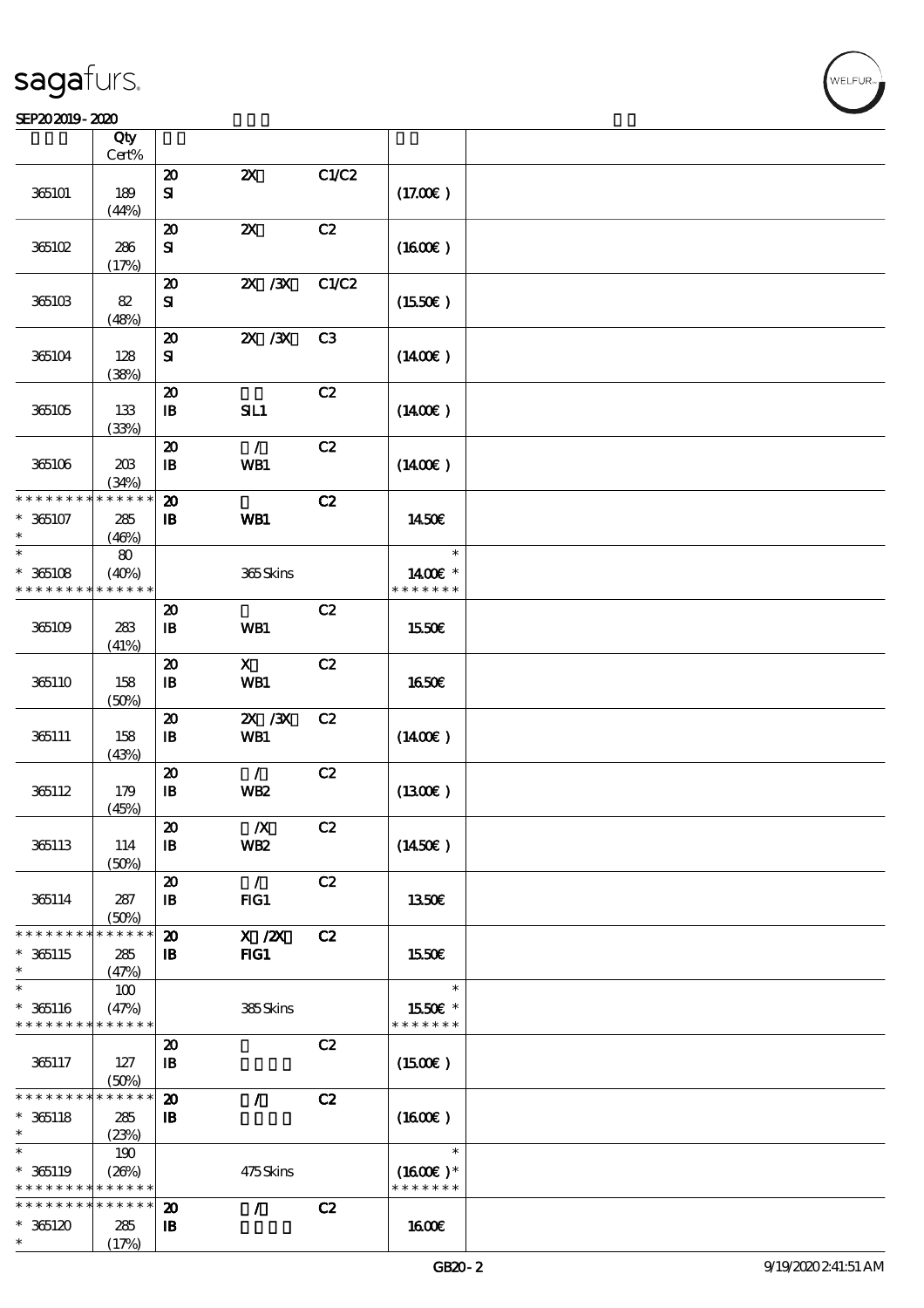|                                            | Qty<br>Cert% |                                       |                           |              |                     |  |
|--------------------------------------------|--------------|---------------------------------------|---------------------------|--------------|---------------------|--|
| $\ast$                                     |              |                                       | $\mathcal{L}$             | C2           | $\ast$              |  |
|                                            |              | $\boldsymbol{\mathfrak{D}}$           |                           |              |                     |  |
| $* 365121$                                 | 260          | $\mathbf{B}$                          |                           |              | 1550E *             |  |
|                                            | (12%)        |                                       |                           |              |                     |  |
| $\ast$                                     | 185          |                                       |                           |              | $\ast$              |  |
| $* 365122$                                 | (17%)        |                                       | 730Skins                  |              | 1550E *             |  |
|                                            |              |                                       |                           |              |                     |  |
| * * * * * * * *                            | * * * * * *  |                                       |                           |              | * * * * * * *       |  |
|                                            |              | $\boldsymbol{\mathbf{z}}$             |                           | C2           |                     |  |
| 365123                                     | 125          | $\mathbf{I}$                          |                           |              | (1650)              |  |
|                                            | (41%)        |                                       |                           |              |                     |  |
|                                            |              |                                       | $ZX$ / $ZX$               | C2           |                     |  |
|                                            |              | $\boldsymbol{\mathsf{20}}$            |                           |              |                     |  |
| 365124                                     | $97$         | $\mathbf{B}$                          |                           |              | $(1500\varepsilon)$ |  |
|                                            | (42%)        |                                       |                           |              |                     |  |
|                                            |              | $\boldsymbol{\mathfrak{D}}$           | $\mathcal{L}$             | C2           |                     |  |
| 365125                                     | 207          | П                                     |                           |              | 1350€               |  |
|                                            | (35%)        |                                       |                           |              |                     |  |
|                                            |              |                                       |                           |              |                     |  |
|                                            |              | $\boldsymbol{\mathbf{z}}$             |                           | C2           |                     |  |
| 365126                                     | 155          | П                                     |                           |              | 1450E               |  |
|                                            | (20%)        |                                       |                           |              |                     |  |
|                                            |              | $\boldsymbol{\mathbf{z}}$             | $X$ / $ZX$                | C2           |                     |  |
| 365127                                     | 140          | $\rm I\hspace{-.1em}I\hspace{-.1em}I$ |                           |              | 1350€               |  |
|                                            |              |                                       |                           |              |                     |  |
|                                            | (24%)        |                                       |                           |              |                     |  |
|                                            |              | $\boldsymbol{\mathfrak{D}}$           | $\boldsymbol{\mathsf{X}}$ | C1/C2        |                     |  |
| 365128                                     | 100          | <b>SAGA</b>                           |                           |              | 1500€               |  |
|                                            | (46%)        |                                       |                           |              |                     |  |
|                                            |              | $\boldsymbol{\mathfrak{D}}$           |                           | C1/C2        |                     |  |
|                                            | 233          | <b>SR/S</b>                           |                           |              |                     |  |
| 365129                                     |              |                                       |                           |              | (1650)              |  |
|                                            | (49%)        |                                       |                           |              |                     |  |
| * * * * * * * *                            | * * * * * *  | $\boldsymbol{\mathfrak{D}}$           |                           | C1/C2        |                     |  |
| $*365130$                                  | 265          | <b>SAGA</b>                           |                           |              | <b>1600€</b>        |  |
| $\ast$                                     | (16%)        |                                       |                           |              |                     |  |
| $\ast$                                     |              |                                       |                           |              | $\ast$              |  |
| $* 365131$                                 | 240          |                                       | $\boldsymbol{2}$          |              | 1550E *             |  |
| $\ast$                                     |              |                                       |                           |              | $\ast$              |  |
| $\ast$                                     | (15%)        |                                       |                           |              |                     |  |
|                                            | 43           |                                       |                           |              | $\ast$              |  |
| $* 365132$                                 | (51%)        |                                       | 548Skins                  |              | 1550€ *             |  |
| * * * * * * * * <mark>* * * * * * *</mark> |              |                                       |                           |              | * * * * * * *       |  |
| ******** <mark>*******</mark> 20           |              |                                       |                           | C2           |                     |  |
| $* 365133$                                 | 265          | <b>SAGA</b>                           |                           |              | 1500€               |  |
|                                            |              |                                       |                           |              |                     |  |
| $\ast$                                     | (44%)        |                                       |                           |              |                     |  |
| $\ast$                                     | 114          |                                       |                           |              | $\ast$              |  |
| $* 365134$                                 | (39%)        |                                       | 379Skins                  |              | 1500€ *             |  |
| * * * * * * * *                            | * * * * * *  |                                       |                           |              | * * * * * * *       |  |
|                                            |              | $\boldsymbol{\mathsf{20}}$            |                           | C1/C2        |                     |  |
| 365135                                     |              | <b>SAGA</b>                           |                           |              |                     |  |
|                                            | 262          |                                       |                           |              | <b>1850€</b>        |  |
|                                            | (55%)        |                                       |                           |              |                     |  |
| * * * * * * * *                            | * * * * * *  | $\boldsymbol{\mathfrak{D}}$           |                           | C2           |                     |  |
| $*$ 365136                                 | 265          | <b>SAGA</b>                           |                           |              | 17.50€              |  |
| $\ast$                                     | (38%)        |                                       |                           |              |                     |  |
| $\ast$                                     | 164          |                                       |                           |              | $\ast$              |  |
|                                            |              |                                       |                           |              |                     |  |
| $* 365137$                                 | (42%)        |                                       | 429Skins                  |              | 17.00 £*            |  |
| * * * * * * * *                            | * * * * * *  |                                       |                           |              | * * * * * * *       |  |
| * * * * * * * *                            | ******       | $\boldsymbol{\mathfrak{D}}$           |                           | <b>C1/C2</b> |                     |  |
| $* 365138$                                 | 265          | <b>SAGA</b>                           |                           |              | 21.00               |  |
| $\ast$                                     | (56%)        |                                       |                           |              |                     |  |
| $\ast$                                     |              |                                       |                           |              | $\ast$              |  |
|                                            | 226          |                                       |                           |              |                     |  |
| $* 365139$                                 | (53%)        |                                       | 491 Skins                 |              | $21.00$ $*$         |  |
| * * * * * * * *                            | * * * * * *  |                                       |                           |              | * * * * * * *       |  |
|                                            |              | $\boldsymbol{\mathfrak{D}}$           |                           | C2           |                     |  |
| 365140                                     | 47           | <b>SAGA</b>                           |                           |              | æœ                  |  |
|                                            | $(\Theta)$   |                                       |                           |              |                     |  |
|                                            |              |                                       |                           |              |                     |  |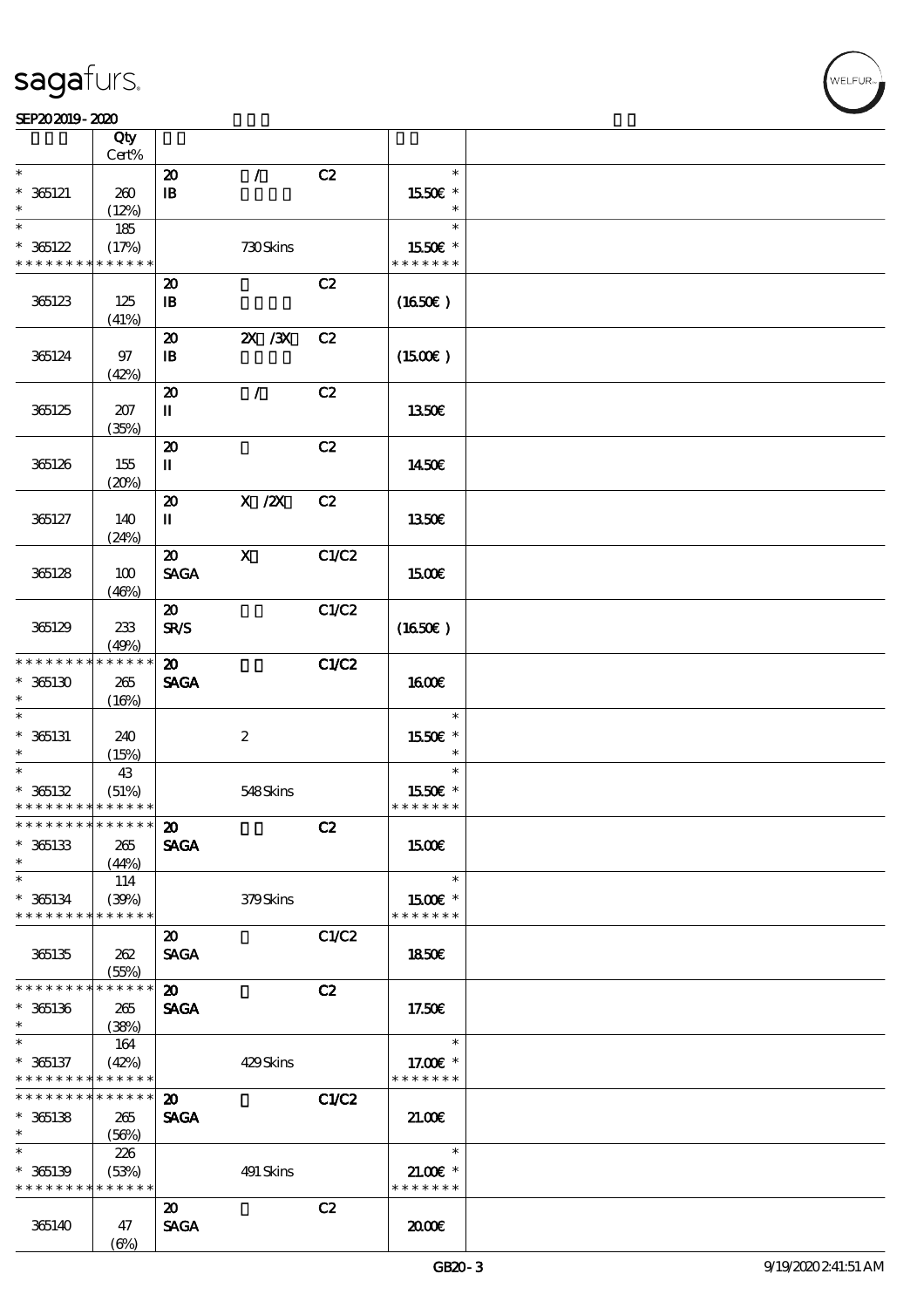#### SEP202019-2020

|                               | Qty<br>Cert%         |                                            |                           |       |                          |  |
|-------------------------------|----------------------|--------------------------------------------|---------------------------|-------|--------------------------|--|
|                               |                      | $\boldsymbol{\mathfrak{D}}$                | $\boldsymbol{\mathsf{Z}}$ | C3    |                          |  |
| 365141                        | 110                  | <b>SR/S</b>                                |                           |       | <b>1650€</b>             |  |
|                               | (46%)                |                                            |                           |       |                          |  |
|                               |                      | $\boldsymbol{\mathfrak{D}}$                | 2X / 3X                   | C1/C2 |                          |  |
| 365142                        | 162                  | <b>SAGA</b>                                |                           |       | <b>1650€</b>             |  |
|                               | (46%)                |                                            |                           |       |                          |  |
|                               |                      | $\boldsymbol{\mathfrak{D}}$                | $\mathcal{L}$             | C2    |                          |  |
| 365143                        | 261                  | IA                                         | WB1                       |       | 1500E                    |  |
|                               | (35%)                |                                            |                           |       |                          |  |
| * * * * * * * *               | * * * * * *          | $\boldsymbol{\mathfrak{D}}$                |                           | C2    |                          |  |
| $* 365144$                    | 265                  | IA                                         | WB1                       |       | 1650€                    |  |
| $\ast$                        | (30%)                |                                            |                           |       |                          |  |
| $\overline{\ast}$             | $96\,$               |                                            |                           |       | $\ast$                   |  |
| $* 365145$                    | (50%)                |                                            | 361 Skins                 |       | 1600E *                  |  |
| * * * * * * * *               | * * * * * *          |                                            |                           |       | * * * * * * *            |  |
| * * * * * * * * * * * * * *   |                      | $\boldsymbol{\mathfrak{D}}$                |                           | C2    |                          |  |
| $* 365146$                    | 265                  | IA                                         | WB1                       |       | 1850E                    |  |
| $\ast$                        | (52%)                |                                            |                           |       |                          |  |
| $\ast$                        | 86                   |                                            |                           |       | $\ast$                   |  |
| $* 365147$<br>* * * * * * * * | (53%)<br>* * * * * * |                                            | 351 Skins                 |       | 1800€ *<br>* * * * * * * |  |
|                               |                      |                                            |                           |       |                          |  |
|                               |                      | $\boldsymbol{\mathfrak{D}}$                | $\mathbf{X}$              | C2    |                          |  |
| 365148                        | 158                  | IA                                         | WB1                       |       | 1850E                    |  |
|                               | (42%)                | $\boldsymbol{\mathbf{z}}$                  | 2X / 3X                   | C2    |                          |  |
| 365149                        | 250                  | IA                                         | WB1                       |       | $(1500\varepsilon)$      |  |
|                               | (40%)                |                                            |                           |       |                          |  |
|                               |                      | $\boldsymbol{\mathfrak{D}}$                |                           | C1/C2 |                          |  |
| 365150                        | 112                  | IA                                         | FG1                       |       | 1550€                    |  |
|                               | (58%)                |                                            |                           |       |                          |  |
|                               |                      | $\boldsymbol{\mathbf{z}}$                  |                           | C2    |                          |  |
| 365151                        | 155                  | IA                                         |                           |       | 1550€                    |  |
|                               | (42%)                |                                            |                           |       |                          |  |
|                               |                      | $\boldsymbol{\mathsf{20}}$                 |                           | C2    |                          |  |
| 365152                        | 209                  | IA                                         |                           |       | 1850E                    |  |
|                               | (40%)                |                                            |                           |       |                          |  |
| * * * * * * * * * * * * * * * |                      | $\pmb{\mathcal{Z}}$                        | $X$ / $ZX$                | C2    |                          |  |
| $* 365153$                    | 265                  | IA                                         |                           |       | <b>1800€</b>             |  |
| $\ast$                        | (27%)                |                                            |                           |       |                          |  |
| $\ast$                        | ${\bf 35}$           |                                            |                           |       | $\ast$                   |  |
| $* 365154$                    | (20%)                |                                            | 300Skins                  |       | 17.50€ *                 |  |
| * * * * * * * *               | * * * * * *          |                                            |                           |       | * * * * * * *            |  |
|                               |                      | $\boldsymbol{\mathbf{z}}$                  | $X \, X$                  | C2    |                          |  |
| 365155                        | 257                  | IA                                         |                           |       | <b>1650€</b>             |  |
|                               | (15%)                |                                            |                           |       |                          |  |
| 365156                        |                      | $\boldsymbol{\mathfrak{D}}$<br><b>SROY</b> | X / ZX                    | C1/C2 | 2050€                    |  |
|                               | 94<br>(34%)          |                                            |                           |       |                          |  |
|                               |                      |                                            |                           |       |                          |  |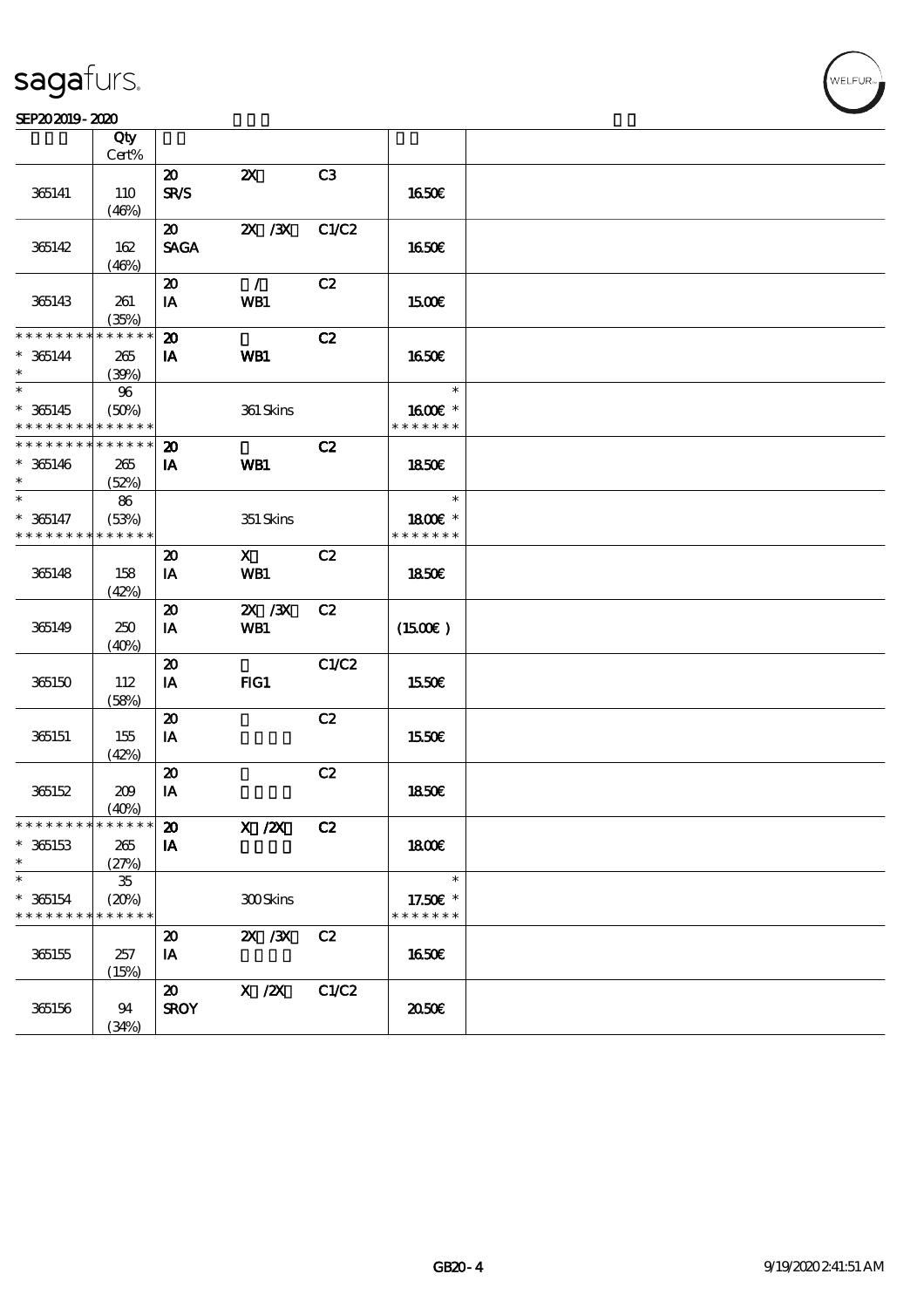#### SEP202019-2020

|            | Qty             |                                |                           |                |                     |  |
|------------|-----------------|--------------------------------|---------------------------|----------------|---------------------|--|
|            | $\mbox{Cert}\%$ |                                |                           |                |                     |  |
|            |                 | $\mathbf{o}$                   |                           | C1/C2          |                     |  |
| 365181     | 266             | $\mathbf{S}$                   |                           |                | 1350€               |  |
|            | (36%)           |                                |                           |                |                     |  |
|            |                 | $\mathbf{o}$                   |                           | C3             |                     |  |
| 365182     | 139             | ${\bf S}$                      |                           |                | 1400€               |  |
|            | (32%)           |                                |                           |                |                     |  |
|            |                 | $\mathbf{o}$                   | $\boldsymbol{\mathsf{X}}$ | C2             |                     |  |
| 365183     | $99$            | ${\bf S\!I}$                   |                           |                | 1600E               |  |
|            | (48%)           |                                |                           |                |                     |  |
|            |                 | $\mathbf{o}$                   | $X \, X$                  | C2             |                     |  |
| 365184     | 178             | $\mathbf{S}\mathbf{I}$         |                           |                | $(1250\varepsilon)$ |  |
|            | (42%)           |                                |                           |                |                     |  |
|            |                 | $\mathbf 0$                    | $\sqrt{2}$                | C2             |                     |  |
| 365185     | 186             | $\mathbf B$                    | FG1                       |                | 1000E               |  |
|            | (43%)           |                                |                           |                |                     |  |
|            |                 | $\mathbf{o}$                   |                           | C2             |                     |  |
| 365186     | 164             | $\mathbf{B}$                   |                           |                | (1200E)             |  |
|            | (42%)           |                                |                           |                |                     |  |
|            |                 | $\mathbf{O}$                   | X /                       | C1/C2          |                     |  |
| 365187     | 48              | $\ensuremath{\mathsf{SAGA}}$   |                           |                | 1100E               |  |
|            | (33%)           |                                |                           |                |                     |  |
|            |                 | $\mathbf{o}$                   | $X$ / $ZX$                | C <sub>3</sub> |                     |  |
| 365188     | 101             | <b>SAGA</b>                    |                           |                | 1500E               |  |
|            | (30%)           |                                |                           |                |                     |  |
|            |                 | $\mathbf{O}$                   | $X \, X$                  | C1/C2          |                     |  |
| 365189     | $282\,$         | $\operatorname{\mathsf{SAGA}}$ |                           |                | 1400E               |  |
|            | (43%)           |                                |                           |                |                     |  |
|            |                 | $\mathbf 0$                    |                           | C2             |                     |  |
| $365190\,$ | $133\,$         | $\mathbf{I}\mathbf{A}$         | WB1                       |                | 1200E               |  |
|            | (35%)           |                                |                           |                |                     |  |
|            |                 |                                |                           |                |                     |  |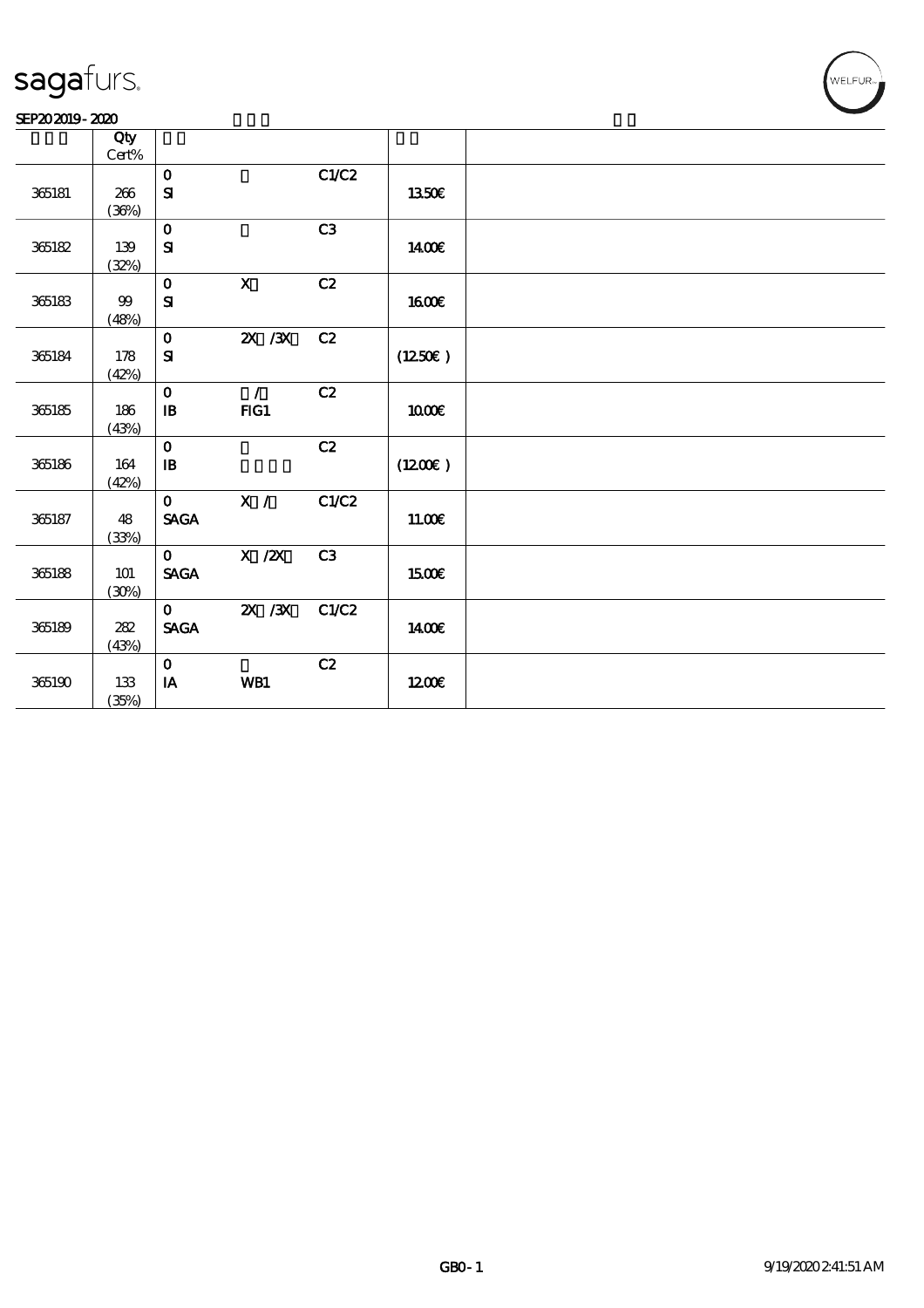#### SEP202019-2020 RHz

|                            | Qty<br>$\mbox{Cert}\%$         |                                             |                                      |    |              |  |
|----------------------------|--------------------------------|---------------------------------------------|--------------------------------------|----|--------------|--|
| 365221                     | 126<br>(9%)                    | 50<br>$\boldsymbol{S}$                      | $\boldsymbol{X}$<br>$\mathbf{1}$     | C2 | 2900         |  |
| 36222                      | 49<br>(14%)                    | 50<br>(SI)                                  | $\boldsymbol{X}$<br>$\boldsymbol{2}$ | C2 | <b>1900€</b> |  |
| 36223                      | 55<br>(16%)                    | 50<br>(SI)                                  | $\boldsymbol{X}$<br>$\mathbf{3}$     | C2 | 1200E        |  |
| 365224                     | 75<br>(12%)                    | 50<br>(S)                                   | $\boldsymbol{X}$<br>$\mathbf{3}$     | C2 | 1600E        |  |
| 365225                     | 131<br>(48%)                   | 5040<br>(S)                                 | $\mathbf{1}$                         | C2 | 2500€        |  |
| 365226                     | 212<br>(22%)                   | $\boldsymbol{\omega}$<br>(S)                | $\boldsymbol{X}$<br>$\mathbf{1}$     | C2 | 2650E        |  |
| 365227                     | 101<br>(28%)                   | 5040<br>(S)                                 | $\boldsymbol{z}$                     | C2 | 1500€        |  |
| 36228                      | 183<br>(40%)                   | $\boldsymbol{\omega}$<br>(SI)               | $\boldsymbol{X}$<br>$\boldsymbol{2}$ | C2 | 1800E        |  |
| 365229                     | $\boldsymbol{\omega}$<br>(43%) | 5040<br>(SI)                                | $\mathbf{3}$                         | C2 | 11.00E       |  |
| 365230                     | 158<br>(38%)                   | $\boldsymbol{\omega}$<br>(SI)               | $\boldsymbol{X}$<br>$\mathbf{3}$     | C2 | 11.00E       |  |
| 365231                     | 67<br>(41%)                    | 5040<br>(S)                                 | $\mathbf{3}$                         | C2 | 1200         |  |
| 36232                      | 137<br>(34%)                   | $\boldsymbol{\omega}$<br>$\boldsymbol{S}$   | $\pmb{X}$<br>$\mathbf{3}$            | C2 | 1250E        |  |
| 365233                     | 108<br>(18%)                   | 5040<br>(SI)                                | $\overline{\mathbf{4}}$              | C2 | 800          |  |
| 365234                     | 106<br>(35%)                   | 40 <sup>20</sup><br>(S)                     | X /<br>$\mathbf{1}$                  | C2 | 1500€        |  |
| 365235                     | 180<br>(50%)                   | $\boldsymbol{\mathfrak{D}}$<br>(S)          | $\mathbf{1}$                         | C2 | ææ           |  |
| 365236                     | 234<br>(43%)                   | $\boldsymbol{\mathfrak{D}}$<br>(S)          | $\boldsymbol{X}$<br>$\blacksquare$   | C2 | 2350E        |  |
| 365237                     | 133<br>(37%)                   | 40'30<br>(S)                                | $\chi$ / $\chi$<br>$\blacksquare$    | C2 | 1400€        |  |
| 36238                      | 96<br>(56%)                    | 40'30<br>(SI)                               | X /<br>$\boldsymbol{z}$              | C2 | 1200         |  |
| 365239                     | 139<br>(49%)                   | $\boldsymbol{\mathfrak{D}}$<br>(SI)         | $\boldsymbol{z}$                     | C2 | 1300E        |  |
| * * * * * * *<br>$* 36240$ | * * * * * *<br>245<br>(43%)    | $\boldsymbol{\mathfrak{D}}$<br>$\mathbf{C}$ | $\boldsymbol{X}$<br>$\boldsymbol{z}$ | C2 | 1550€        |  |

**NELFUR**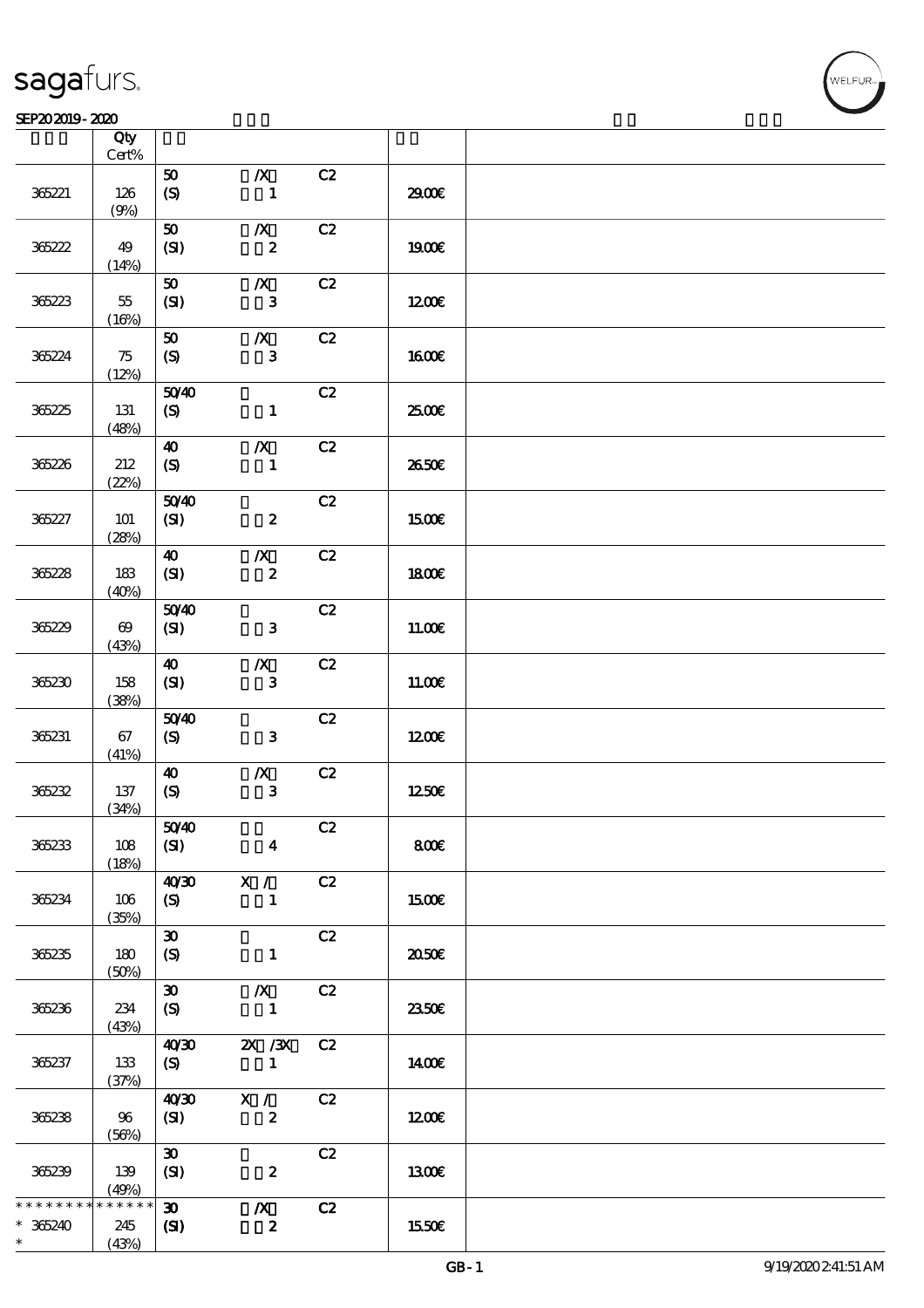#### SEP202019-2020 RHz

|                 | Qty<br>Cert% |                             |                  |    |                     |  |
|-----------------|--------------|-----------------------------|------------------|----|---------------------|--|
| $\ast$          |              |                             |                  |    | $\ast$              |  |
|                 | 31           | $\boldsymbol{\mathfrak{D}}$ | $\boldsymbol{X}$ | C2 |                     |  |
| $* 36241$       | (51%)        | (SI)                        | $\boldsymbol{2}$ |    | 1500€ *             |  |
| * * * * * * * * | * * * * * *  |                             |                  |    | * * * * * * *       |  |
|                 |              | 40'30                       | $X \, X$         | C2 |                     |  |
| 365242          | 63           | (SI)                        | $\pmb{2}$        |    | 1200E               |  |
|                 |              |                             |                  |    |                     |  |
|                 | (53%)        |                             |                  |    |                     |  |
|                 |              | 40'30                       | X /              | C2 |                     |  |
| 365243          | 72           | (SI)                        | $\mathbf{3}$     |    | 900E                |  |
|                 | (56%)        |                             |                  |    |                     |  |
|                 |              | $\boldsymbol{\mathfrak{D}}$ |                  | C2 |                     |  |
| 365244          | 109          |                             | $\mathbf{3}$     |    | 950E                |  |
|                 |              | (SI)                        |                  |    |                     |  |
|                 | (47%)        |                             |                  |    |                     |  |
|                 |              | $\boldsymbol{\mathfrak{D}}$ | $\boldsymbol{X}$ | C2 |                     |  |
| 365245          | 237          | (SI)                        | $\mathbf{3}$     |    | 950E                |  |
|                 | (53%)        |                             |                  |    |                     |  |
|                 |              | 40'30                       | $ZX$ / $ZX$      | C2 |                     |  |
| 365246          | ${\bf 28}$   | (S <sub>D</sub> )           | 3                |    | $(1000\varepsilon)$ |  |
|                 | (42%)        |                             |                  |    |                     |  |
|                 |              | 40'30                       | X /              | C2 |                     |  |
|                 |              |                             |                  |    |                     |  |
| 365247          | 61           | (S)                         | $\bf{3}$         |    | 950E                |  |
|                 | (55%)        |                             |                  |    |                     |  |
|                 |              | $\boldsymbol{\mathfrak{D}}$ |                  | C2 |                     |  |
| 365248          | 113          | (S)                         | $\mathbf{3}$     |    | 950E                |  |
|                 | (55%)        |                             |                  |    |                     |  |
|                 |              | $\boldsymbol{\mathfrak{D}}$ | $\boldsymbol{X}$ | C2 |                     |  |
| 365249          | 150          | $\boldsymbol{S}$            | ${\bf 3}$        |    | 1050€               |  |
|                 |              |                             |                  |    |                     |  |
|                 | (45%)        |                             |                  |    |                     |  |
|                 |              | 40'30                       | $X \, X$         | C2 |                     |  |
| 365250          | ${\bf 38}$   | (S)                         | $\mathbf{3}$     |    | 900                 |  |
|                 | (50%)        |                             |                  |    |                     |  |
|                 |              | $\boldsymbol{\mathfrak{D}}$ |                  | C2 |                     |  |
| 365251          | $93\,$       | (SI)                        | $\boldsymbol{4}$ |    | 600                 |  |
|                 | (30%)        |                             |                  |    |                     |  |
|                 |              | $\boldsymbol{\mathbf{z}}$   |                  | C2 |                     |  |
| 36252           | 132          | $\boldsymbol{\mathrm{(S)}}$ | $\mathbf{1}$     |    | 1550€               |  |
|                 | (53%)        |                             |                  |    |                     |  |
|                 |              |                             |                  |    |                     |  |
|                 |              | $\boldsymbol{\mathfrak{D}}$ | $\boldsymbol{X}$ | C2 |                     |  |
| 36253           | 168          | (S)                         | 1                |    | 1850€               |  |
|                 | (48%)        |                             |                  |    |                     |  |
|                 |              | $\boldsymbol{\mathbf{z}}$   |                  | C2 |                     |  |
| 36254           | 150          | (SI)                        | $\boldsymbol{z}$ |    | 1000E               |  |
|                 | (53%)        |                             |                  |    |                     |  |
|                 |              | $\boldsymbol{\mathfrak{D}}$ | $\boldsymbol{X}$ | C2 |                     |  |
| 36255           | 155          | (SI)                        | $\pmb{2}$        |    | 1250E               |  |
|                 |              |                             |                  |    |                     |  |
|                 | (46%)        |                             |                  |    |                     |  |
|                 |              | $\boldsymbol{\mathsf{20}}$  |                  | C2 |                     |  |
| 36256           | 81           | (SI)                        | ${\bf 3}$        |    | 600                 |  |
|                 | (49%)        |                             |                  |    |                     |  |
|                 |              | $\boldsymbol{\mathbf{z}}$   |                  | C2 |                     |  |
| 365257          | 89           | $\boldsymbol{S}$            | ${\bf 3}$        |    | 800                 |  |
|                 | (58%)        |                             |                  |    |                     |  |
|                 |              | $\boldsymbol{\mathbf{z}}$   | $\boldsymbol{X}$ | C2 |                     |  |
| 36258           | 245          | (SI)                        | ${\bf 3}$        |    | 650E                |  |
|                 |              |                             |                  |    |                     |  |
|                 | (51%)        |                             |                  |    |                     |  |
|                 |              | $\boldsymbol{\mathfrak{D}}$ | $\boldsymbol{X}$ | C2 |                     |  |
| 36259           | 141          | $\boldsymbol{S}$            | ${\bf 3}$        |    | 800                 |  |
|                 | (53%)        |                             |                  |    |                     |  |
|                 |              | $\pmb{\mathcal{Z}}$         |                  | C2 |                     |  |
| 365260          | 149          | (SI)                        | $\boldsymbol{4}$ |    | 400                 |  |
|                 | (36%)        |                             |                  |    |                     |  |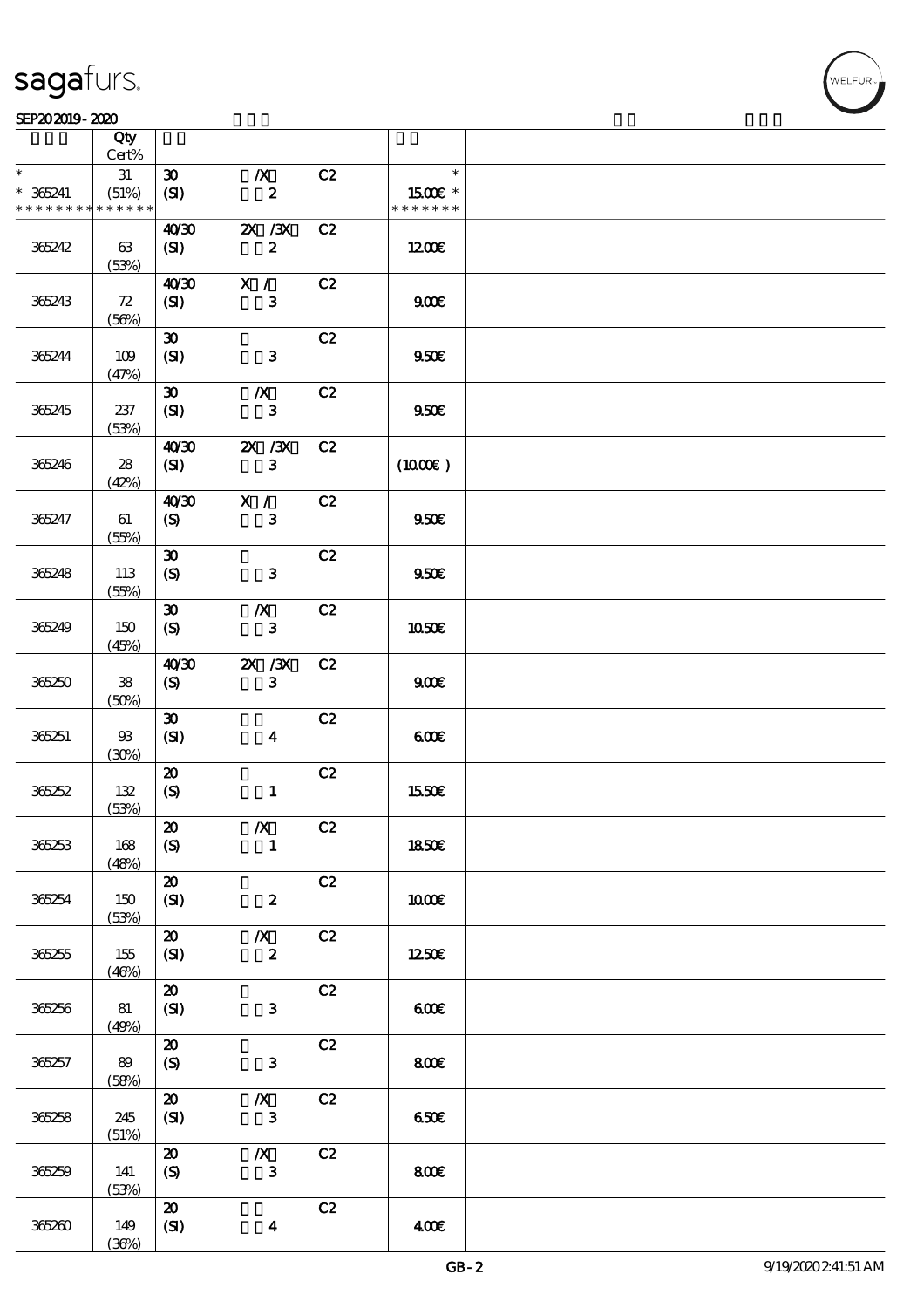#### SEP202019-2020

|        | Qty<br>Cert%                   |                               |                            |               |                  |  |
|--------|--------------------------------|-------------------------------|----------------------------|---------------|------------------|--|
|        |                                | 200                           | X /                        | C2            |                  |  |
| 365261 | 140<br>(40%)                   | $\boldsymbol{S}$              | $\mathbf{1}$               |               | 950 <sub>E</sub> |  |
|        |                                | $\mathbf{O}$                  | $\mathcal{F}^{\mathbb{R}}$ | C2            |                  |  |
| 365262 | 118<br>(41%)                   | (S)                           | $\mathbf{1}$               |               | 1250E            |  |
|        |                                | 200                           | $X \, X$                   | C2            |                  |  |
| 365263 | 67<br>(46%)                    | (S)                           | $\mathbf{1}$               |               | 950 <sub>E</sub> |  |
|        |                                | 200                           | X /                        | C2            |                  |  |
| 365264 | 127<br>(29%)                   | (SI)                          | $\boldsymbol{z}$           |               | 7.50E            |  |
|        |                                | $\mathbf{O}$                  | $\mathcal{T}$              | C2            |                  |  |
| 365265 | 57<br>(36%)                    | (SI)                          | $\boldsymbol{z}$           |               | 7.50E            |  |
|        |                                | 200                           | $X \, X$                   | C2            |                  |  |
| 365266 | 72<br>(45%)                    | (SI)                          | $\boldsymbol{z}$           |               | 800              |  |
|        |                                | 200                           | X /                        | C2            |                  |  |
| 365267 | 75<br>(57%)                    | (SI)                          | $\mathbf{3}$               |               | 500€             |  |
|        |                                | 200                           | X /                        | C2            |                  |  |
| 365268 | $\boldsymbol{\omega}$<br>(49%) | (S)                           | $\mathbf{3}$               |               | 550E             |  |
|        |                                | $\mathbf{o}$                  | $\mathcal{L}$              | C2            |                  |  |
| 365269 | 68<br>(55%)                    | (SI)                          | $\mathbf{3}$               |               | 500E             |  |
|        |                                | $\mathbf{O}$                  | $\mathcal{L}$              | C2            |                  |  |
| 365270 | 91<br>(31%)                    | $\boldsymbol{S}$              | $\mathbf{3}$               |               | 600              |  |
|        |                                | 200                           | $X \, X$                   | C2            |                  |  |
| 365271 | 28<br>(57%)                    | (SI)                          | $\mathbf{3}$               |               | 500€             |  |
|        |                                | 200                           | $ZX$ $/3X$                 | C2            |                  |  |
| 365272 | 40<br>(35%)                    | $\boldsymbol{S}$              | $\mathbf{3}$               |               | 550€             |  |
|        |                                | $\mathbf 1$                   |                            | C2            |                  |  |
| 36273  | 77<br>(55%)                    | $\boldsymbol{\mathrm{(S)}}$   | $\mathbf{1}$               |               | 800€             |  |
|        |                                | $\mathbf{1}$                  |                            | C2            |                  |  |
| 365274 | 82<br>(56%)                    | (SI)                          | $\boldsymbol{z}$           |               | 550E             |  |
|        |                                | $\mathbf{1}$                  |                            | $\mathbf{C2}$ |                  |  |
| 36275  | 40<br>(50%)                    | (SI)                          | $\mathbf{3}$               |               | 350 <sup>2</sup> |  |
|        |                                | $\mathbf{1}$                  |                            | C2            |                  |  |
| 365276 | $35\,$<br>(42%)                | $\pmb{\in}$                   | 3                          |               | 400€             |  |
|        |                                | $O$ <sup><math>1</math></sup> |                            | C2            |                  |  |
| 365277 | 89                             | (SI)                          | $\boldsymbol{4}$           |               | 250E             |  |
|        | (38%)                          |                               |                            |               |                  |  |
| 36278  | 118                            | 40'30<br>Ш                    |                            | $\mathbf{C2}$ | 1500€            |  |
|        | (46%)                          |                               |                            |               |                  |  |
|        |                                | 40'30                         |                            | C2            |                  |  |
| 365279 | 25                             | $\mathbf{m}$                  | $\pmb{2}$                  |               | 800€             |  |
|        | (28%)                          | $\pmb{\mathcal{Z}}$           |                            | C2            |                  |  |
| 365280 | 83                             | $\mathbf{m}$                  |                            |               | 1000E            |  |
|        | (25%)                          |                               |                            |               |                  |  |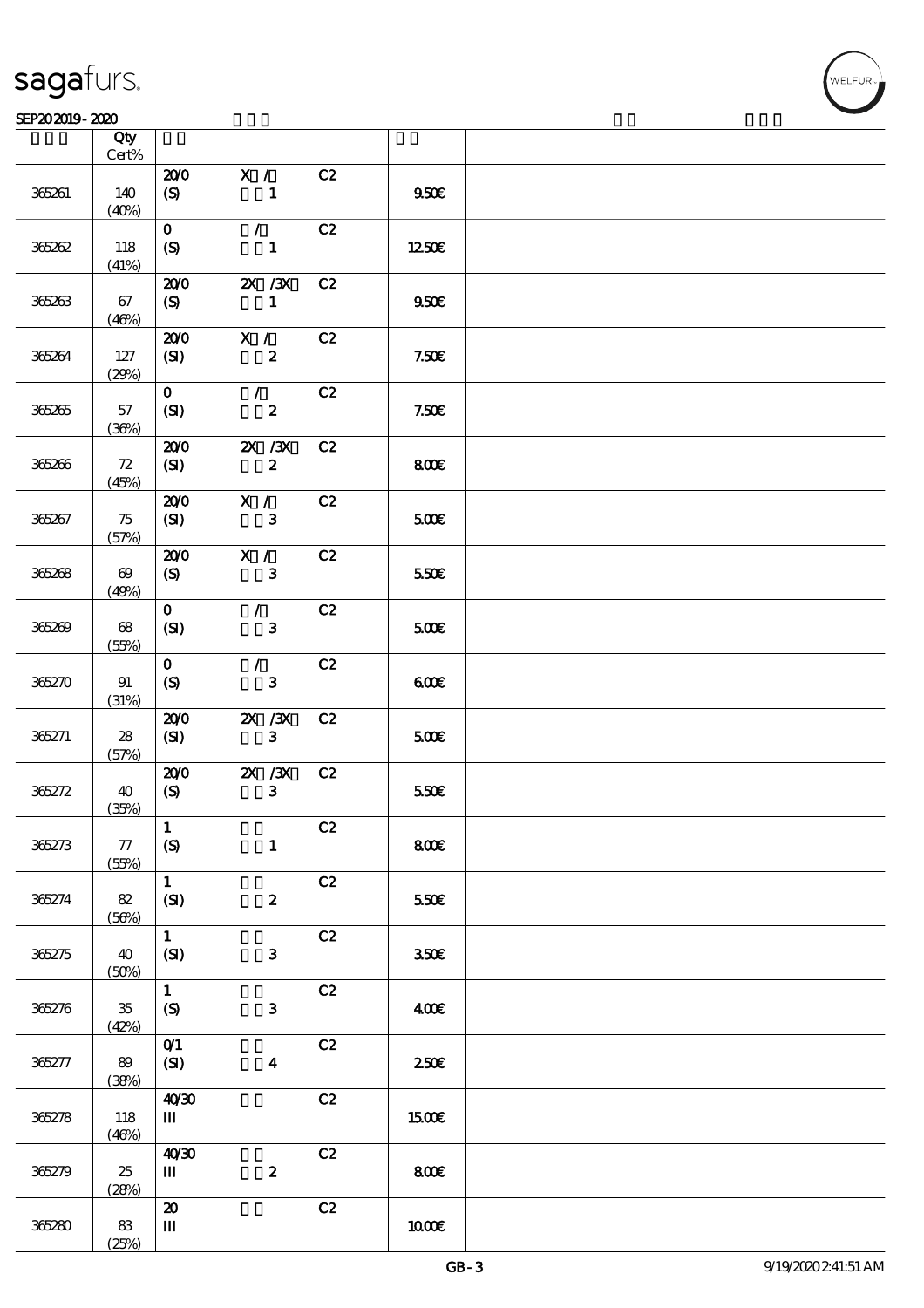#### SEP202019-2020

|        | Qty<br>Cert% |                  |                  |    |      |  |
|--------|--------------|------------------|------------------|----|------|--|
|        |              | 30 <sup>20</sup> |                  | C2 |      |  |
| 365281 | 13           | Ш                | 4                |    | 250E |  |
|        | (7%)         |                  |                  |    |      |  |
|        |              | 200              |                  | C2 |      |  |
| 365282 | 42           | Ш                | $\boldsymbol{z}$ |    | 400€ |  |
|        | (19%)        |                  |                  |    |      |  |
|        |              | O                |                  | C2 |      |  |
| 365283 | 59           | Ш                |                  |    | 500  |  |
|        | (35%)        |                  |                  |    |      |  |

WELFUR<sub>"</sub><br>NELFUR<sub>"</sub>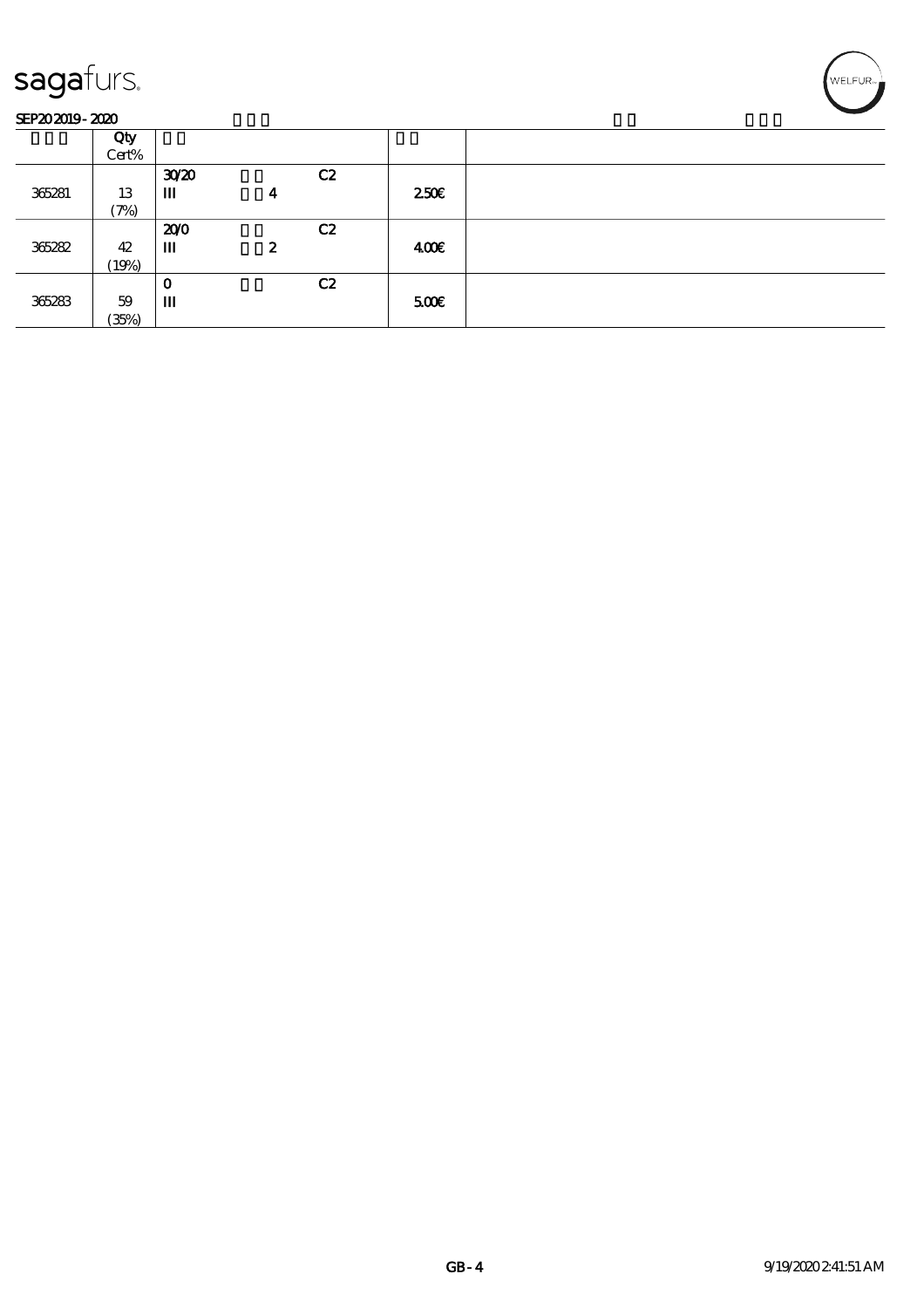#### SEP202019-2020

|                                         | Qty<br>$\mbox{Cert}\%$      |                                                 |                                                                         |               |                                    |  |
|-----------------------------------------|-----------------------------|-------------------------------------------------|-------------------------------------------------------------------------|---------------|------------------------------------|--|
|                                         |                             | $\boldsymbol{\omega}$                           |                                                                         | C2            |                                    |  |
| 365301                                  | ${\bf Z}$<br>(34%)          | (SI)                                            | WB1                                                                     |               | 1550€                              |  |
| 365302                                  | 139                         | $\boldsymbol{\omega}$<br>$\boldsymbol{S}$       | $\mathcal{L}$                                                           | C2            | 1650€                              |  |
|                                         | (28%)                       |                                                 |                                                                         |               |                                    |  |
| 365303                                  | 189<br>(15%)                | $\boldsymbol{\Lambda}$<br>$\pmb{\text{(S)}}$    |                                                                         | C2            | 2250E                              |  |
| 365304                                  | 184<br>(8%)                 | $\boldsymbol{\omega}$<br>(S)                    | $X$ / $ZX$                                                              | C2            | 1950€                              |  |
| 365305                                  | 111<br>(29%)                | $\boldsymbol{\Lambda}$<br>(S)                   | $\mathcal{L}$<br>WB1                                                    | C2            | 17.00€                             |  |
| 365306                                  | 136<br>(16%)                | $\boldsymbol{\Lambda}$<br>$\boldsymbol{S}$      | $\boldsymbol{X}$<br>WB1                                                 | C2            | 1800E                              |  |
| 365307                                  | ${\mathfrak B}$<br>(15%)    | $\boldsymbol{\omega}$<br>$\boldsymbol{S}$       | FIG1                                                                    | C2            | <b>1550€</b>                       |  |
| 365308                                  | 112<br>(35%)                | 40'30<br>(SI)                                   | $\mathcal{L}$                                                           | C2            | <b>130€</b>                        |  |
| 365309                                  | 144<br>(25%)                | 40'30<br>(SI)                                   |                                                                         | C2            | 1550€                              |  |
| 365310                                  | 104<br>(23%)                | 40'30<br>(SI)                                   | $X$ / $ZX$                                                              | C2            | 1550€                              |  |
| 365311                                  | 180<br>(46%)                | $\boldsymbol{\mathfrak{D}}$<br>(SI)             | WB1                                                                     | C2            | 11.00E                             |  |
| 365312                                  | 106<br>(37%)                | $\boldsymbol{\mathfrak{D}}$<br>(SI)             | FG1                                                                     | $\mathbf{C2}$ | 1250€                              |  |
| 365313                                  | $97$<br>(24%)               | $\boldsymbol{\mathfrak{D}}$<br>$\boldsymbol{S}$ |                                                                         | C2            | 1400€                              |  |
| 365314                                  | 219<br>(20%)                | $\boldsymbol{\mathfrak{D}}$<br>$\boldsymbol{S}$ |                                                                         | C2            | 1550€                              |  |
| * * * * * * * *<br>$* 365315$<br>$\ast$ | * * * * * *<br>205<br>(23%) | $\boldsymbol{\mathfrak{D}}$<br>$\boldsymbol{S}$ |                                                                         | C2            | 17.00E                             |  |
| $\ast$<br>$* 365316$<br>* * * * * * * * | 61<br>(21%)<br>* * * * * *  |                                                 | 266Skins                                                                |               | $\ast$<br>1650€ *<br>* * * * * * * |  |
| 365317                                  | 181<br>(24%)                | $\boldsymbol{\mathfrak{D}}$<br>$\boldsymbol{S}$ | $\boldsymbol{\mathrm{X}}$ / <b><math>\boldsymbol{\mathrm{X}}</math></b> | C2            | 1500E                              |  |
| 365318                                  | 149<br>(32%)                | $\boldsymbol{\mathfrak{D}}$<br>$\boldsymbol{S}$ | $\mathcal{L}$<br>WB1                                                    | C2            | 1450€                              |  |
| 365319                                  | 133<br>(20%)                | $\boldsymbol{\mathfrak{D}}$<br>$\boldsymbol{S}$ | WB1                                                                     | C2            | 1500€                              |  |
| 365320                                  | $104$<br>(32%)              | $\boldsymbol{\mathfrak{D}}$<br>$\boldsymbol{S}$ | $\boldsymbol{\mathrm{X}}$ / <b>2X</b><br>WB1                            | C2            | 1450€                              |  |

.<br>WELFUR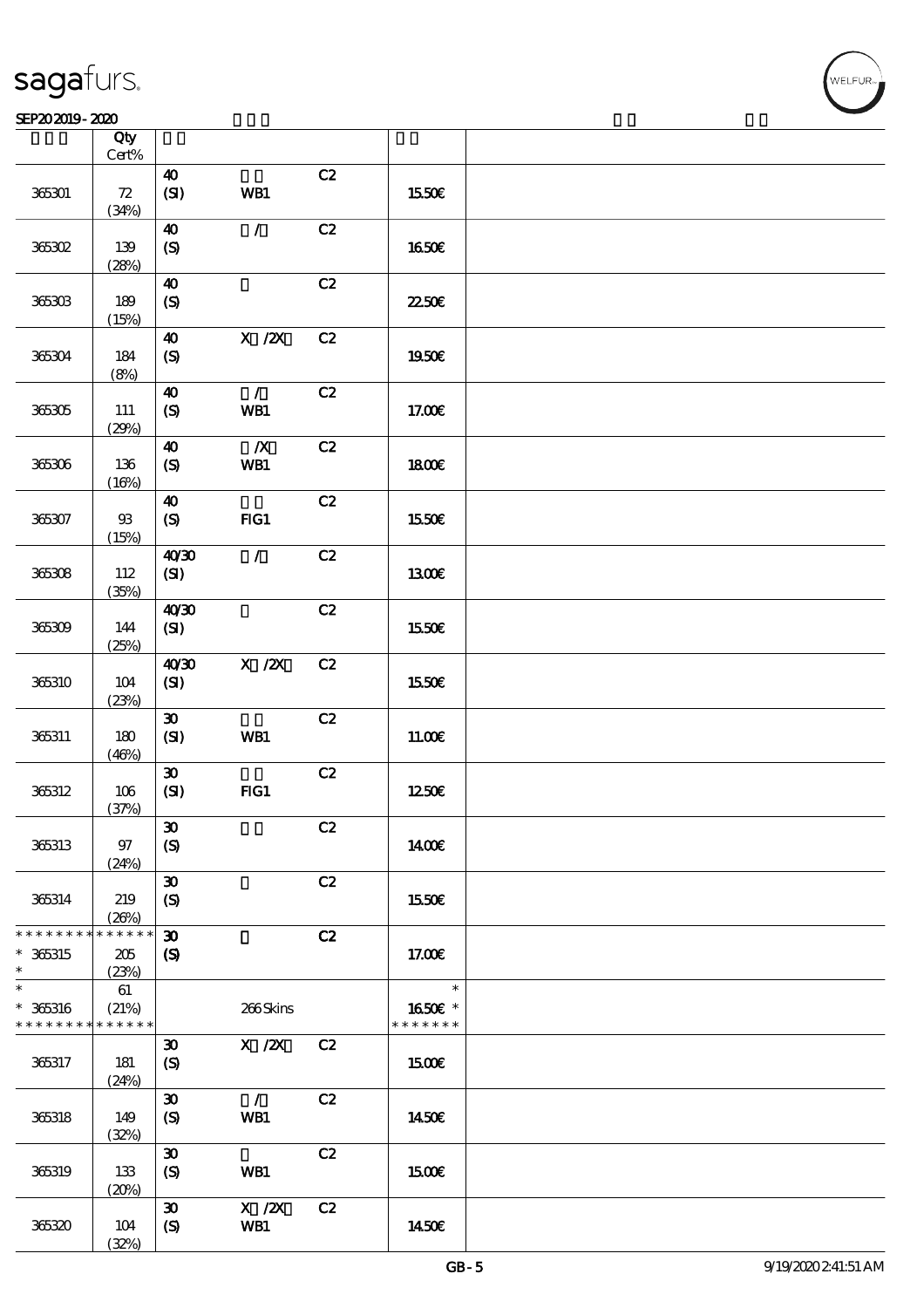#### SEP202019-2020

|        | Qty<br>$\mbox{Cert}\%$ |                                                 |                           |    |              |  |
|--------|------------------------|-------------------------------------------------|---------------------------|----|--------------|--|
|        |                        | $\boldsymbol{\mathfrak{D}}$                     |                           | C2 |              |  |
| 365321 | $137\,$<br>(30%)       | $\boldsymbol{\mathrm{(S)}}$                     | FG1                       |    | <b>1300€</b> |  |
|        |                        | $\pmb{\mathcal{Z}}$                             | $\overline{\mathbf{x}}$ / | C2 |              |  |
| 365322 | 159                    | (SI)                                            |                           |    | 1000E        |  |
|        | (8%)                   |                                                 |                           |    |              |  |
|        |                        | $\pmb{\mathcal{Z}}$                             |                           | C2 |              |  |
| 365323 | $222\,$                | (SI)                                            |                           |    | 1050€        |  |
|        | (13%)                  |                                                 |                           |    |              |  |
|        |                        | $\pmb{\mathcal{Z}}$                             |                           | C2 |              |  |
| 365324 | $215\,$                | (SI)                                            |                           |    | 11.50€       |  |
|        | (19%)                  |                                                 |                           |    |              |  |
|        |                        | $\pmb{\mathcal{Z}}$                             | $\boldsymbol{\mathsf{X}}$ | C2 |              |  |
| 365325 | 57                     | (SI)                                            |                           |    | 11.50€       |  |
|        | (22%)                  | $\boldsymbol{\mathbf{z}}$                       | $X$ / $X$                 | C2 |              |  |
| 365326 | 126                    | (SI)                                            |                           |    | 11.00E       |  |
|        | (34%)                  |                                                 |                           |    |              |  |
|        |                        | $\boldsymbol{\mathfrak{D}}$                     | $\mathbf{X}$ /            | C2 |              |  |
| 365327 | 61                     | (SI)                                            | WB1                       |    | 850€         |  |
|        | (13%)                  |                                                 |                           |    |              |  |
|        |                        | ${\bf Z}$                                       |                           | C2 |              |  |
| 365328 | $106$                  | (SI)                                            | WB1                       |    | 7.50E        |  |
|        | (22%)                  |                                                 |                           |    |              |  |
|        |                        | $\boldsymbol{\mathsf{20}}$                      |                           | C2 |              |  |
| 365329 | $90\,$                 | (SI)                                            | WB1                       |    | $1000E$      |  |
|        | (20%)                  |                                                 | $X$ / $ZX$                | C2 |              |  |
| 36530  | 76                     | $\pmb{\mathcal{Z}}$<br>(SI)                     | WB1                       |    | (1050)       |  |
|        | (34%)                  |                                                 |                           |    |              |  |
|        |                        | $\boldsymbol{\mathsf{20}}$                      | $\mathbf{X}$ /            | C2 |              |  |
| 365331 | 117                    | $\pmb{\text{(S)}}$                              |                           |    | 11.00E       |  |
|        | (22%)                  |                                                 |                           |    |              |  |
|        |                        | $\pmb{\mathcal{Z}}$                             |                           | C2 |              |  |
| 36532  | $205\,$                | $\boldsymbol{S}$                                |                           |    | 1300E        |  |
|        | (14%)                  | $\pmb{\mathcal{X}}$                             |                           | C2 |              |  |
| 365333 | 171                    | $\boldsymbol{S}$                                |                           |    | <b>140€</b>  |  |
|        | (18%)                  |                                                 |                           |    |              |  |
|        |                        | $\boldsymbol{\mathbf{z}}$                       | $\boldsymbol{\mathsf{X}}$ | C2 |              |  |
| 365334 | 67                     | $\boldsymbol{S}$                                |                           |    | 1400€        |  |
|        | (19%)                  |                                                 |                           |    |              |  |
|        |                        | $\boldsymbol{\mathbf{z}}$                       | $ZX$ / $ZX$               | C2 |              |  |
| 365335 | 125                    | $\boldsymbol{S}$                                |                           |    | 1200E        |  |
|        | (23%)                  |                                                 |                           |    |              |  |
|        |                        | $\boldsymbol{\mathfrak{D}}$                     | X /                       | C2 |              |  |
| 365336 | 96<br>(17%)            | $\boldsymbol{\mathrm{(S)}}$                     | WB1                       |    | 11.00E       |  |
|        |                        | $\boldsymbol{\mathbf{z}}$                       |                           | C2 |              |  |
| 365337 | 154                    | $\boldsymbol{S}$                                | WB1                       |    | 11.50E       |  |
|        | (18%)                  |                                                 |                           |    |              |  |
|        |                        | $\boldsymbol{\mathbf{z}}$                       |                           | C2 |              |  |
| 365338 | 150                    | $\boldsymbol{S}$                                | <b>WB1</b>                |    | 1300€        |  |
|        | (20%)                  |                                                 |                           |    |              |  |
| 36539  | 194                    | $\boldsymbol{\mathfrak{D}}$<br>$\boldsymbol{S}$ | $X$ / $ZX$<br>WB1         | C2 | 11.50€       |  |
|        | (31%)                  |                                                 |                           |    |              |  |
|        |                        | $\mathbf{O}$                                    | X /                       | C2 |              |  |
| 365340 | $50\,$                 | (SI)                                            |                           |    | 7.00E        |  |
|        | (2%)                   |                                                 |                           |    |              |  |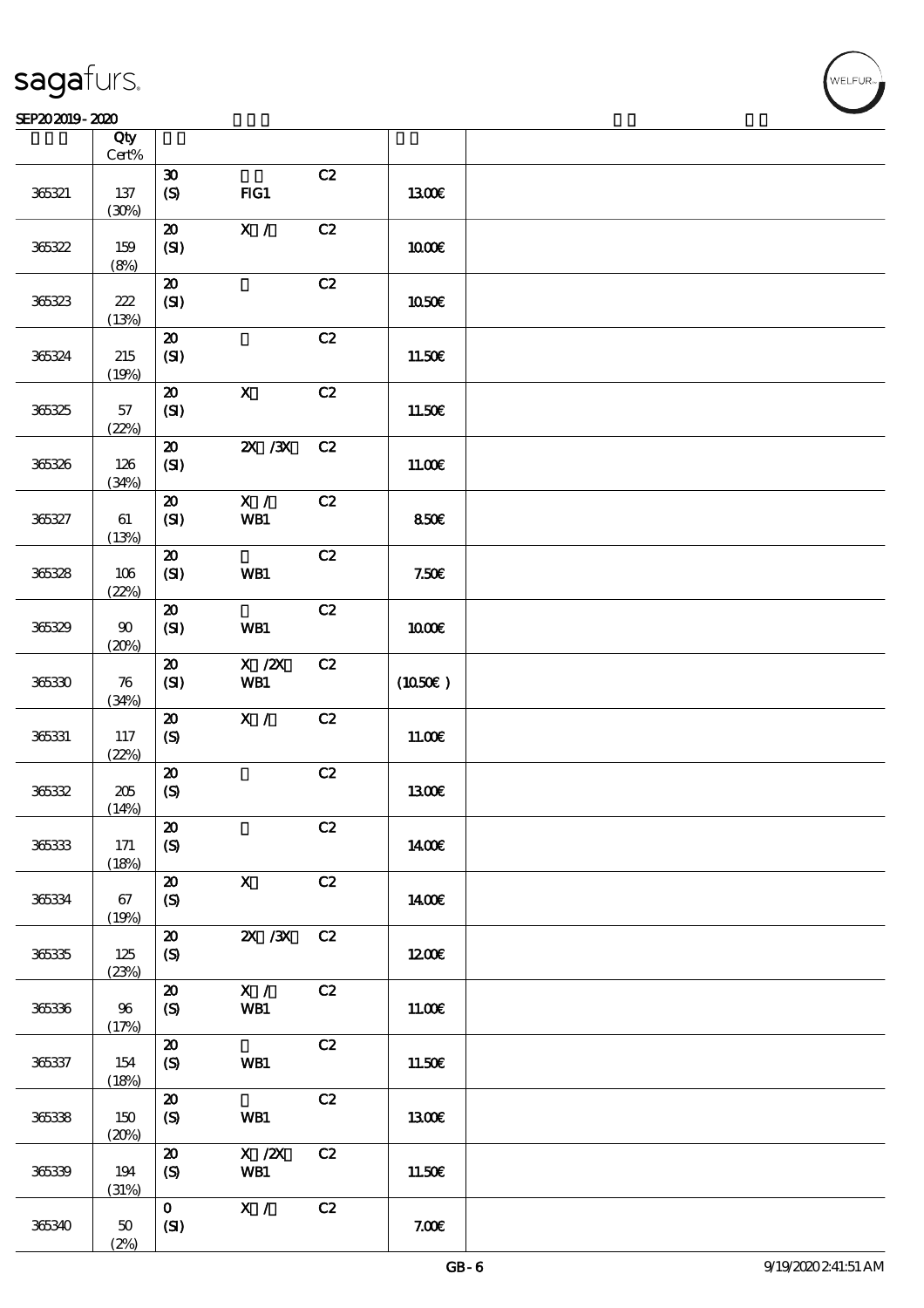#### SEP202019-2020

|                              | Qty<br>$\mbox{Cert}\%$ |                               |                                        |               |                                     |  |
|------------------------------|------------------------|-------------------------------|----------------------------------------|---------------|-------------------------------------|--|
|                              |                        |                               |                                        | C2            |                                     |  |
| 365341                       | 63<br>$(\Theta)$       | $\mathbf O$<br>(SI)           |                                        |               | 650E                                |  |
| 365342                       | $9\!5$                 | $\mathbf{o}$<br>(SI)          | $\boldsymbol{X}$                       | C2            | 850€                                |  |
|                              | (9%)                   |                               |                                        |               |                                     |  |
| 365343                       | 58                     | $\mathbf{O}$<br>(SI)          | $X \, X$                               | C2            | 800                                 |  |
|                              | (32%)                  |                               |                                        |               |                                     |  |
| 365344                       | 95<br>(5%)             | $\mathbf{O}$<br>(SI)          | X /<br>WB1                             | C2            | 550€                                |  |
|                              |                        |                               |                                        |               |                                     |  |
| 365345                       | 57<br>(7%)             | $\mathbf{O}$<br>(SI)          | WB1                                    | C2            | 650€                                |  |
|                              |                        | $\mathbf{O}$                  | $\boldsymbol{X}$                       | C2            |                                     |  |
| 365346                       | 61<br>(4%)             | (SI)                          | WB1                                    |               | 7.00E                               |  |
|                              |                        | $\mathbf{o}$                  | $ZX$ $ZX$                              | C2            |                                     |  |
| 365347                       | 86<br>(22%)            | (SI)                          | WB1                                    |               | 7.50E                               |  |
|                              |                        | $\mathbf{O}$                  | $\mathbf{X}$ /                         | C2            |                                     |  |
| 365348                       | 82<br>$(\Theta)$       | $\boldsymbol{S}$              |                                        |               | 7.50E                               |  |
|                              |                        | $\mathbf{o}$                  |                                        | C2            |                                     |  |
| 365349                       | 152<br>(7%)            | (S)                           |                                        |               | 11.00E                              |  |
|                              |                        | $\mathbf{o}$                  | $\boldsymbol{X}$                       | C2            |                                     |  |
| 365350                       | 131<br>(18%)           | (S)                           |                                        |               | 11.50€                              |  |
| 365351                       | $96\,$                 | $\mathbf{o}$<br>(S)           | $\overline{\mathbf{X}}$ / $\mathbf{X}$ | C2            | (1000E)                             |  |
|                              | (11%)                  |                               |                                        |               |                                     |  |
|                              |                        | $\mathbf{o}$                  |                                        | $\mathbf{C2}$ |                                     |  |
| 366352                       | $98$<br>(9%)           | $\boldsymbol{S}$              | WB1                                    |               | 900E                                |  |
|                              |                        | $\mathbf 0$                   | $\pmb{X}$                              | C2            |                                     |  |
| 365353                       | 86<br>(11%)            | $\boldsymbol{S}$              | WB1                                    |               | 900E                                |  |
|                              |                        |                               |                                        |               |                                     |  |
|                              |                        |                               |                                        |               |                                     |  |
| 365355                       | 162<br>(24%)           | $\boldsymbol{\omega}$<br>(SI) | WB <sub>2</sub>                        | C2            | 1000E                               |  |
| * * * * * * * *              | * * * * * *            | $\boldsymbol{\mathfrak{D}}$   |                                        | C2            |                                     |  |
|                              |                        |                               |                                        |               |                                     |  |
| $* 36356$                    | 225                    | $\mathbf{C}$                  | WB <sub>2</sub>                        |               | 950E                                |  |
| $\ast$                       | (36%)                  |                               |                                        |               |                                     |  |
| $\ast$                       | $\boldsymbol{\omega}$  |                               |                                        |               | $\ast$                              |  |
| $* 36357$<br>* * * * * * * * | (36%)<br>* * * * * *   |                               | 294Skins                               |               | $900$ $\epsilon$ *<br>* * * * * * * |  |
| * * * * * * * *              | * * * * * *            | $\boldsymbol{\mathfrak{D}}$   | $\mathcal{L}$                          | C2            |                                     |  |
| $* 36358$                    | 265                    | (S)                           | WB <sub>2</sub>                        |               | 7.506                               |  |
| $\ast$                       | (28%)                  |                               |                                        |               |                                     |  |
| $\ast$                       | 44                     |                               |                                        |               | $\ast$                              |  |
| $* 36359$                    | (45%)                  |                               | 309Skins                               |               | $7.50E$ *                           |  |
| * * * * * * * *              | * * * * * *            |                               |                                        |               | * * * * * * *                       |  |
|                              |                        |                               |                                        |               |                                     |  |
|                              |                        | $\boldsymbol{\mathfrak{D}}$   | $X$ / $ZX$                             | C2            |                                     |  |
| 365360                       | 193<br>(40%)           | (SI)                          | WB <sub>2</sub>                        |               | 7.00E                               |  |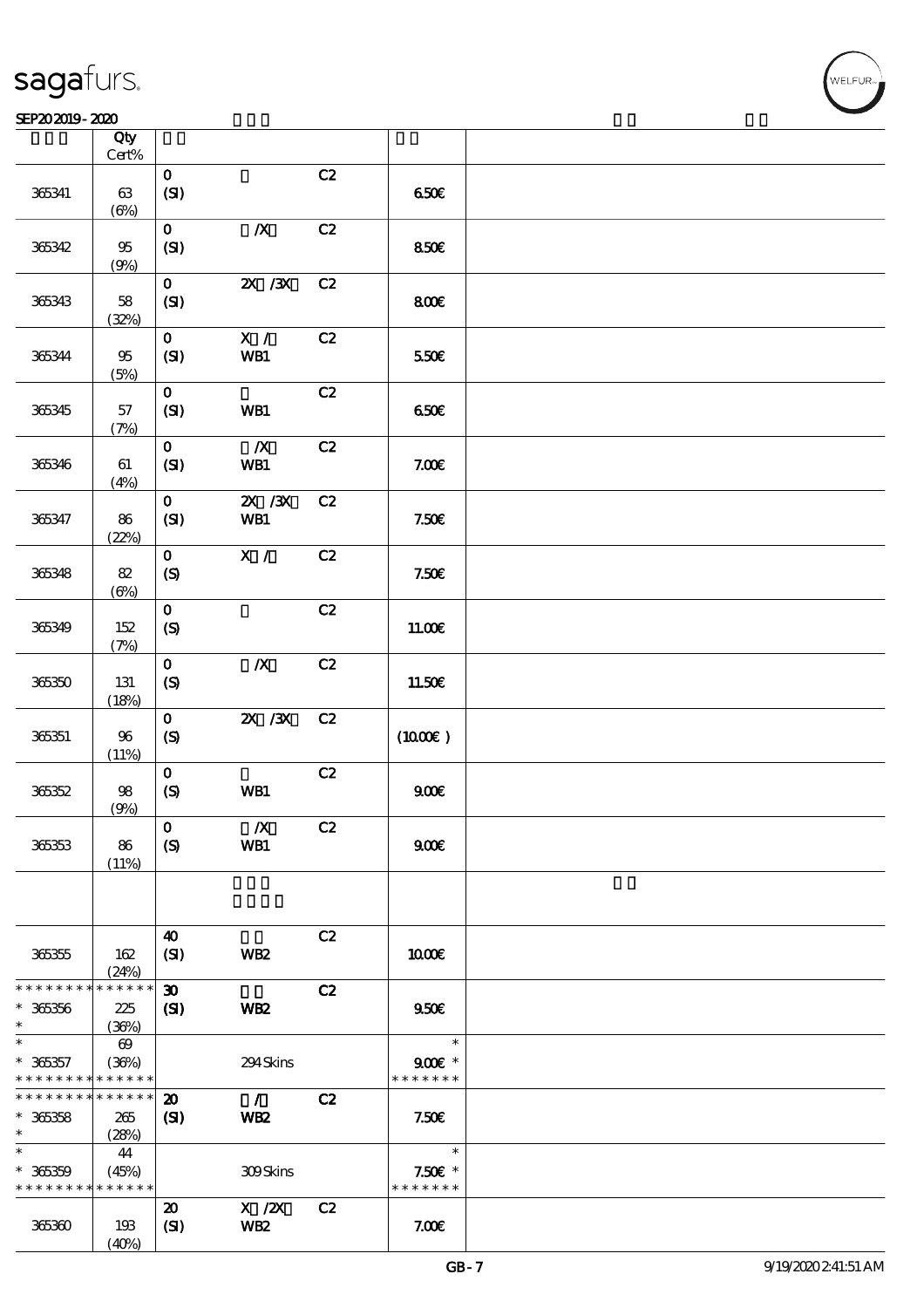#### SEP202019-2020 RHz

| Qty                     |                                                              |                  |               |               |  |
|-------------------------|--------------------------------------------------------------|------------------|---------------|---------------|--|
| $180$                   | $\mathbf{o}$<br>(SI)                                         | <b>WB2</b>       | C2            | 500E          |  |
| 74                      | 40'30<br>(S)                                                 | $\mathbf{1}$     | C2            | 11.50€        |  |
| 75<br>(30%)             | 40'30<br>(SI)                                                | $\boldsymbol{2}$ | C2            | 800           |  |
| $62\,$<br>(22%)         | 40'30<br>$\boldsymbol{\mathrm{(S)}}$                         | $\boldsymbol{z}$ | C2            | 11.00E        |  |
| ${\bf 3\!2}$            | 40'30<br>(SI)                                                | $\boldsymbol{4}$ | C2            | 300E          |  |
| 130                     | ${\bf Z}$<br>$\pmb{\text{(S)}}$                              | $\mathbf{1}$     | C2            | 900E          |  |
| 119<br>(29%)            | $\boldsymbol{\mathsf{20}}$<br>(SI)                           | $\boldsymbol{2}$ | C2            | 7.50E         |  |
| ${\bf 78}$              | $\boldsymbol{\mathfrak{D}}$<br>$\pmb{\text{(S)}}$            | $\boldsymbol{2}$ | C2            | 7.50E         |  |
| $\pmb{\infty}$<br>(27%) | 3020<br>(SI)                                                 | 3                | C2            | 300E          |  |
| $90\,$<br>(10%)         | $\mathbf{o}$<br>$\boldsymbol{S}$                             | $\mathbf{1}$     | C2            | $800$ €       |  |
| $111\,$<br>(10%)        | $\mathbf{o}$<br>(SI)                                         | $\boldsymbol{2}$ | C2            | 500           |  |
| 64<br>(31%)             | 200<br>$\mathbf{C}$                                          | $\boldsymbol{4}$ |               | (200)         |  |
| 86<br>(12%)             | 40'30<br>(SI)                                                | SHE <sub>2</sub> | $\mathbf{C2}$ | 800E          |  |
| $10B$<br>(13%)          | 200<br>(SI)                                                  | SHE <sub>2</sub> | C2            | 400E          |  |
|                         | $\mbox{Cert}\%$<br>(19%)<br>(14%)<br>(31%)<br>(21%)<br>(20%) |                  |               | $\mathbf{C2}$ |  |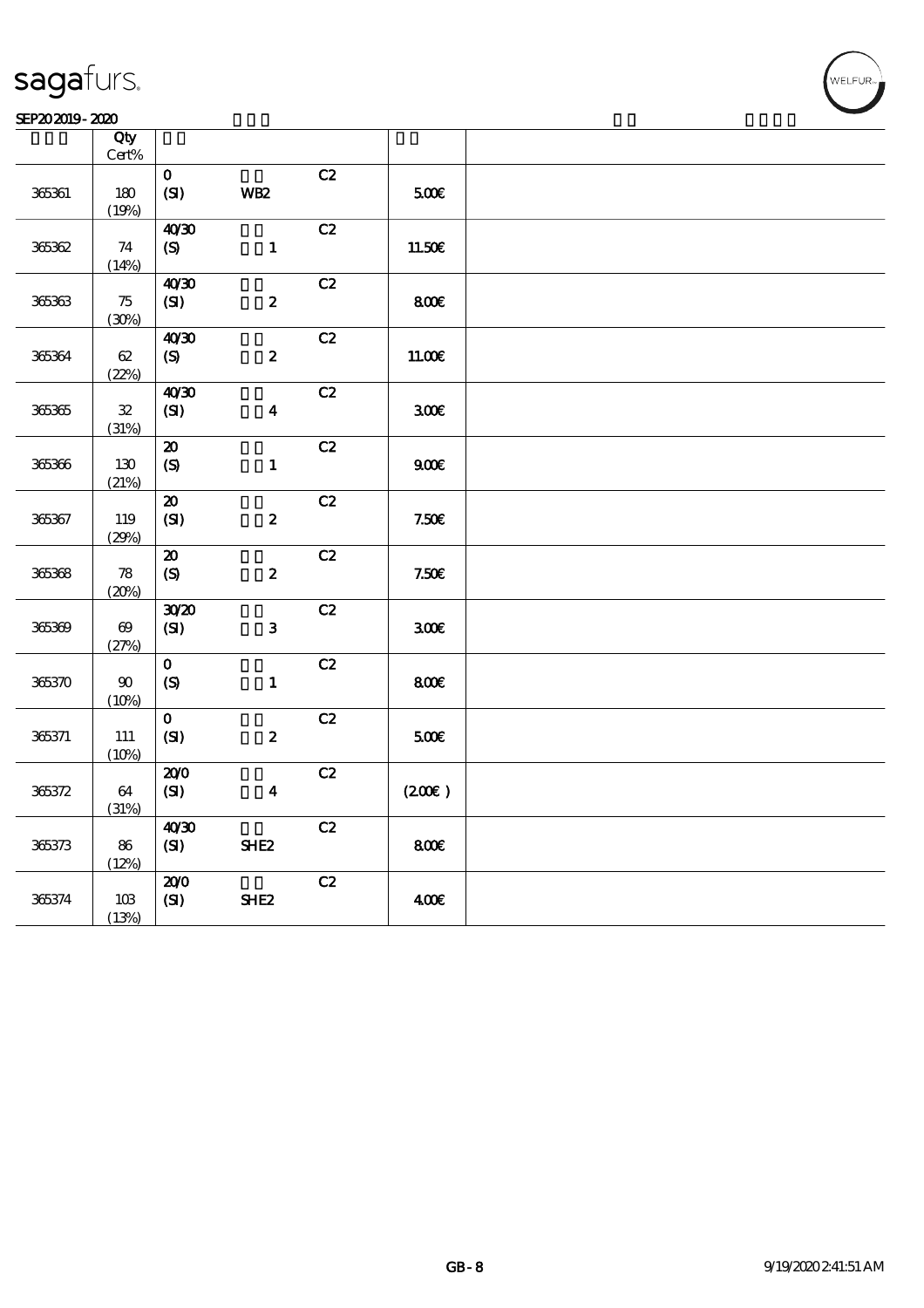| sagafurs.<br>SEP202019-2020 |                   |    |                  |    |        |        | WELFUR <sub>™</sub> |
|-----------------------------|-------------------|----|------------------|----|--------|--------|---------------------|
|                             |                   |    |                  |    |        | Female |                     |
|                             | Qty               |    |                  |    |        |        |                     |
|                             | Cert%             |    |                  |    |        |        |                     |
|                             |                   | 20 | $\boldsymbol{X}$ | C2 |        |        |                     |
| 464801                      | 157               | IA |                  |    | 21.50E |        |                     |
|                             | $\mathcal{P}_{0}$ |    |                  |    |        |        |                     |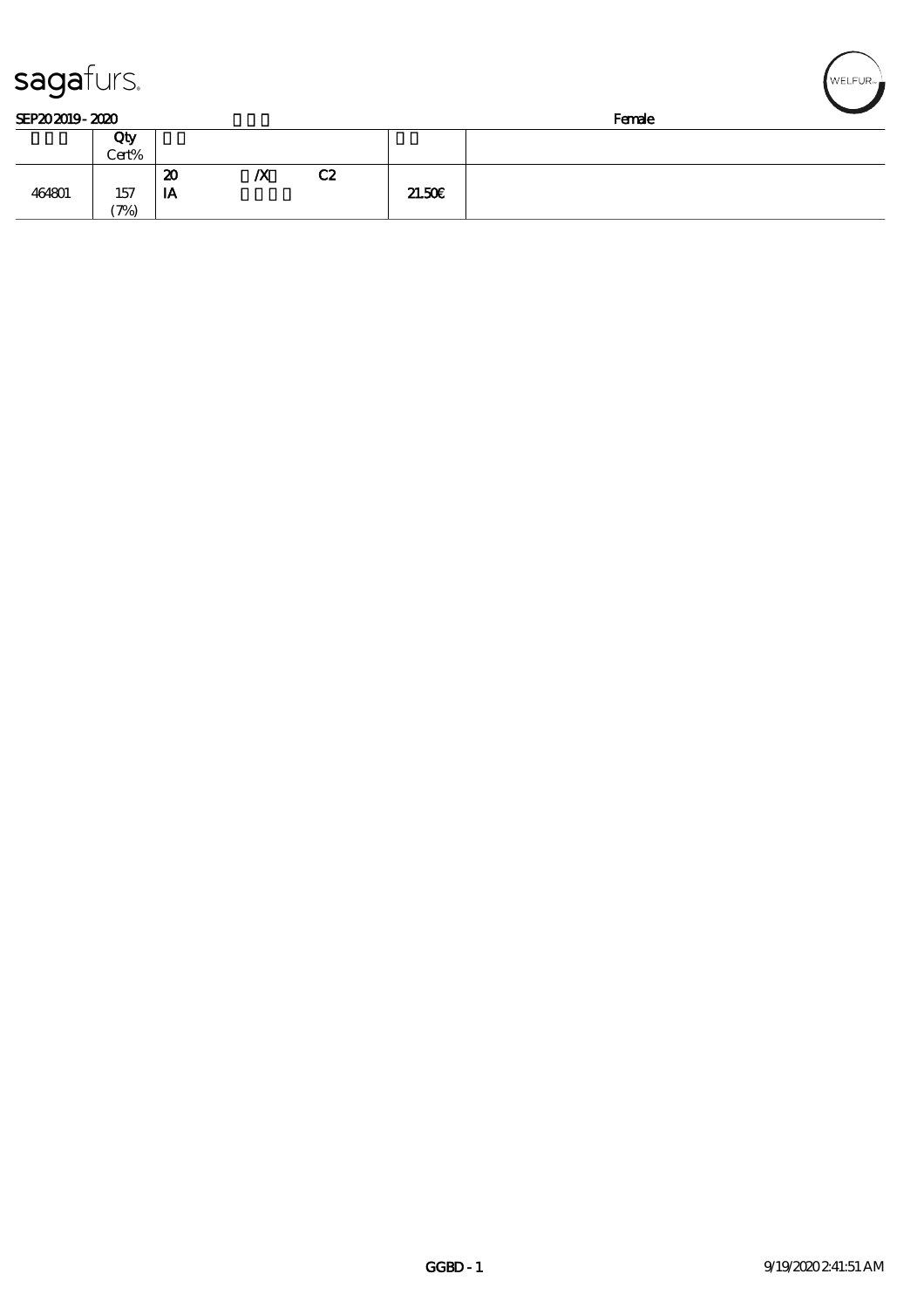(41%)

 $\overline{\phantom{a}}$ 

| SEP202019-2020                                                   |                                |                                   |                                  |              |                                        | Female |  |
|------------------------------------------------------------------|--------------------------------|-----------------------------------|----------------------------------|--------------|----------------------------------------|--------|--|
|                                                                  | Qty<br>Cert%                   |                                   |                                  |              |                                        |        |  |
| 464841                                                           | 126<br>(43%)                   | 200<br>${\bf s}$                  | $\mathbf{X}$                     | C1/C2        | 11.50E                                 |        |  |
| * * * * * * * *<br>$* 464842$<br>$\ast$                          | * * * * * *<br>465<br>(50%)    | $\mathbf 0$<br>${\bf s}$          |                                  | <b>C1/C2</b> | (1300)                                 |        |  |
| $\ast$<br>$* 464843$<br>* * * * * * * * <mark>* * * * * *</mark> | 178<br>(31%)                   |                                   | 643Skins                         |              | $\ast$<br>$(1300)$ *<br>* * * * * * *  |        |  |
| 464844                                                           | 296<br>(22%)                   | 200<br>${\bf s}$                  | X /                              | C3           | 11.50E                                 |        |  |
| 464845                                                           | 363<br>(32%)                   | $\mathbf{o}$<br>${\bf s}$         |                                  | C1/C2        | 1800E                                  |        |  |
| 464846                                                           | 322<br>(20%)                   | $\mathbf{O}$<br>${\bf s}$         | $\boldsymbol{\mathrm{X}}$        | C1/C2        | 1900E                                  |        |  |
| 464847                                                           | 131<br>(38%)                   | 200<br>${\bf s}$                  | $\boldsymbol{\mathsf{Z}}$        | C1/C2        | (1450E)                                |        |  |
| 464848                                                           | 126<br>(34%)                   | 200<br>${\bf s}$                  | ${\bf X}$                        | C1/C2        | (1400E)                                |        |  |
| 464849                                                           | 100<br>(31%)                   | 200<br>${\bf s}$                  | $\mathbf{x}$                     | C2           | (1350E)                                |        |  |
| 464850                                                           | 122<br>(34%)                   | 200<br>$S\!S\!I$                  | $X \, X$                         | C3           | (1350)                                 |        |  |
| 464851                                                           | 163<br>(34%)                   | 200<br>$\mathbf{B}$               | X /<br>$HG1$                     | C2           | 11.00E                                 |        |  |
| 464852                                                           | 89<br>(56%)                    | 200<br>$\, {\bf I} \! {\bf B} \,$ | $\boldsymbol{\mathsf{Z}}$<br>FG1 | C2           | (1300)                                 |        |  |
| 464853                                                           | 232<br>(30%)                   | 200<br>$\mathbf{B}$               | X /                              | C2           | (11.50)                                |        |  |
| 464854                                                           | 338<br>(17%)                   | 200<br>$\mathbf{B}$               | $\mathbb{X}$                     | C2           | <b>1650€</b>                           |        |  |
| 464855                                                           | 182<br>(15%)                   | 200<br>$\mathbf{B}$               | $X$ / $ZX$                       | C2           | 1550€                                  |        |  |
| * * * * * * * *<br>$* 464856$<br>$\ast$                          | $* * * * * * *$<br>435<br>(9%) | 200<br>П                          |                                  | C2           | (11.50)                                |        |  |
| $\ast$<br>$* 464857$<br>* * * * * * * * <mark>* * * * * *</mark> | 63<br>(15%)                    |                                   | 498Skins                         |              | $\ast$<br>$(11.50)$ *<br>* * * * * * * |        |  |
| 464858                                                           | 399<br>(44%)                   | $\mathbf{O}$<br><b>SAGA</b>       |                                  | C1           | 1400                                   |        |  |
| 464859                                                           | 189<br>(29%)                   | $\mathbf{0}$<br><b>SR/S</b>       |                                  | C3           | 1250€                                  |        |  |
| 464860                                                           | 228                            | 200<br><b>SR/S</b>                | $\mathbf{x}$                     | C1/C2        | 1500€                                  |        |  |

ELFUR-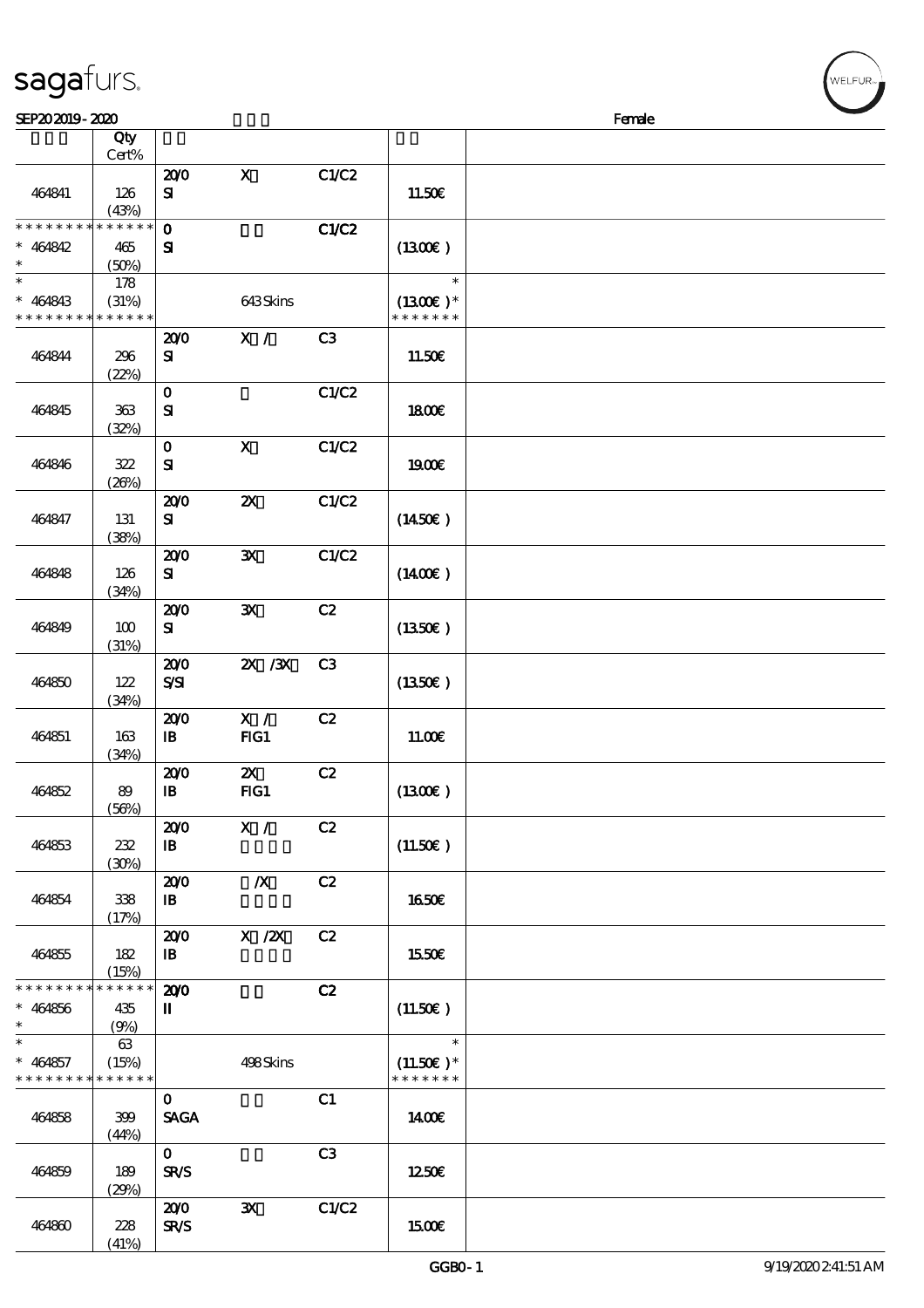| sagafurs. |
|-----------|
|-----------|

\*

\*

\* 464868

\* \* \* \* \* \* \* \* \* \* \* \* \*

 $(14%)$ 

97

(5%) 522 Skins

| sagafurs.                               |                                               |                    |                       |       |                                    |        | WELFUR <sub>™</sub> |
|-----------------------------------------|-----------------------------------------------|--------------------|-----------------------|-------|------------------------------------|--------|---------------------|
| SEP202019-2020                          |                                               |                    |                       |       |                                    | Female |                     |
|                                         | Qty<br>Cert%                                  |                    |                       |       |                                    |        |                     |
| 464861                                  | 189<br>(41%)                                  | 200<br>IA          | X /<br>FG1            | C1/C2 | (1200E)                            |        |                     |
| 464862                                  | 140<br>(35%)                                  | 200<br>IA          | $\mathbf{x}$<br>$HG1$ | C1/C2 | 1450€                              |        |                     |
| 464863                                  | 387<br>(34%)                                  | 200<br>IA          | X /                   | C2    | (1300E)                            |        |                     |
| * * * * * * * *<br>$* 464864$<br>$\ast$ | * * * * * *<br>445<br>(21%)                   | $\mathbf 0$<br>IA  | $\boldsymbol{X}$      | C2    | <b>1900€</b>                       |        |                     |
| $\ast$<br>$* 464865$<br>* * * * * * * * | $\boldsymbol{\omega}$<br>(14%)<br>* * * * * * |                    | 514Skins              |       | $\ast$<br>1850E *<br>* * * * * * * |        |                     |
| 464866                                  | 132<br>(41%)                                  | 200<br><b>SROY</b> | X                     | C1/C2 | 1400E                              |        |                     |
| * * * * * * * * * * * * * *             |                                               | $\Omega$           |                       | C1    |                                    |        |                     |
| $* 464867$                              | 425                                           | <b>SROY</b>        |                       |       | 21.50E                             |        |                     |

\*

\* 21.50€\* \* \* \* \* \* \*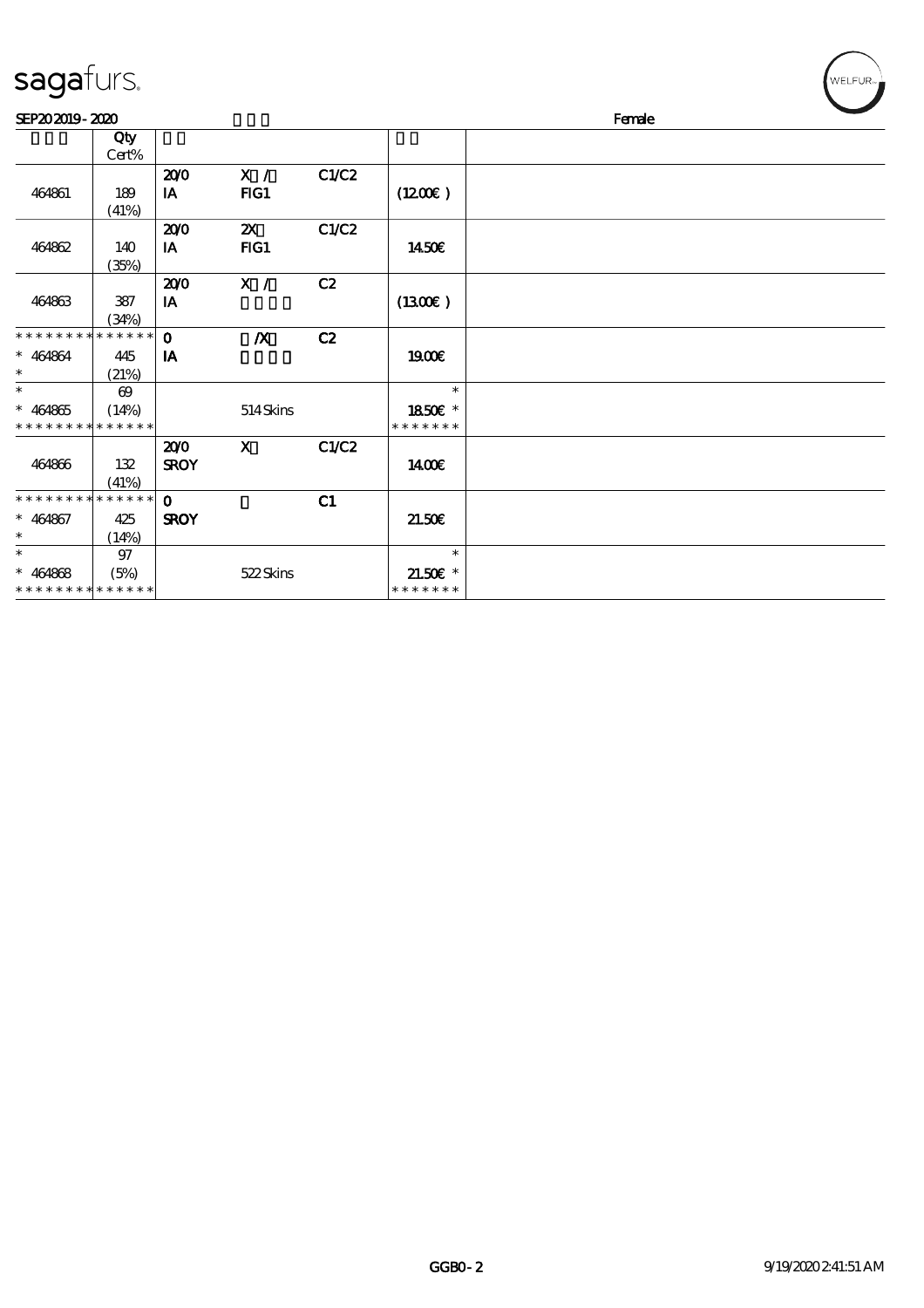| sagafurs. |  |
|-----------|--|
|           |  |

 $(48%)$ 

| SEP202019-2020                                                 |                      |                                            |                           |                |                                    | Female |
|----------------------------------------------------------------|----------------------|--------------------------------------------|---------------------------|----------------|------------------------------------|--------|
|                                                                | Qty                  |                                            |                           |                |                                    |        |
| 464901                                                         | Cert%<br>40<br>(22%) | O(1)<br>$S\!S\!I$                          | 5X                        | C2             | 950E                               |        |
| 464902                                                         | 113<br>(28%)         | O(1)<br>SSI                                | ${\bf x}$                 | C2             | (950)                              |        |
| 464903                                                         | 125<br>(35%)         | $O$ <sup><math>1</math></sup><br>${\bf s}$ | $\boldsymbol{\mathsf{z}}$ | C2             | (900)                              |        |
| 464904                                                         | 129<br>(55%)         | $\mathbf{1}$<br>${\bf s}$                  | $\mathbf X$               | C1/C2          | (900)                              |        |
| 464905                                                         | 543<br>(65%)         | $\mathbf{1}$<br>${\bf s}$                  |                           | C1             | <b>1300€</b>                       |        |
| 464906                                                         | 40B<br>(40%)         | $\mathbf{1}$<br>$\mathbf{S}$               |                           | C2             | 1300E                              |        |
| * * * * * * * * * * * * * *<br>$* 464907$<br>$\ast$            | 505<br>(40%)         | $\mathbf{1}$<br>${\bf s}$                  |                           | C1/C2          | 1450€                              |        |
| $\overline{\ast}$<br>$* 464908$<br>* * * * * * * * * * * * * * | 245<br>(28%)         |                                            | $750$ Skins               |                | $\ast$<br>1450E *<br>* * * * * * * |        |
| 464909                                                         | 436<br>(24%)         | $\mathbf{1}$<br>${\bf s}$                  |                           | C2             | 1400E                              |        |
| 464910                                                         | 158<br>(45%)         | $\mathbf{1}$<br>${\bf s}$                  | $\mathbf x$               | C1/C2          | <b>140€</b>                        |        |
| 464911                                                         | 183<br>(22%)         | $\mathbf{1}$<br>${\bf s}$                  | $\boldsymbol{X}$          | C <sub>3</sub> | 1350€                              |        |
| 464912                                                         | 122<br>(46%)         | $\mathbf{1}$<br>$\mathbf{S}$               | $\pmb{\mathsf{zx}}$       | C1/C2          | (1250E)                            |        |
| 464913                                                         | 10B<br>(28%)         | $\mathbf{1}$<br>${\bf s}$                  | $\boldsymbol{\mathsf{z}}$ | C2             | (11.50)                            |        |
| 464914                                                         | 100<br>(50%)         | $\mathbf{1}$<br>${\bf s}$                  | $\mathbf{x}$              | C1/C2          | (11.00)                            |        |
| 464915                                                         | 40<br>(22%)          | $\mathbf{1}$<br>${\bf s}$                  | ${\bf X}$                 | C2             | (1000E)                            |        |
| 464916                                                         | 147<br>(14%)         | $O$ $1$<br>$\mathbf{B}$                    | SL1                       | C2             | (1050)                             |        |
| 464917                                                         | 83<br>(46%)          | $\mathbf{1}$<br>$\mathbf{B}$               | $X$ $N$<br>FG1            | C2             | (800)                              |        |
| 464918                                                         | 415<br>(40%)         | $\mathbf{1}$<br>$\mathbf{B}$               | FG1                       | C2             | 1300E                              |        |
| 464919                                                         | 174<br>(37%)         | $\mathbf{1}$<br>$\, {\bf I} \! {\bf B} \,$ | $\mathbf{X}$<br>$HG1$     | C2             | 1350E                              |        |
| 464920                                                         | 145                  | $\mathbf 1$<br>$\mathbf{B}$                | $X \, X$<br>FG1           | C2             | 1050€                              |        |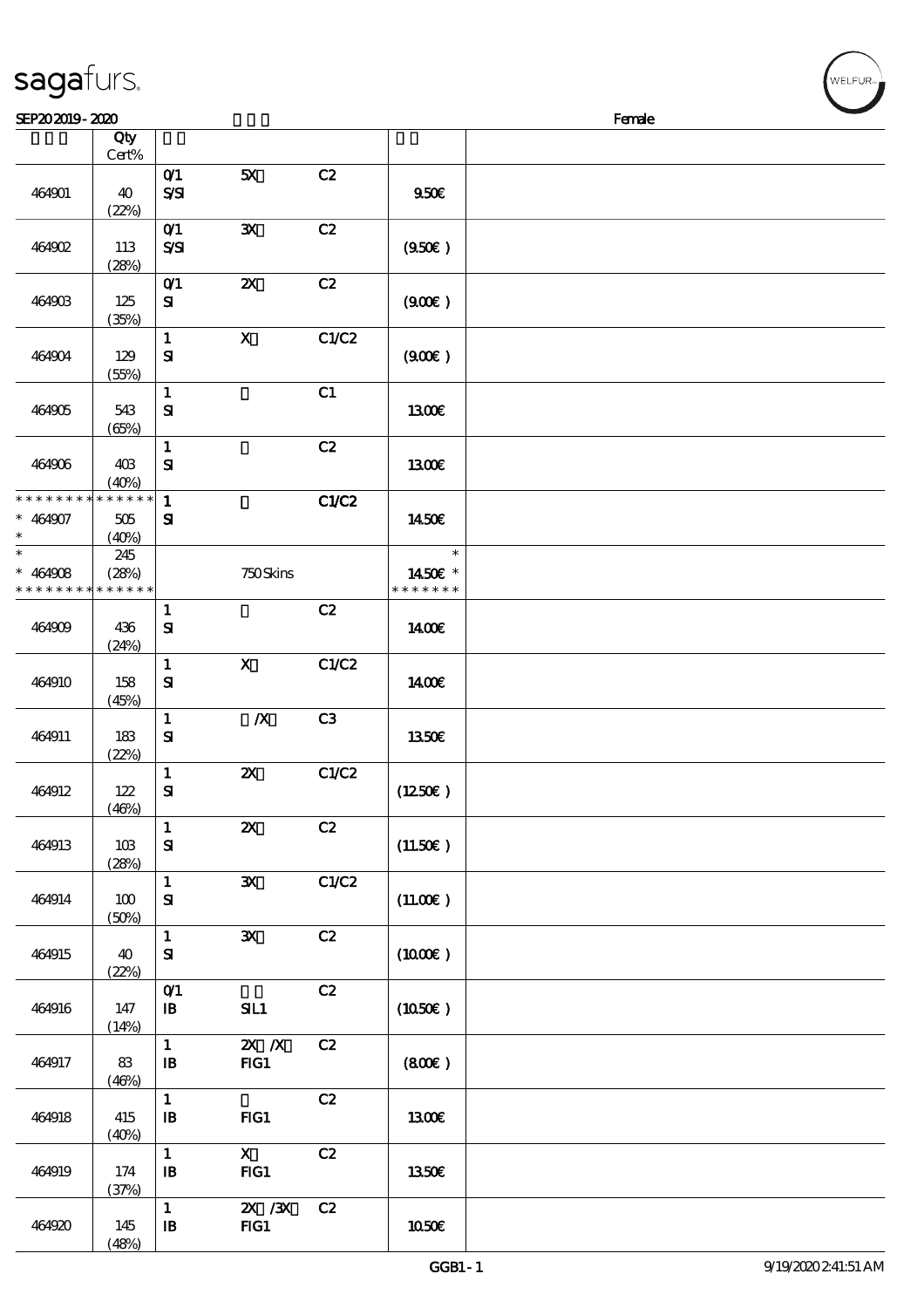| sagafurs. |  |
|-----------|--|
|           |  |

(31%)

| SEP202019-2020                                                   |                                 |                                               |                           |                |                                    | Female |  |
|------------------------------------------------------------------|---------------------------------|-----------------------------------------------|---------------------------|----------------|------------------------------------|--------|--|
|                                                                  | Qty<br>Cert%                    |                                               |                           |                |                                    |        |  |
| 464921                                                           | 455<br>(38%)                    | $\mathbf{1}$<br>$\mathbf{B}$                  | X /                       | C2             | (950)                              |        |  |
| 464922                                                           | 406<br>(33%)                    | $\mathbf{1}$<br>$\mathbf{B}$                  |                           | C2             | 11.50€                             |        |  |
| * * * * * * * *<br>$* 464923$<br>$\ast$                          | * * * * * *<br>$505\,$<br>(19%) | $\mathbf{1}$<br>$\mathbf{B}$                  | $\mathcal{L}$             | C2             | 1250E                              |        |  |
| $\ast$<br>$* 464924$<br>* * * * * * * * <mark>* * * * * *</mark> | 147<br>(22%)                    |                                               | 652Skins                  |                | $\ast$<br>1250E *<br>* * * * * * * |        |  |
| 464925                                                           | 379<br>(27%)                    | $\mathbf{1}$<br>в                             | $\boldsymbol{X}$          | C2             | 1350€                              |        |  |
| 464926                                                           | 125<br>(51%)                    | $O$ <sup><math>1</math></sup><br>$\mathbf{B}$ | 2X / 3X                   | C2             | (11.50)                            |        |  |
| 464927                                                           | 136<br>(13%)                    | $\mathbf{1}$<br>$\, {\bf I} \! {\bf B} \,$    | $\mathbf{x}$              | C2             | (1000E)                            |        |  |
| 464928                                                           | 104<br>(24%)                    | O(1)<br>П                                     | $X$ / $ZX$                | C2             | (11.00)                            |        |  |
| 464929                                                           | 463<br>(20%)                    | $\mathbf{1}$<br>П                             |                           | C2             | (900)                              |        |  |
| 464930                                                           | 197<br>(36%)                    | O(1)<br><b>SR/S</b>                           | $\boldsymbol{\mathsf{Z}}$ | C1/C2          | <b>1050€</b>                       |        |  |
| 464931                                                           | 156<br>(20%)                    | $O$ <sup>1</sup><br><b>SR/S</b>               | $\boldsymbol{\mathsf{z}}$ | C <sub>3</sub> | 900E                               |        |  |
| 464932                                                           | 271<br>(48%)                    | $\mathbf{1}$<br><b>SAGA</b>                   | $\mathbf X$               | C1/C2          | $(1000\varepsilon)$                |        |  |
| 464933                                                           | 212<br>(22%)                    | 1<br><b>SR/S</b>                              | $\mathbf{x}$              | C3             | 900E                               |        |  |
| * * * * * * * * * * * * * *<br>$* 464934$<br>$\ast$              | 484<br>(33%)                    | $1 \quad$<br><b>SAGA</b>                      |                           | C2             | 1400E                              |        |  |
| $\ast$<br>$* 464935$<br>* * * * * * * * * * * * * *              | 416<br>(35%)                    |                                               | 900Skins                  |                | $\ast$<br>1400€ *<br>* * * * * * * |        |  |
| * * * * * * * * * * * * * * *<br>$* 464936$<br>$\ast$            | 485<br>(37%)                    | $\mathbf{1}$<br><b>SAGA</b>                   |                           | C1             | 1550€                              |        |  |
| $\ast$<br>$* 464937$<br>* * * * * * * * * * * * * *              | 126<br>(28%)                    |                                               | 611 Skins                 |                | $\ast$<br>1550E *<br>* * * * * * * |        |  |
| 464938                                                           | 407<br>(27%)                    | $\mathbf{1}$<br><b>SAGA</b>                   |                           | C2             | 1500                               |        |  |
| 464939                                                           | 136<br>(25%)                    | 1<br><b>SR/S</b>                              |                           | C3             | 1450E                              |        |  |
| 464940                                                           | 380                             | $1 \quad \blacksquare$<br><b>SAGA</b>         | $\mathbf{X}$              | C1/C2          | 1600E                              |        |  |

ELFUR-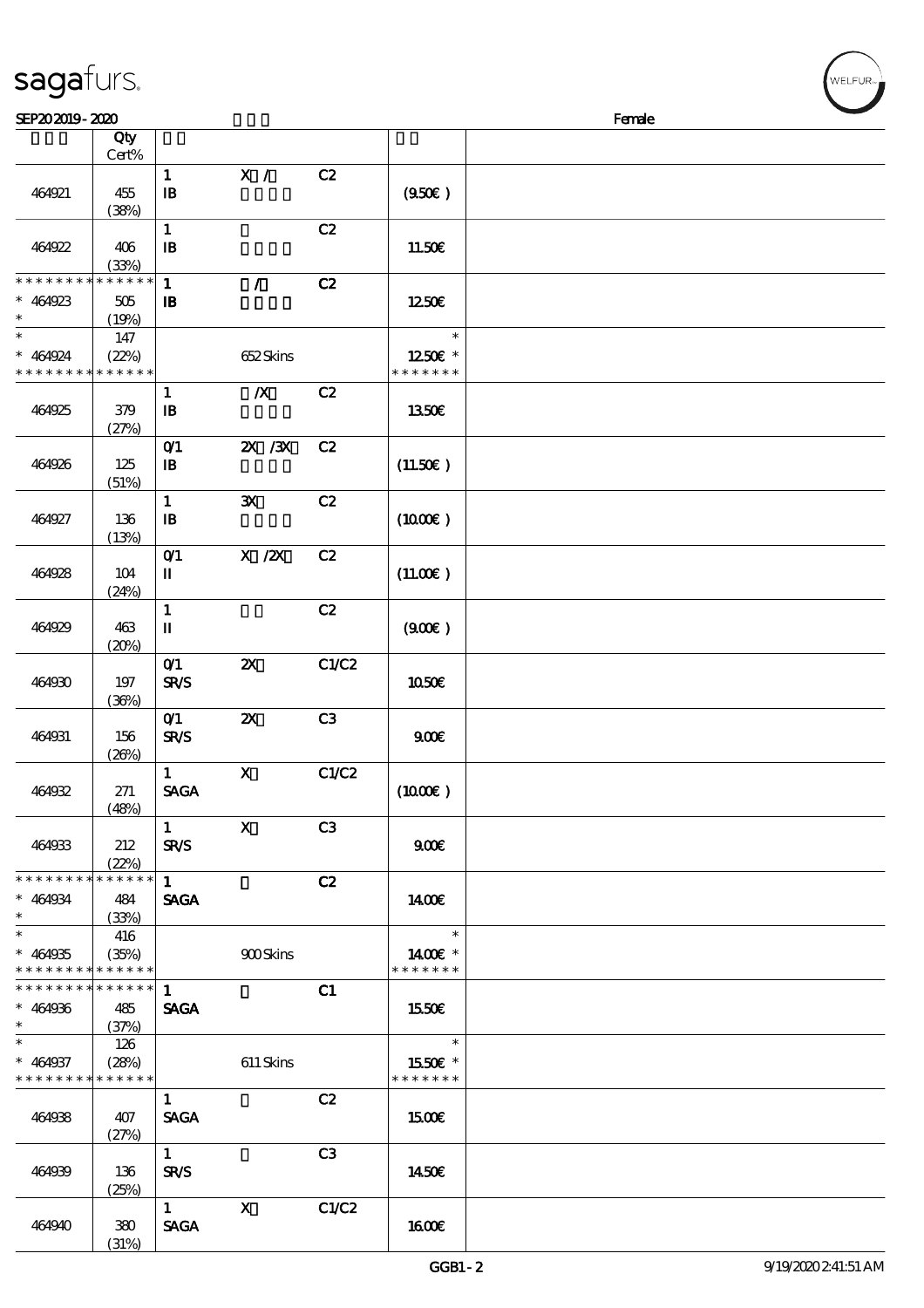|                                         | Cert%                       |                                        |                                  |       |                                       |  |
|-----------------------------------------|-----------------------------|----------------------------------------|----------------------------------|-------|---------------------------------------|--|
| 464941                                  | 324<br>(58%)                | $\mathbf{1}$<br><b>SR/S</b>            | $\mathbf X$                      | C1/C2 | 1650€                                 |  |
| 464942                                  | 161<br>(27%)                | $\mathbf{1}$<br><b>SR/S</b>            | $\mathbf x$                      | C3    | 1550€                                 |  |
| 464943                                  | 180<br>(37%)                | $\mathbf{1}$<br><b>SR/S</b>            | $\boldsymbol{\mathsf{X}}$        | C1/C2 | (1400)                                |  |
| 464944                                  | 130<br>(50%)                | $\mathbf{1}$<br><b>SR/S</b>            | $\boldsymbol{\mathsf{z}}$        | C3    | (1300E)                               |  |
| 464945                                  | 225<br>(36%)                | $\mathbf{1}$<br><b>SR/S</b>            | $\mathbf{x}$                     | C1/C2 | (1250E)                               |  |
| 464946                                  | 124<br>(19%)                | $\mathbf{1}$<br><b>SR/S</b>            | $\mathbf{x}$                     | C2    | $(1200\varepsilon)$                   |  |
| 464947                                  | 133<br>(23%)                | O(1)<br>IA                             | X /<br>SL1                       | C1/C2 | $(1000\varepsilon)$                   |  |
| 464948                                  | 119<br>(17%)                | $O$ <sup><math>1</math></sup><br>IA    | $\mathcal{L}$<br>SL1             | C1/C2 | 1250€                                 |  |
| 464949                                  | 10B<br>(40%)                | $\mathbf{1}$<br>IA                     | $\mathbf{X}$ $\mathbf{X}$<br>FG1 | C1/C2 | (850)                                 |  |
| 464950                                  | 237<br>(61%)                | $\mathbf{1}$<br>IA                     | FG1                              | C1/C2 | (1050)                                |  |
| 464951                                  | 476<br>(53%)                | $\mathbf{1}$<br>IA                     | $HG1$                            | C1/C2 | 1350E                                 |  |
| 464952                                  | 396<br>(41%)                | $\mathbf{1}$<br>IA                     | FG1                              | C1/C2 | 1450€                                 |  |
| 464953                                  | $267\,$<br>(40%)            | $\mathbf{1}$<br>$\mathbf{I}\mathbf{A}$ | $X \, X$<br>FG1                  | C1/C2 | 11.00E                                |  |
| * * * * * * * *<br>$* 464954$<br>$\ast$ | * * * * * *<br>485<br>(31%) | $\mathbf{1}$<br>IA                     | X /                              | C2    | (1050)                                |  |
| $\ast$<br>$* 464955$<br>* * * * * * * * | 202<br>(35%)<br>* * * * * * |                                        | 687Skins                         |       | $\ast$<br>$(1050)$ *<br>* * * * * * * |  |
| 464956                                  | $502\,$<br>(34%)            | $\mathbf{1}$<br>IA                     |                                  | C2    | 1350€                                 |  |
| 464957                                  | 442<br>(31%)                | $\mathbf{1}$<br>IA                     | $\boldsymbol{X}$                 | C2    | <b>1500€</b>                          |  |

顺序号 Qty

464958 251

464959 166

464960 361

 $(40%)$ 

(43%)

 $(58%)$ 

0/1 2X /3X C2

 $\overline{1}$  X C1/C2

 $\overline{1}$  C1

 $IA$   $1200 \epsilon$ 

 $SROY$  (1050€)

 $SROY$  (1300€)

说明 价格

**NELFUR**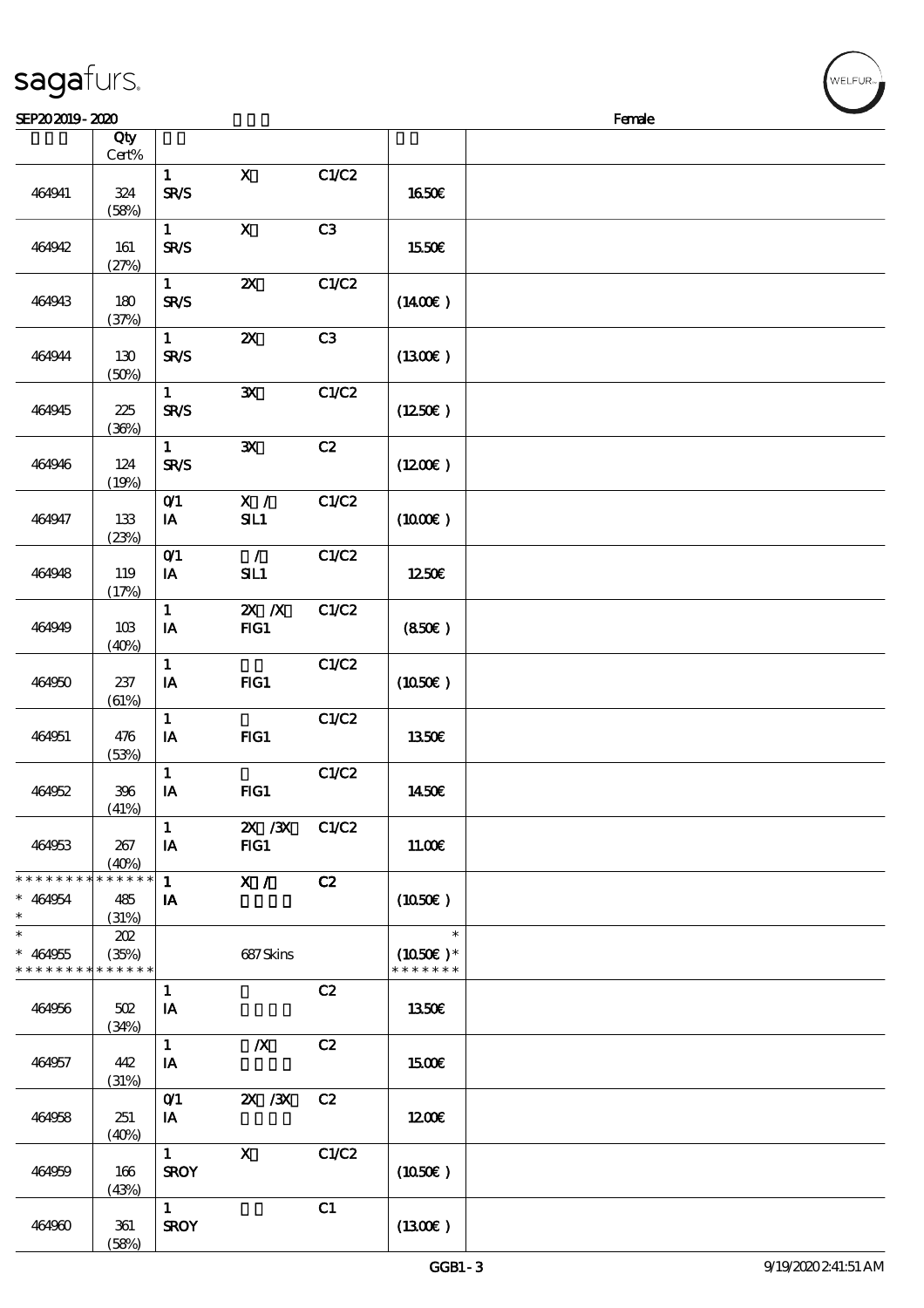| sagafurs.      |                  |                  |              |                |         | WELFUR <sub>™</sub> |
|----------------|------------------|------------------|--------------|----------------|---------|---------------------|
| SEP202019-2020 |                  |                  |              |                |         | Female              |
|                | Qty<br>Cert%     |                  |              |                |         |                     |
| 464961         | $377\,$<br>(35%) | 1<br><b>SROY</b> |              | C1/C2          | (1300E) |                     |
| 464962         | 466<br>(44%)     | 1<br><b>SROY</b> |              | C2             | (1250E) |                     |
| 464963         | $265\,$<br>(49%) | 1<br><b>SROY</b> |              | C <sub>3</sub> | 11.00E  |                     |
| 464964         | 344<br>(44%)     | 1<br><b>SROY</b> |              | C1             | 1450€   |                     |
| 464965         | 246<br>(25%)     | 1<br><b>SROY</b> |              | C1/C2          | 17.00E  |                     |
| 464966         | 223<br>(21%)     | 1<br><b>SROY</b> | $\mathbf{x}$ | C1/C2          | 17.50€  |                     |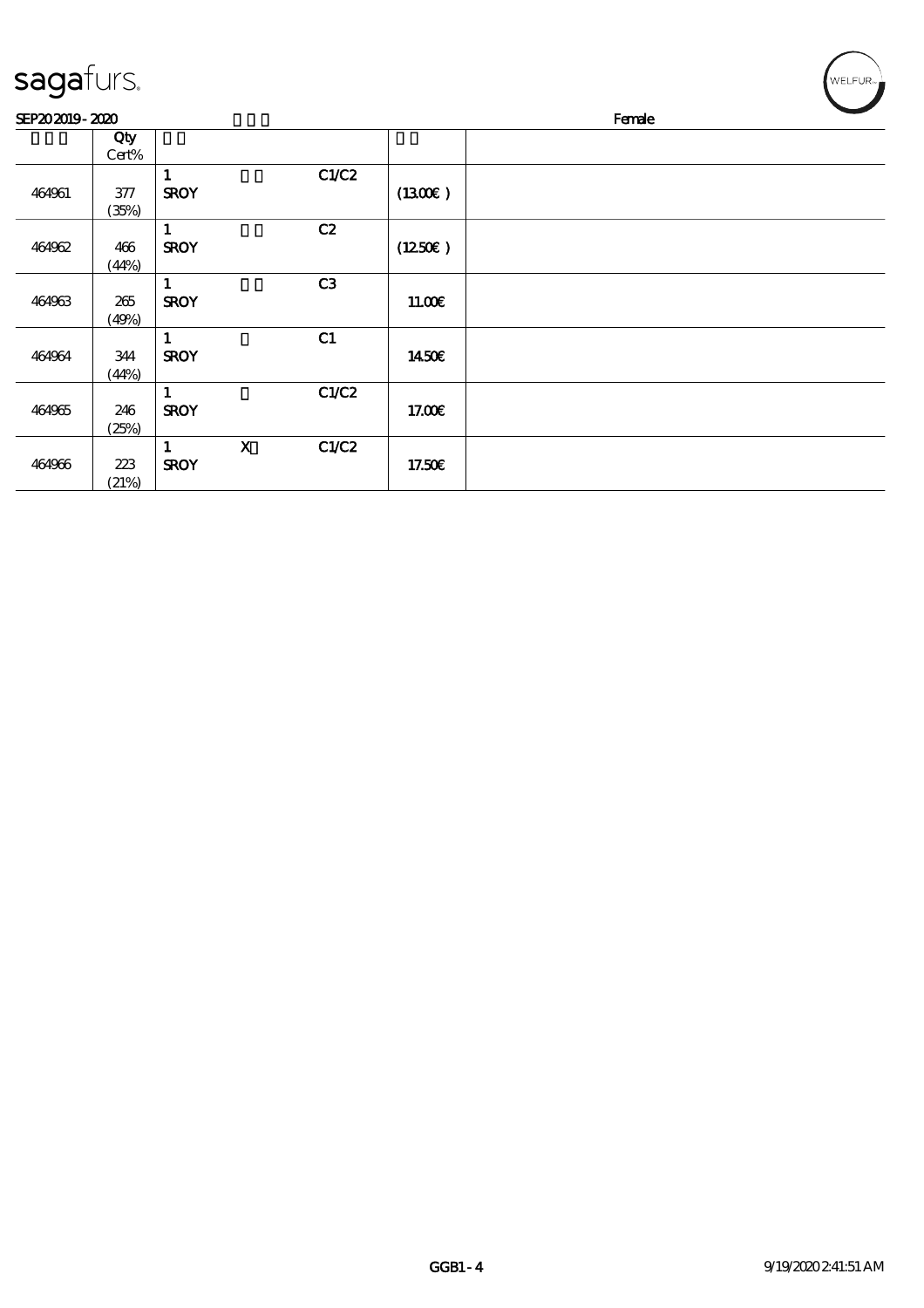|  | sagafurs. |
|--|-----------|
|  |           |

| SEP202019-2020              |             |                        |                           |                |               | Female |
|-----------------------------|-------------|------------------------|---------------------------|----------------|---------------|--------|
|                             | Qty         |                        |                           |                |               |        |
|                             | Cert%       |                        |                           |                |               |        |
|                             |             | $\boldsymbol{2}$       | $X$ $N$                   | C1/C2          |               |        |
| 465001                      | 218         | $\mathbf{S}$           |                           |                | (7.50)        |        |
|                             | (30%)       |                        |                           |                |               |        |
|                             |             | $\pmb{2}$              | $X$ $X$                   | C <sub>3</sub> |               |        |
| 465002                      | 72          | ${\bf s}$              |                           |                | (600)         |        |
|                             | (16%)       |                        |                           |                |               |        |
| * * * * * * * *             | * * * * * * | $\boldsymbol{z}$       |                           | C1/C2          |               |        |
| $* 46500B$                  | 505         | ${\bf s}$              |                           |                | (1000E)       |        |
| $\ast$                      | (37%)       |                        |                           |                |               |        |
| $\ast$                      | 195         |                        |                           |                | $\ast$        |        |
| $* 465004$                  | (54%)       |                        | <b>700Skins</b>           |                | $(1000E)*$    |        |
| * * * * * * * * * * * * * * |             |                        |                           |                | * * * * * * * |        |
|                             |             | $\pmb{2}$              |                           | C3             |               |        |
| 465005                      | 172         | ${\bf s}$              |                           |                | 850E          |        |
|                             | (19%)       |                        |                           |                |               |        |
| * * * * * * * * * * * * * * |             | $\boldsymbol{z}$       |                           | C1/C2          |               |        |
| $* 465006$                  | 505         | ${\bf s}$              |                           |                | 1050E         |        |
| $\ast$                      | (40%)       |                        |                           |                |               |        |
| $\ast$                      | 122         |                        |                           |                | $\ast$        |        |
| $* 465007$                  | (52%)       |                        | 627Skins                  |                | 1000 *        |        |
| * * * * * * * *             | * * * * * * |                        |                           |                | * * * * * * * |        |
|                             |             | $\boldsymbol{2}$       |                           | C1/C2          |               |        |
| 465008                      | 356         | ${\bf s}$              |                           |                | 1200E         |        |
|                             | (45%)       |                        |                           |                |               |        |
|                             |             | $\bf{2}$               | $\mathbf x$               | C1/C2          |               |        |
| 465009                      | 115         | ${\bf s}$              |                           |                | 1200          |        |
|                             |             |                        |                           |                |               |        |
|                             | (47%)       | $\boldsymbol{2}$       | $\boldsymbol{X}$          | C <sub>3</sub> |               |        |
|                             | 153         | ${\bf s}$              |                           |                | 1050E         |        |
| 465010                      |             |                        |                           |                |               |        |
|                             | (30%)       | $\boldsymbol{2}$       | $X$ / $ZX$                | C2             |               |        |
|                             |             | ${\bf s}$              |                           |                | (1050)        |        |
| 465011                      | 195         |                        |                           |                |               |        |
|                             | (22%)       | $\bf{2}$               | $\boldsymbol{\mathsf{Z}}$ | C1/C2          |               |        |
| 465012                      | 150         | $\mathbf{S}\mathbf{I}$ |                           |                | (1050)        |        |
|                             | (41%)       |                        |                           |                |               |        |
|                             |             | $\boldsymbol{z}$       | $\pmb{\mathsf{Z}}$        | C <sub>3</sub> |               |        |
| 465013                      | $36\,$      | ${\bf S}$              |                           |                | (950)         |        |
|                             |             |                        |                           |                |               |        |
|                             | (19%)       | $\boldsymbol{2}$       | $\mathbf{x}$              | C2             |               |        |
|                             |             |                        |                           |                |               |        |
| 465014                      | 42          | ${\bf S}$              |                           |                | (950)         |        |
|                             | (45%)       | $\boldsymbol{z}$       | X /                       | C2             |               |        |
|                             | 194         |                        |                           |                |               |        |
| 465015                      |             | $\mathbf{B}$           | FG1                       |                | 800E          |        |
|                             | (39%)       |                        |                           |                |               |        |
|                             |             | $\pmb{2}$              |                           | C2             |               |        |
| 465016                      | 188         | $\mathbf{B}$           | $HG1$                     |                | 950E          |        |
|                             | (42%)       | $\boldsymbol{z}$       | $X \, X$                  | C2             |               |        |
|                             |             |                        |                           |                |               |        |
| 465017                      | 105         | $\mathbf{B}$           | FG1                       |                | (850)         |        |
|                             | (37%)       | $\boldsymbol{z}$       | X /                       | C2             |               |        |
|                             |             |                        |                           |                |               |        |
| 465018                      | 216         | $\, {\bf B}$           |                           |                | (850)         |        |
|                             | (29%)       |                        |                           |                |               |        |
|                             |             | $\boldsymbol{2}$       |                           | C2             |               |        |
| 465019                      | 183         | $\mathbf{B}$           |                           |                | (1000E)       |        |
|                             | (30%)       | $\boldsymbol{2}$       | $\mathcal{L}$             |                |               |        |
|                             |             |                        |                           | C2             |               |        |
| 465020                      | 246         | $\mathbf{B}$           |                           |                | 1050€         |        |
|                             | (15%)       |                        |                           |                |               |        |

ELFUR<sub>i</sub>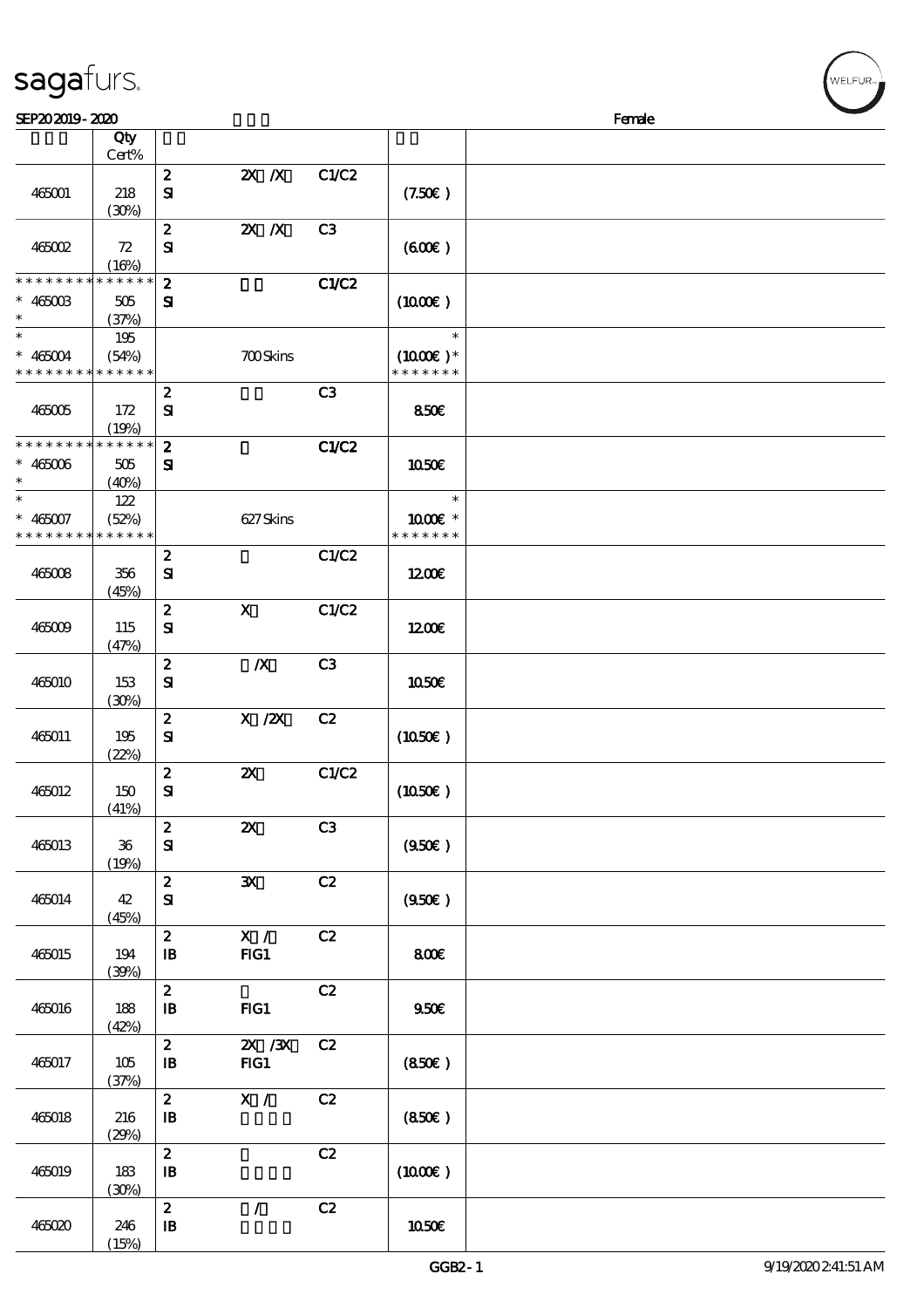| sagafurs. |  |
|-----------|--|
|           |  |

\* \* \* \* \* \* \*

\* \* \* \* \*

| SEP202019-2020                                                        |                 |                                  |                           |                |                                       | Female |
|-----------------------------------------------------------------------|-----------------|----------------------------------|---------------------------|----------------|---------------------------------------|--------|
|                                                                       | Qty<br>$Cert\%$ |                                  |                           |                |                                       |        |
| 465021                                                                | 121<br>(38%)    | $\boldsymbol{z}$<br>$\mathbf{B}$ | $\boldsymbol{X}$          | C2             | (11.50)                               |        |
| 465022                                                                | 134<br>(10%)    | $\boldsymbol{z}$<br>$\mathbf{B}$ | $X$ / $ZX$                | C2             | (950)                                 |        |
| 465023                                                                | 139<br>(9%)     | $\boldsymbol{2}$<br>$\mathbf{B}$ | $\mathbf{x}$              | C2             | (900)                                 |        |
| 465024                                                                | 46<br>(8%)      | $\boldsymbol{z}$<br>$\mathbf I$  | $X$ / $ZX$                | C2             | (7.00)                                |        |
| 465025                                                                | 177<br>(38%)    | $\boldsymbol{z}$<br>П            |                           | C2             | (7.00)                                |        |
| 465026                                                                | 177<br>(24%)    | $\mathbf{2}$<br><b>SR/S</b>      | $\boldsymbol{\mathsf{z}}$ | C1/C2          | (850)                                 |        |
| 465027                                                                | 388<br>(30%)    | $\boldsymbol{z}$<br><b>SAGA</b>  | $\mathbf x$               | C1/C2          | (900)                                 |        |
| 465028                                                                | $397$<br>(22%)  | $\mathbf{2}$<br><b>SR/S</b>      | $\mathbf{X}$ $\mathbf{X}$ | C <sub>3</sub> | (7.50)                                |        |
| 465029                                                                | 144<br>(38%)    | $\mathbf{z}$<br><b>SAGA</b>      |                           | C1             | (1050)                                |        |
| * * * * * * * * * * * * * *<br>$* 465030$<br>$\ast$                   | 485<br>(22%)    | $\mathbf{2}$<br><b>SAGA</b>      |                           | C2             | (1000E)                               |        |
| $\ast$<br>$* 465031$<br>* * * * * * * * <mark>* * * * * *</mark>      | 265<br>(20%)    |                                  | 750Skins                  |                | $\ast$<br>$(1000E)*$<br>* * * * * * * |        |
| 465032                                                                | 245<br>(28%)    | $\mathbf{z}$<br><b>SAGA</b>      |                           | C3             | (950)                                 |        |
| * * * * * * * * * * * * * * *<br>$* 465033$<br>$\ast$                 | 485<br>(41%)    | $\mathbf{2}$<br><b>SAGA</b>      |                           | C1             | 11.50E                                |        |
| $\ast$<br>$* 465034$<br>* * * * * * * * * * * * * *                   | 377<br>(58%)    |                                  | 862Skins                  |                | $\ast$<br>11.50€ *<br>* * * * * * *   |        |
| * * * * * * * * * * * * * *<br>$* 465035$<br>$\ast$                   | 485<br>(21%)    | $\mathbf{z}$<br><b>SAGA</b>      |                           | C2             | 11.00E                                |        |
| $\overline{\phantom{0}}$<br>$* 465036$<br>* * * * * * * * * * * * * * | 363<br>(24%)    |                                  | 848Skins                  |                | $\ast$<br>11.00€ *<br>* * * * * * *   |        |
| 465037                                                                | 200<br>(29%)    | $\mathbf{2}$<br><b>SAGA</b>      |                           | C <sub>3</sub> | $(1000\varepsilon)$                   |        |
| 465038                                                                | 447<br>(44%)    | $\mathbf{2}$<br><b>SAGA</b>      |                           | C1             | 1300E                                 |        |
| * * * * * * * * <mark>* * * * * * *</mark><br>$* 465039$<br>$\ast$    | 445<br>(26%)    | $\mathbf{2}$<br><b>SAGA</b>      |                           | C1/C2          | 1300                                  |        |
| $\ast$<br>$* 465040$                                                  | 80<br>(18%)     |                                  | 525Skins                  |                | $\ast$<br>1250E *                     |        |

\* \* \* \* \*

\*

VELFUR-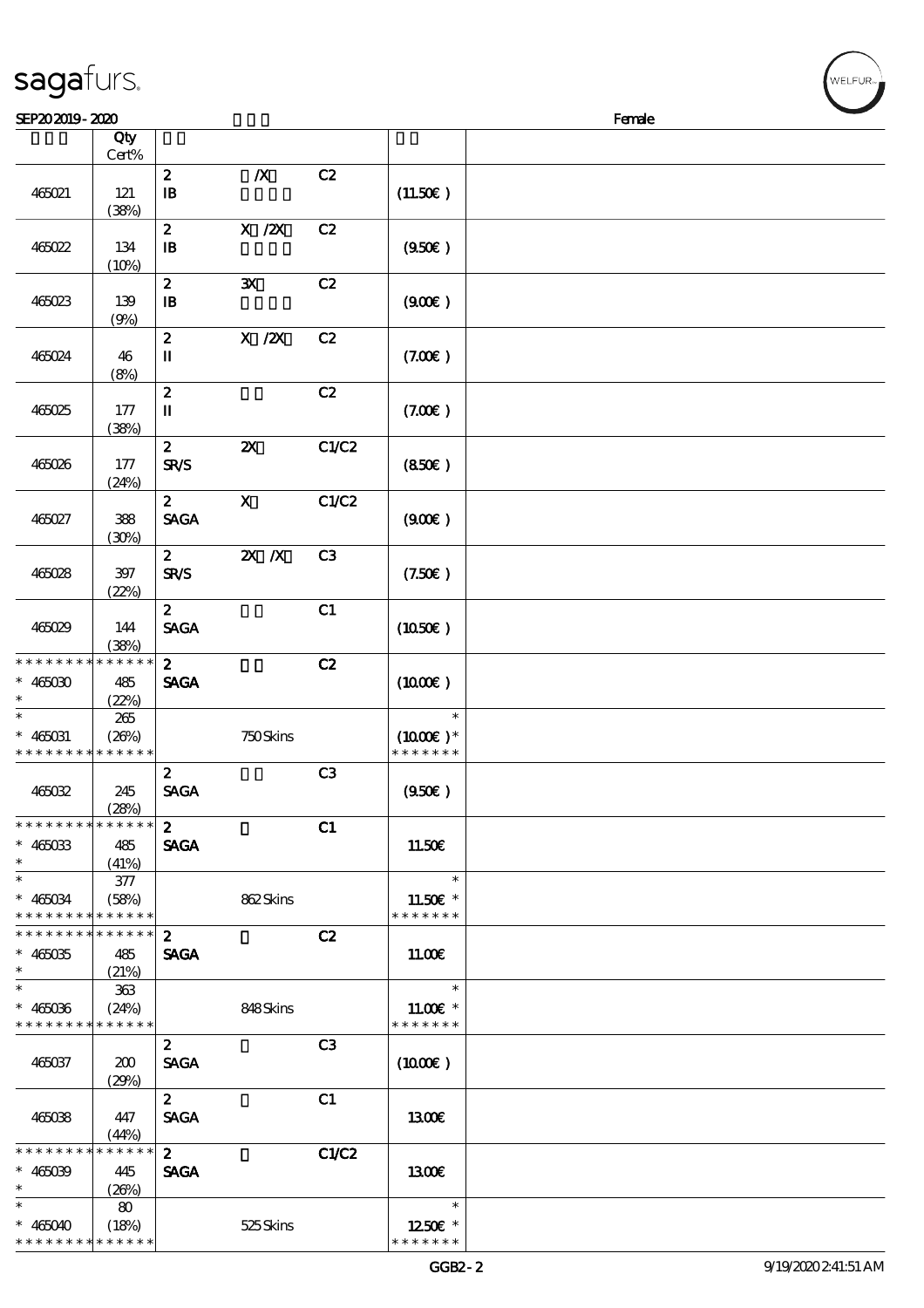| SEP202019-2020                                 |                                     |                                 |                                                     |       |                                              | Female |
|------------------------------------------------|-------------------------------------|---------------------------------|-----------------------------------------------------|-------|----------------------------------------------|--------|
|                                                | Qty<br>$Cert\%$                     |                                 |                                                     |       |                                              |        |
| 465041                                         | 311<br>(38%)                        | $\mathbf{z}$<br><b>SAGA</b>     |                                                     | C2    | 1250€                                        |        |
| 465042                                         | 217<br>(28%)                        | $\boldsymbol{2}$<br><b>SR/S</b> |                                                     | C3    | 1200E                                        |        |
| 465043                                         | 205<br>(42%)                        | $\boldsymbol{z}$<br><b>SAGA</b> | $\mathbf{X}$                                        | C1/C2 | 1300E                                        |        |
| 465044                                         | $98$<br>(25%)                       | $\mathbf{z}$<br><b>SR/S</b>     | $\mathbf X$                                         | C3    | $(1200\varepsilon)$                          |        |
| 465045                                         | $330\,$<br>(34%)                    | $\boldsymbol{2}$<br><b>SR/S</b> | $\boldsymbol{\mathsf{z}}$                           | C1/C2 | (1200)                                       |        |
| 465046                                         | 148<br>(35%)                        | $\boldsymbol{z}$<br><b>SR/S</b> | $\boldsymbol{\mathsf{z}}$                           | C3    | (1050)                                       |        |
| 465047                                         | 10B<br>(12%)                        | $\boldsymbol{z}$<br>SR/S        | ${\bf x}$                                           | C2    | (1050)                                       |        |
| 465048                                         | $\boldsymbol{\mathcal{R}}$<br>(35%) | $\boldsymbol{z}$<br>IA          | $\overline{z}$ X<br>FG1                             | C1/C2 | (7.50)                                       |        |
| 465049                                         | 169<br>(38%)                        | $\mathbf{z}$<br>IA              | FG1                                                 | C1/C2 | (950)                                        |        |
| 465050                                         | 187<br>(40%)                        | $\boldsymbol{z}$<br>IA          | FG1                                                 | C1/C2 | 11.50E                                       |        |
| 465051                                         | 143<br>(32%)                        | $\boldsymbol{z}$<br>IA          | $X$ / $X$<br>$HG1$                                  | C1/C2 | $(1000\varepsilon)$                          |        |
| * * * * * * * * * * * * * *<br>$* 465052$<br>∗ | 485<br>(28%)                        | $\boldsymbol{2}$<br>IA          | X /                                                 | C2    | (1050)                                       |        |
| $\ast$<br>$* 465053$<br>* * * * * * * *        | $66\,$<br>(30%)<br>* * * * * *      |                                 | 551 Skins                                           |       | $\ast$<br>$(950\epsilon)^*$<br>* * * * * * * |        |
| 465054                                         | $30\!\!\!\;\mathrm{B}$<br>(29%)     | $\boldsymbol{z}$<br>IA          |                                                     | C2    | 1050€                                        |        |
| 465055                                         | 470<br>(18%)                        | $\boldsymbol{z}$<br>IA          | $\mathcal{L}$                                       | C2    | 11.50E                                       |        |
| 465056                                         | 221<br>(28%)                        | $\boldsymbol{2}$<br>IA          | $\boldsymbol{X}$                                    | C2    | (1250E)                                      |        |
| 465057                                         | 264<br>(14%)                        | $\boldsymbol{z}$<br>IA          | $\boldsymbol{X}$ / $\boldsymbol{Z}\!\boldsymbol{X}$ | C2    | 1000E                                        |        |
| 465058                                         | 160<br>(30%)                        | $\mathbf{z}$<br><b>SROY</b>     | $\mathbf{x}$                                        | C1/C2 | $(1000\varepsilon)$                          |        |
| 465059                                         | 151<br>(23%)                        | $\mathbf{2}$<br><b>SROY</b>     |                                                     | C1/C2 | (11.00)                                      |        |
| 465060                                         | 191<br>(31%)                        | $\mathbf{2}$<br><b>SROY</b>     |                                                     | C3    | (1050)                                       |        |

√<br>WELFUR<sub>™</sub>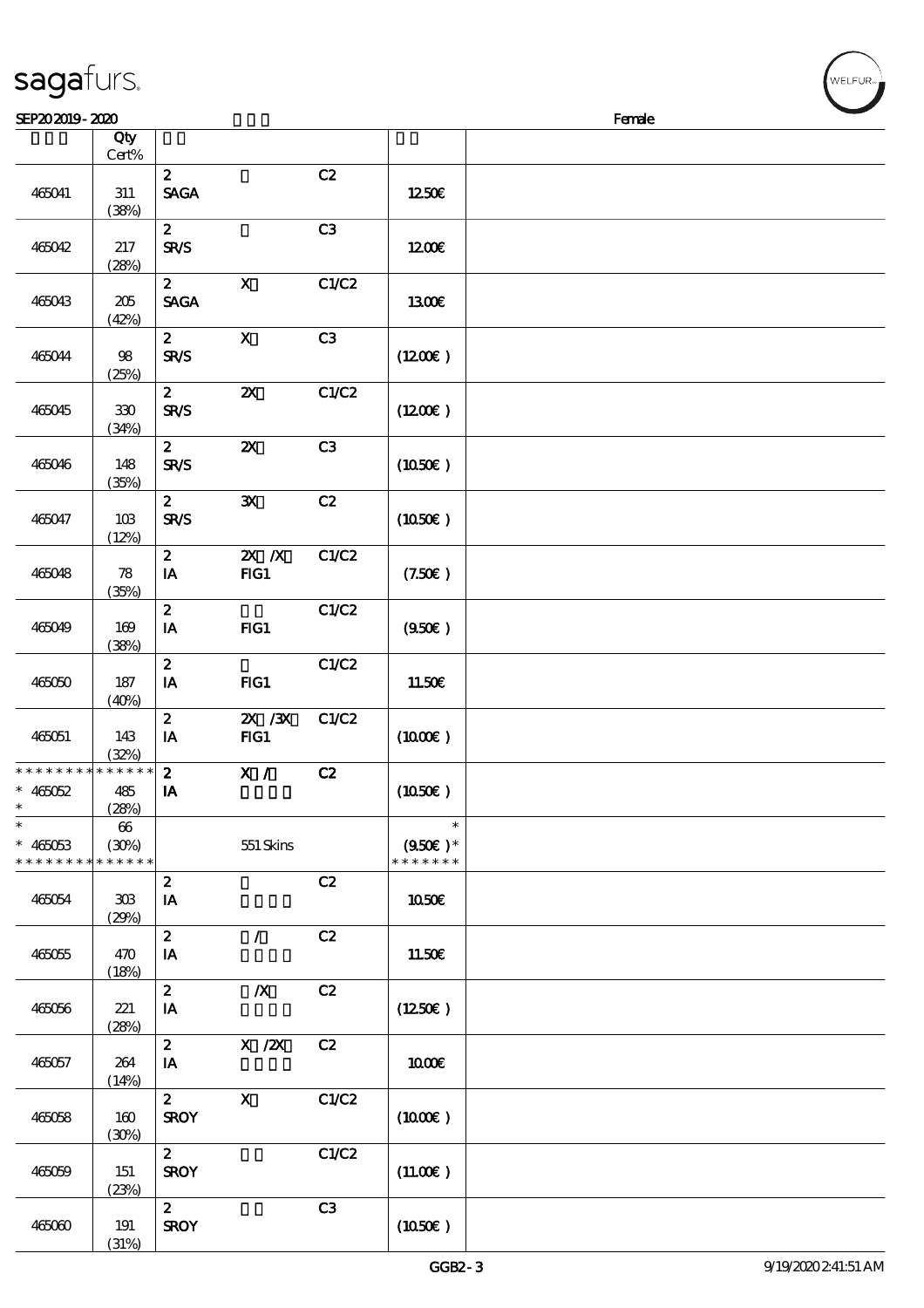| sagafurs.      |       |                  |             |                |                     | WELFUR <sub>"</sub> |
|----------------|-------|------------------|-------------|----------------|---------------------|---------------------|
| SEP202019-2020 |       |                  |             |                |                     | Female              |
|                | Qty   |                  |             |                |                     |                     |
|                | Cert% |                  |             |                |                     |                     |
|                |       | $\boldsymbol{2}$ |             | C1/C2          |                     |                     |
| 465061         | 418   | <b>SROY</b>      |             |                | 1250E               |                     |
|                | (42%) |                  |             |                |                     |                     |
|                |       | $\boldsymbol{z}$ |             | C <sub>3</sub> |                     |                     |
| 465062         | 130   | <b>SROY</b>      |             |                | $(1050\epsilon)$    |                     |
|                | (43%) |                  |             |                |                     |                     |
|                |       | $\boldsymbol{z}$ |             | C1/C2          |                     |                     |
| 465063         | 233   | <b>SROY</b>      |             |                | $(1400\varepsilon)$ |                     |
|                | (13%) |                  |             |                |                     |                     |
|                |       | $\boldsymbol{z}$ | $\mathbf X$ | C1/C2          |                     |                     |
| 465064         | 124   | <b>SROY</b>      |             |                | 1400€               |                     |
|                | (47%) |                  |             |                |                     |                     |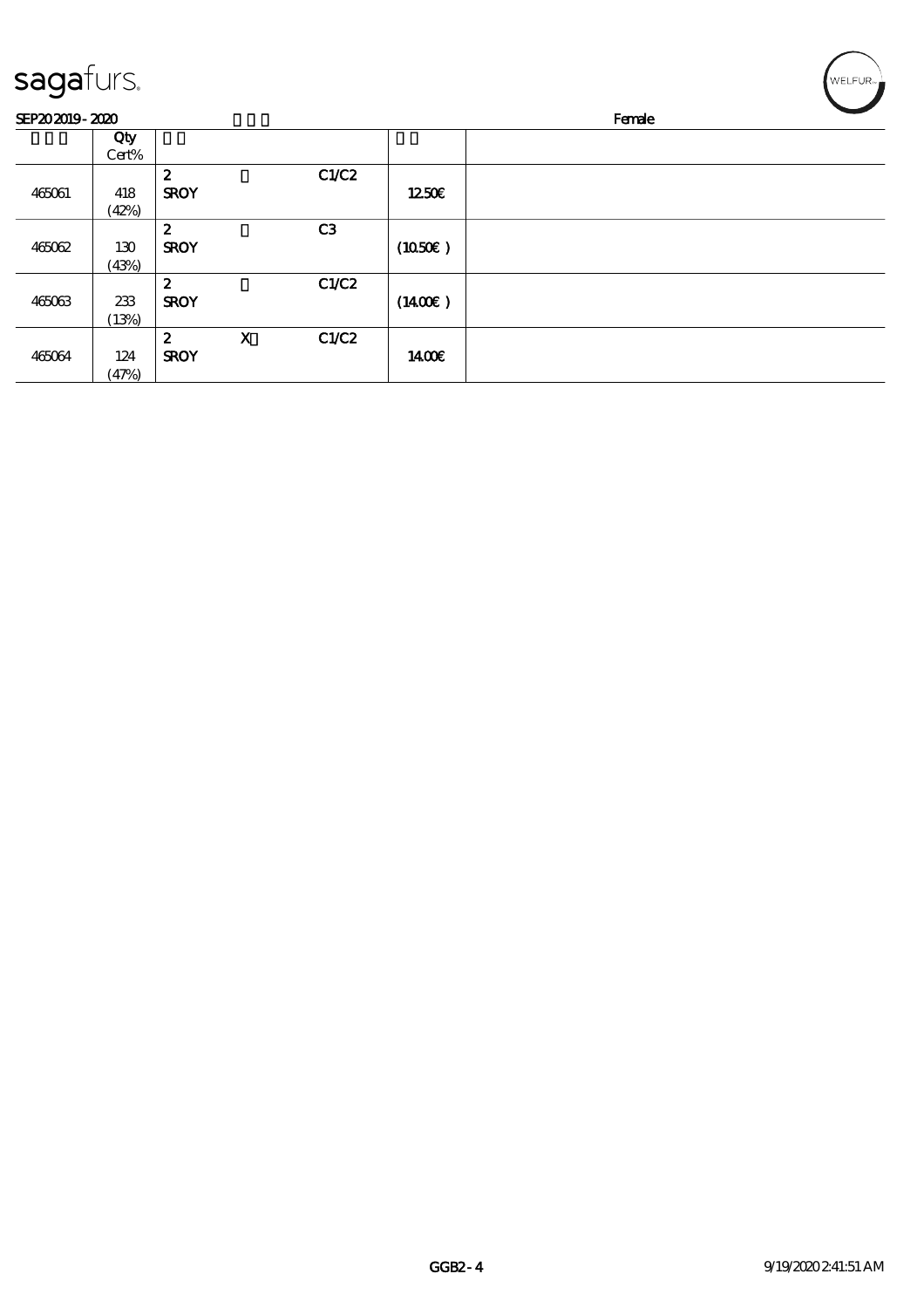| sagafurs.      |                  |                                        |                         |                |       | WELFUR <sub>™</sub> |
|----------------|------------------|----------------------------------------|-------------------------|----------------|-------|---------------------|
| SEP202019-2020 |                  |                                        |                         |                |       | Female              |
|                | Qty<br>Cert%     |                                        |                         |                |       |                     |
| 465101         | $135\,$<br>(40%) | $\mathbf{3}$<br>$\mathbf{S}$           | X /                     | C1/C2          | 500€  |                     |
| 465102         | 48<br>(25%)      | 3<br>$\mathbf{S}$                      | X /                     | C <sub>3</sub> | 450€  |                     |
| 465103         | $93\,$<br>(41%)  | 3<br>${\bf S}$                         |                         | C2             | 600   |                     |
| 465104         | 44<br>(47%)      | 3<br>$\mathbf{S}$                      | $\boldsymbol{X}$        | C2             | (800) |                     |
| 465105         | 131<br>(25%)     | 3<br>$\mathbf{B}$                      | X /                     | C2             | 450€  |                     |
| 465106         | 128<br>(24%)     | 3<br>$\mathbf{I}$                      | $\overline{1}$          | C2             | 6000  |                     |
| 465107         | $5\!1$<br>(29%)  | 2/3<br>$\, {\bf I} \! {\bf B} \,$      | $X \, X$                | C2             | 600   |                     |
| 465108         | 131<br>(34%)     | 3<br>$\mathbf{I}\mathbf{A}$            | $\boldsymbol{X}$<br>FG1 | C1/C2          | 800€  |                     |
| 465109         | 280<br>(25%)     | $\mathbf{3}$<br>$\mathbf{I}\mathbf{A}$ | X /                     | C2             | 500€  |                     |
| 465110         | 141<br>(20%)     | 3<br>$\mathbf{I}\mathbf{A}$            |                         | C2             | 650E  |                     |
| 465111         | $99$<br>(25%)    | 3<br>$\mathbf{I}\mathbf{A}$            | $\boldsymbol{X}$        | C2             | 800   |                     |
| 465112         | $127\,$          | 2/3<br>${\bf I} {\bf A}$               | $X \, X$                | C2             | 7.006 |                     |

|        |                      |                               |                  |       | <b>GGB3-1</b> | 9/19/2020 241:51 AM |
|--------|----------------------|-------------------------------|------------------|-------|---------------|---------------------|
|        | (23%)                |                               |                  |       |               |                     |
| 465120 | $47\,$               | 3 <sup>1</sup><br><b>SR/S</b> | $X \, X$         | C1/C2 | 600           |                     |
|        | (20%)                |                               |                  |       |               |                     |
| 465119 | $\pmb{\mathfrak{V}}$ | <b>SR/S</b>                   |                  |       | 800€          |                     |
|        |                      | $\mathbf{3}$                  | $\boldsymbol{X}$ | C3    |               |                     |
| 465118 | $104$<br>(45%)       | <b>SR/S</b>                   |                  |       | 900E          |                     |
|        |                      | $\mathbf{3}$                  | $\boldsymbol{X}$ | C1/C2 |               |                     |
|        | (31%)                |                               |                  |       |               |                     |
| 465117 | $83\,$               | <b>SR/S</b>                   |                  |       | 7.006         |                     |
|        |                      | $\mathbf{3}$                  |                  | C3    |               |                     |
| 465116 | 135<br>(30%)         | <b>SR/S</b>                   |                  |       | 7.50E         |                     |
|        |                      | $\mathbf{3}$                  |                  | C1/C2 |               |                     |
|        | (35%)                |                               |                  |       |               |                     |
| 465115 | 217                  | <b>SR/S</b>                   |                  |       | 7.50E         |                     |
|        | (31%)                | $\mathbf{3}$                  |                  | C1/C2 |               |                     |
| 465114 | 158                  | <b>SR/S</b>                   |                  |       | 550€          |                     |
|        |                      | 3 <sup>1</sup>                | $\bar{x}$ /      | C3    |               |                     |
|        | (24%)                |                               |                  |       |               |                     |
| 465113 | 94                   | 2/3<br><b>SR/S</b>            | ${\bf x}$        | C2    | 600           |                     |
|        | (30%)                |                               |                  |       |               |                     |
| 465112 | 127                  | IA                            |                  |       | 7.00E         |                     |
|        | (25%)                | 2/3                           | $X \, X$         | C2    |               |                     |
| 465111 | $99$                 | $\mathbf{I}\mathbf{A}$        |                  |       | 800E          |                     |
|        |                      | $\mathbf{3}$                  | $\boldsymbol{X}$ | C2    |               |                     |
|        | (20%)                |                               |                  |       |               |                     |
| 465110 | 141                  | $\mathbf{3}$<br>IA            |                  | C2    | 650E          |                     |
|        | (25%)                |                               |                  |       |               |                     |
| 465109 | 280                  | $\mathbf{I}\mathbf{A}$        |                  |       | 5000          |                     |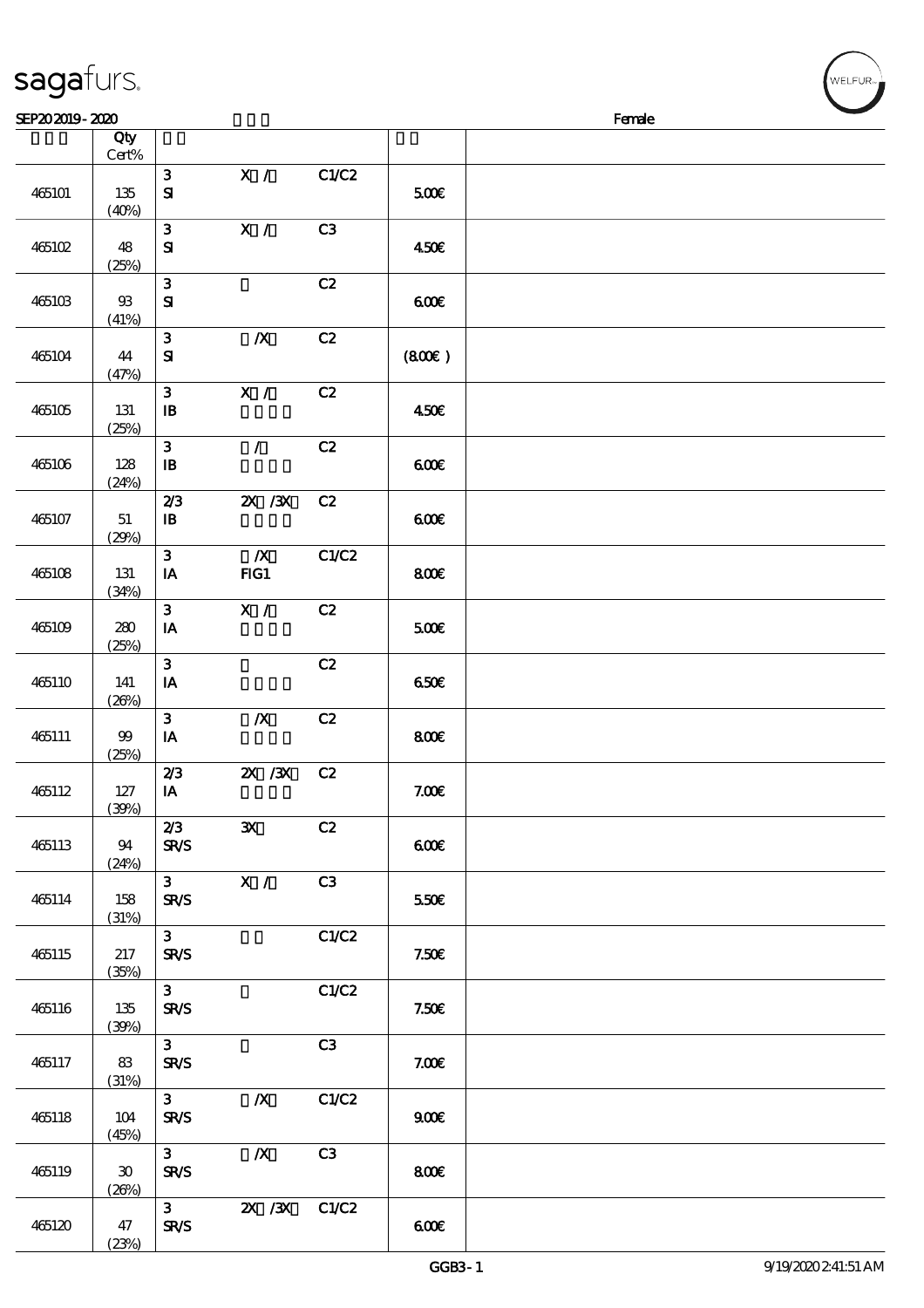| <b>saga</b> furs. |
|-------------------|
|-------------------|

(42%)

| SEP202019-2020                             |              |                            |                                             |    |                     | Female |  |
|--------------------------------------------|--------------|----------------------------|---------------------------------------------|----|---------------------|--------|--|
|                                            | Qty          |                            |                                             |    |                     |        |  |
|                                            | Cert%        |                            |                                             |    |                     |        |  |
|                                            |              | 200                        | X /                                         | C2 |                     |        |  |
| 465141                                     | 223          | $\boldsymbol{S}$           | $\mathbf{1}$                                |    | 11.50€              |        |  |
|                                            | (32%)        |                            |                                             |    |                     |        |  |
| * * * * * * * * * * * * * *                |              | 200                        |                                             | C2 |                     |        |  |
| $* 465142$                                 | 425          | $\boldsymbol{S}$           | $\mathbf{1}$                                |    | 1600E               |        |  |
| $\ast$                                     | (28%)        |                            |                                             |    |                     |        |  |
| $\ast$                                     | 124          |                            |                                             |    | $\ast$              |        |  |
| $* 465143$                                 | (34%)        |                            | 549Skins                                    |    | 1600E *             |        |  |
| * * * * * * * * * * * * * *                |              |                            |                                             |    | * * * * * * *       |        |  |
|                                            |              | 200                        | $\boldsymbol{X}$                            | C2 |                     |        |  |
| 465144                                     | 392          | (S)                        | $\mathbf{1}$                                |    | <b>1850€</b>        |        |  |
|                                            | (18%)        |                            |                                             |    |                     |        |  |
|                                            |              | 200                        | X / C                                       | C2 |                     |        |  |
| 465145                                     | 249          | (SI)                       | $\boldsymbol{z}$                            |    | 950E                |        |  |
|                                            | (34%)        |                            |                                             |    |                     |        |  |
|                                            |              | 200                        |                                             | C2 |                     |        |  |
| 465146                                     | 361<br>(28%) | (SI)                       | $\boldsymbol{z}$                            |    | 11.50E              |        |  |
|                                            |              | 200                        | $\boldsymbol{X}$                            | C2 |                     |        |  |
| 465147                                     | 273          | (SI)                       | $\boldsymbol{z}$                            |    | 1400E               |        |  |
|                                            | (20%)        |                            |                                             |    |                     |        |  |
|                                            |              | 200                        | X /                                         | C2 |                     |        |  |
| 465148                                     | 79           | (SI)                       | $\mathbf{3}$                                |    | 7.006               |        |  |
|                                            | (34%)        |                            |                                             |    |                     |        |  |
|                                            |              | 200                        | X /                                         | C2 |                     |        |  |
| 465149                                     | 96           | (S)                        | $\mathbf{3}$                                |    | 7.50E               |        |  |
|                                            | (45%)        |                            |                                             |    |                     |        |  |
|                                            |              | 200                        |                                             | C2 |                     |        |  |
| 465150                                     | 87           | (SI)                       | $\mathbf{3}$                                |    | (900)               |        |  |
|                                            | (29%)        |                            |                                             |    |                     |        |  |
|                                            |              | 200                        |                                             | C2 |                     |        |  |
| 465151                                     | 81           | (S)                        | $\mathbf{3}$                                |    | $(1050\varepsilon)$ |        |  |
|                                            | (33%)        |                            |                                             |    |                     |        |  |
|                                            |              | 200                        | $\boldsymbol{X}$                            | C2 |                     |        |  |
| 465152                                     | 126          | (SI)                       | ${\bf 3}$                                   |    | (11.00)             |        |  |
|                                            | (23%)        |                            |                                             |    |                     |        |  |
| 465153                                     | 176          | 200<br>(S)                 | $\boldsymbol{X}$<br>$\mathbf{3}$            | C2 | (1250E)             |        |  |
|                                            | (27%)        |                            |                                             |    |                     |        |  |
|                                            |              | $\mathbf{O}$               |                                             | C2 |                     |        |  |
| 465154                                     | 239          | (SI)                       | $\boldsymbol{4}$                            |    | 500                 |        |  |
|                                            | (33%)        |                            |                                             |    |                     |        |  |
|                                            |              | $\mathbf{1}$               | X /                                         | C2 |                     |        |  |
| 465155                                     | 500          | (S)                        | $\mathbf{1}$                                |    | (950)               |        |  |
|                                            | (43%)        |                            |                                             |    |                     |        |  |
| * * * * * * * * <mark>* * * * * * *</mark> |              | $\mathbf{1}$               |                                             | C2 |                     |        |  |
| $* 465156$                                 | 485          | $\boldsymbol{\mathcal{S}}$ | $\mathbf{1}$                                |    | 1300E               |        |  |
| $\ast$                                     | (35%)        |                            |                                             |    |                     |        |  |
| $\ast$                                     | 191          |                            |                                             |    | $\ast$              |        |  |
| $* 465157$                                 | (46%)        |                            | 676Skins                                    |    | 1250E *             |        |  |
| * * * * * * * * * * * * * *                |              |                            |                                             |    | * * * * * * *       |        |  |
|                                            |              | $\mathbf{1}$               | $\boldsymbol{X}$                            | C2 |                     |        |  |
| 465158                                     | 304          | (S)                        | $\blacksquare$                              |    | 1500€               |        |  |
|                                            | (33%)        |                            |                                             | C2 |                     |        |  |
| 465159                                     | 149          | O(1)<br>(S)                | $\mathbf{X}$ / $\mathbf{X}$<br>$\mathbf{1}$ |    | (1250E)             |        |  |
|                                            | (48%)        |                            |                                             |    |                     |        |  |
|                                            |              | $\mathbf{1}$               | X /                                         | C2 |                     |        |  |
| 465160                                     | 402          | (SI)                       | $\boldsymbol{z}$                            |    | (800)               |        |  |

ELFUR-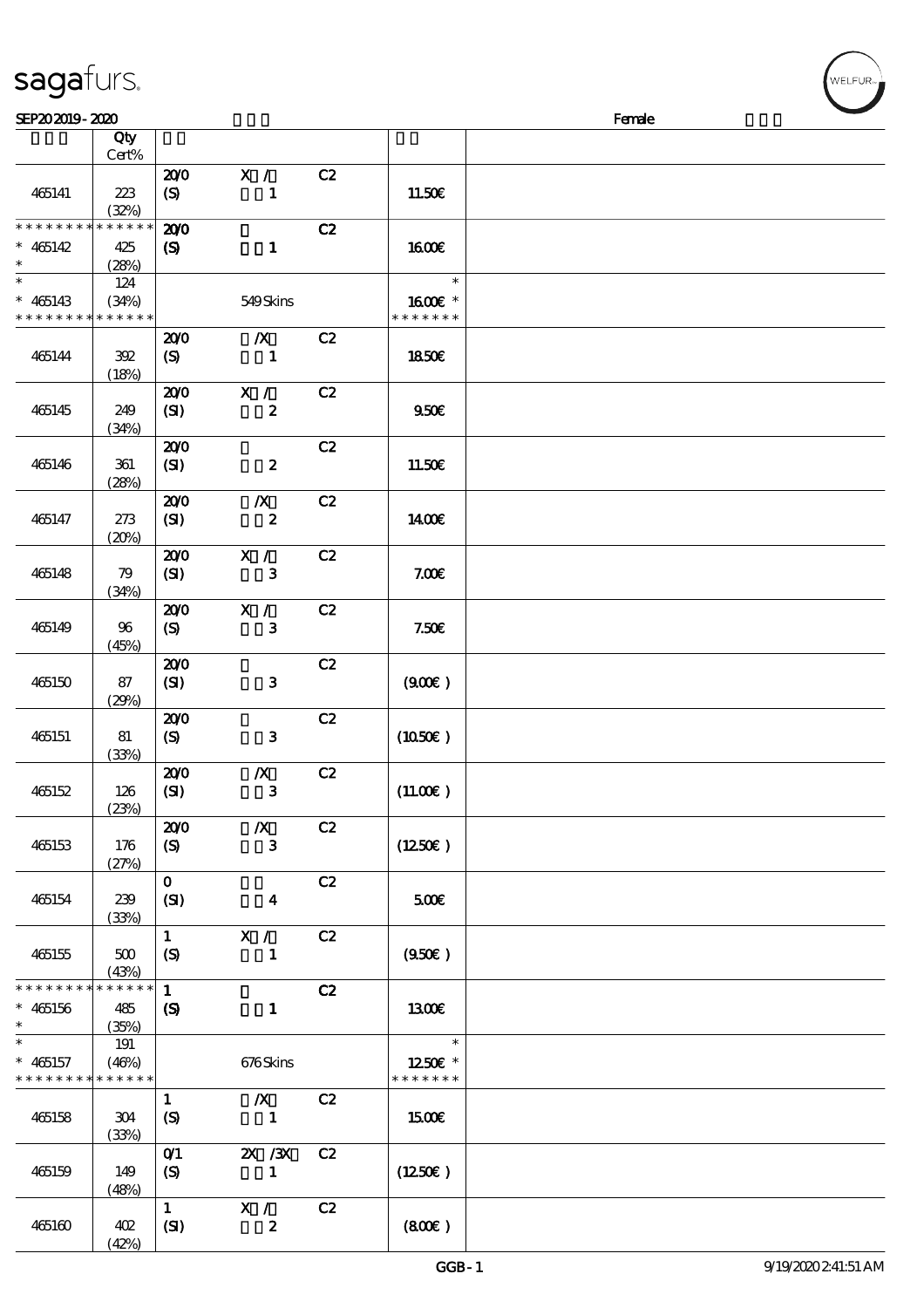|        | Cert%            |                                  |                                      |    |                  |  |
|--------|------------------|----------------------------------|--------------------------------------|----|------------------|--|
| 465161 | $334\,$<br>(27%) | $\mathbf{1}$<br>(SI)             | $\pmb{2}$                            | C2 | (1000E)          |  |
| 465162 | $307\,$<br>(30%) | $\mathbf{1}$<br>(SI)             | $\boldsymbol{X}$<br>$\boldsymbol{z}$ | C2 | (11.00)          |  |
| 465163 | 134<br>(44%)     | O(1)<br>(SI)                     | $X \, X$<br>$\boldsymbol{z}$         | C2 | $(1050\epsilon)$ |  |
| 465164 | 181<br>(34%)     | $\mathbf{1}$<br>(SI)             | X /<br>3                             | C2 | 550€             |  |
| 465165 | 174<br>(48%)     | $\mathbf{1}$<br>$\boldsymbol{S}$ | $\mathbf{X}$ /<br>$\mathbf{3}$       | C2 | 600              |  |
| 465166 | 86<br>(36%)      | $\mathbf{1}$<br>(SI)             | $\mathbf{3}$                         | C2 | 650E             |  |
| 465167 | $106$<br>(53%)   | $\mathbf{1}$<br>(S)              | $\mathbf{3}$                         | C2 | (800)            |  |
| 465168 | 105<br>(35%)     | $\mathbf{1}$<br>(SI)             | $\boldsymbol{X}$<br>$\mathbf{3}$     | C2 | (800)            |  |
| 465169 | 127<br>(35%)     | $\mathbf{1}$<br>$\boldsymbol{S}$ | $\boldsymbol{X}$<br>$\mathbf{3}$     | C2 | (850)            |  |
| 465170 | 91<br>(53%)      | O(1)<br>(SI)                     | $ZX$ / $ZX$<br>$\mathbf{3}$          | C2 | (7.00)           |  |
| 465171 | 280<br>(38%)     | $\mathbf{1}$<br>(SI)             | $\boldsymbol{4}$                     | C2 | 450€             |  |
| 465172 | 157<br>(32%)     | $1/2$<br>$\mathbf{I}$            | $\boldsymbol{z}$                     | C2 | 450€             |  |
| 465173 | $312\,$<br>(28%) | 2/3<br>(S)                       | X /<br>$\mathbf{1}$                  | C2 | $5000$           |  |
| 465174 | 404<br>(33%)     | 2/3<br>(S)                       | $\mathbf{1}$                         | C2 | 850€             |  |
| 465175 | 218<br>(34%)     | 2/3<br>(S)                       | $\boldsymbol{X}$<br>$\mathbf{1}$     | C2 | 1000E            |  |
| 465176 | 104<br>(41%)     | 2/3<br>(S)                       | $X \, X$<br>$\mathbf{1}$             | C2 | 800€             |  |
| 465177 | 194<br>(35%)     | 2/3<br>(SI)                      | X /<br>$\boldsymbol{z}$              | C2 | 450E             |  |
| 465178 | 170<br>(34%)     | 2/3<br>(S)                       | $\boldsymbol{z}$                     | C2 | 500              |  |
| 465179 | 107              | 2/3<br>(SI)                      | $\boldsymbol{X}$<br>$\boldsymbol{2}$ | C2 | 600              |  |

 $SEP202019 - 2020$ 

说明 价格

顺序号 Qty

465180 39

(34%)

2/3 2X /3X C2

(SI)  $2 \t 450 \t 6$ 

 $(41%)$ 

GGB-2 9/19/2020 2:41:51 AM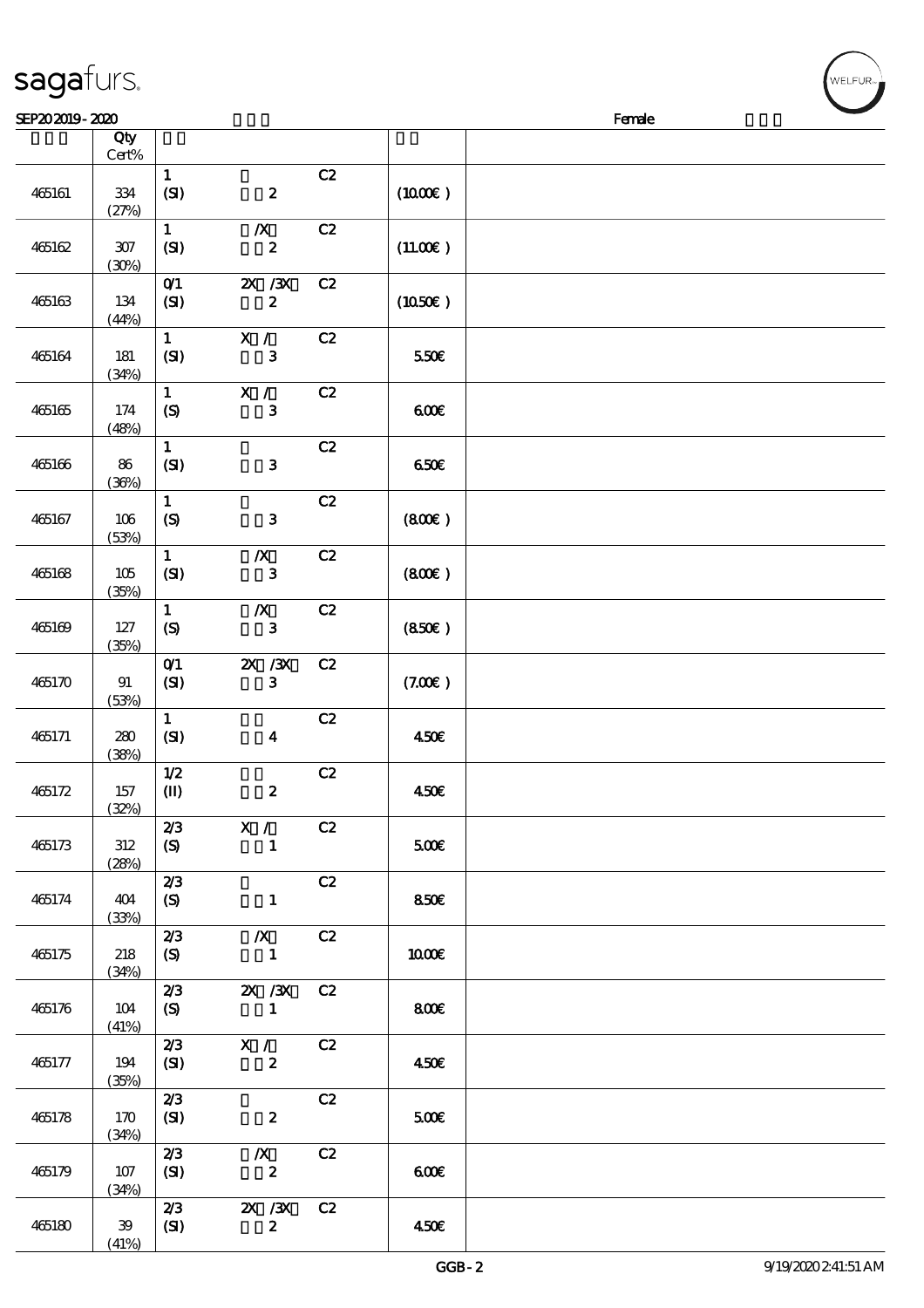| SEP202019-2020                          |                                |                                                    |                                  |               |                                      | Female |
|-----------------------------------------|--------------------------------|----------------------------------------------------|----------------------------------|---------------|--------------------------------------|--------|
|                                         | Qty<br>Cert%                   |                                                    |                                  |               |                                      |        |
| 465181                                  | 83<br>(48%)                    | 2/3<br>(SI)                                        | X /<br>${\bf 3}$                 | C2            | 400                                  |        |
| 465182                                  | 147<br>(31%)                   | 2/3<br>$\boldsymbol{\mathrm{(S)}}$                 | X /<br>${\bf 3}$                 | C2            | 450€                                 |        |
| 465183                                  | 81<br>(35%)                    | 2/3<br>$\boldsymbol{S}$                            | $\mathbf{3}$                     | C2            | 450€                                 |        |
| 465184                                  | 128<br>(41%)                   | 2/3<br>$\boldsymbol{S}$                            | $\boldsymbol{X}$<br>$\mathbf{3}$ | C2            | 500                                  |        |
| 465185                                  | 208<br>(35%)                   | 2/3<br>(SI)                                        | $\boldsymbol{4}$                 | C2            | 300E                                 |        |
| * * * * * * * *<br>$* 465186$<br>$\ast$ | * * * * * *<br>445<br>(30%)    | $\mathbf{o}$<br>Ш                                  |                                  | C2            | 850E                                 |        |
| $\ast$<br>$* 465187$<br>* * * * * * * * | $5\!6$<br>(33%)<br>* * * * * * |                                                    | 501 Skins                        |               | $\ast$<br>800€ *<br>* * * * * * *    |        |
| 465188                                  | 139<br>(35%)                   | $\mathbf 0$<br>$\mathbf m$                         | $\boldsymbol{2}$                 | C2            | 7.00E                                |        |
| * * * * * * * *<br>$* 465189$<br>$\ast$ | * * * * * *<br>485<br>(43%)    | $\mathbf{1}$<br>$\mathbf m$                        |                                  | C2            | 7.50E                                |        |
| $\ast$<br>$* 465190$<br>* * * * * * * * | 81<br>(48%)<br>* * * * * *     |                                                    | 566Skins                         |               | $\ast$<br>$7.00E$ *<br>* * * * * * * |        |
| 465191                                  | 219<br>(58%)                   | $\mathbf{1}$<br>Ш                                  | $\pmb{2}$                        | C2            | 600                                  |        |
| 465192                                  | 64<br>(48%)                    | $O$ <sup><math>\prime</math></sup><br>$\mathbf{m}$ | $\boldsymbol{4}$                 | C2            | 300E                                 |        |
| 465193                                  | 391<br>(35%)                   | $\boldsymbol{z}$<br>$\mathbf m$                    |                                  | C2            | 600E                                 |        |
| 465194                                  | 104<br>(32%)                   | $\mathbf{3}$<br>$\mathbf m$                        |                                  | C2            | 500€                                 |        |
| 465195                                  | 229<br>(30%)                   | 2/3<br>$\mathbf{m}$                                | $\boldsymbol{2}$                 | $\mathbf{C2}$ | 400€                                 |        |
| 465196                                  | 48<br>(27%)                    | 2/3<br>$\mathbf m$                                 | $\boldsymbol{4}$                 | $\mathbf{C2}$ | 200E                                 |        |